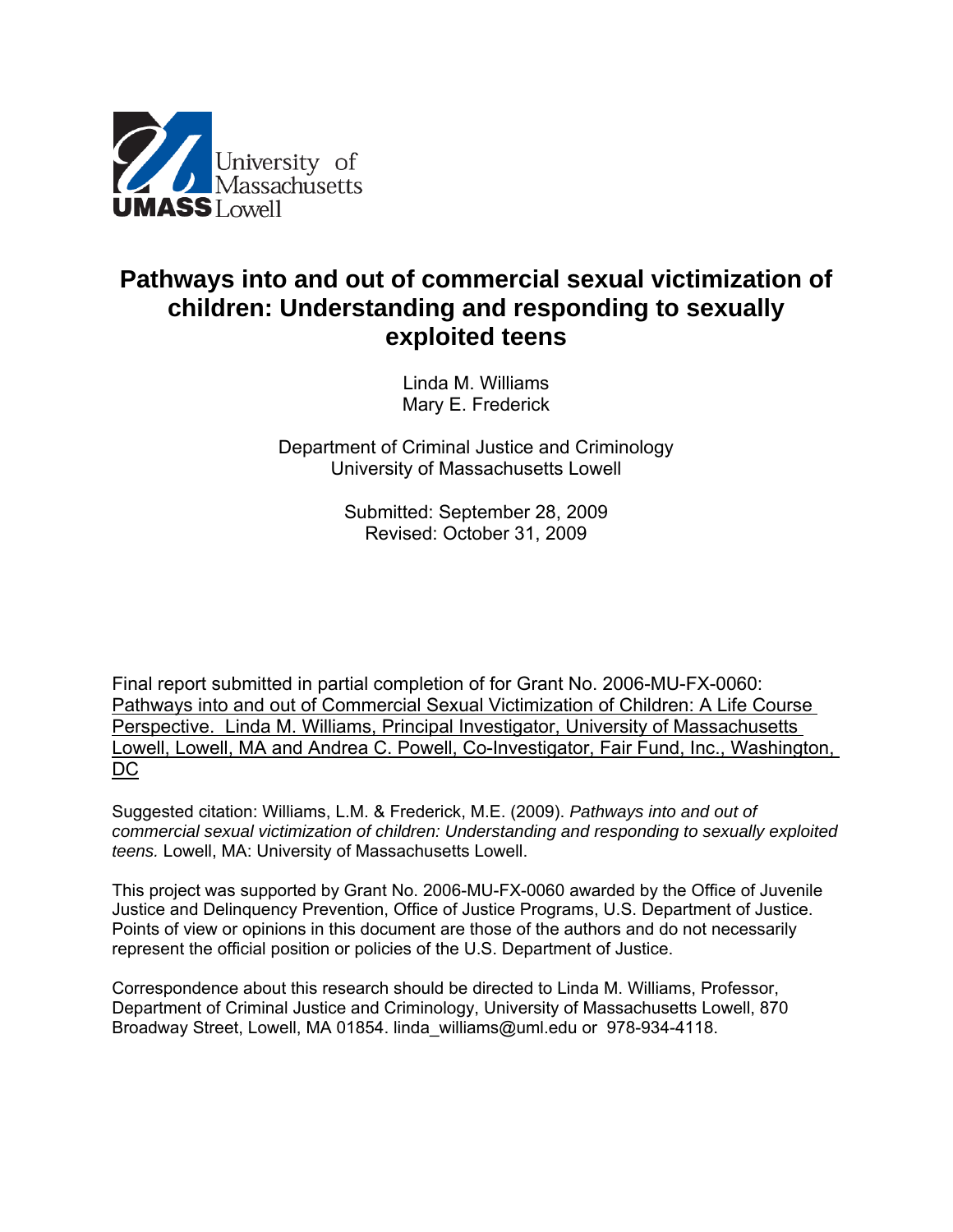## **Acknowledgements**

Sincere thanks go to the many young people who have shared their stories in the hope that they will help others not to have to go through what they experienced. This project was supported by Grant No. 2006-MU-FX-0060 awarded by the Office of Juvenile Justice and Delinquency Prevention, Office of Justice Programs, U.S. Department of Justice. We are grateful to our grant manager, Jeffrey Gersh for his assistance throughout the project. The opinions, findings, and conclusions or recommendations expressed in this publication are those of the authors and do not necessarily reflect the views of the Department of Justice.

As specified in the original proposal, this project was a collaboration of The University of Massachusetts Lowell and Fair Fund, Inc. The Co-Investigator was Andrea Powell and the lead Research Associate was Mary Frederick. The project could not have been completed without their dedication, perseverance and skills. Two key consultants Kerry Seitz and the late Neil Weiner (his untimely death leaves us with the loss of a colleague, friend and dedicated partner in the work to understand and prevent commercial sexual exploitation of children) contributed enormously to the conceptualization of this project, its methodology and success in the field.

We would also like to thank the following individuals for their insight, hard work and dedication to this project:

Our research staff and research assistants including Keesha Egebrecht, Makiko Hotada, Samantha Markham, and Meaghan Shaw. Consultants and other professionals who helped with conceptualization of the project, developing training materials for the interviewers, conducting training, or recruiting participants: Susan Goldfarb, Lisa Grace, Morani Hines, Ayala Livny, Kelly O'Connell, Audrey Porter, and Benjamin Saunders. The interviewers, who in addition to the investigators, conducted dozens of interviews and also assisted with refinement of the protocol: Keesha Egebrecht, Tara Graham, Cherie Jiminez, and Anneli Strandberg. In addition we owe a debt of gratitude to unnamed youth advisors who helped us with our approach to teens, wording of interview questions and attention to safety and privacy concerns. Finally, we thank our community collaborators: A Way Back, Roxbury Youth Works, Dorchester, MA; BAGLY, Boston; Boston Police Department Human Trafficking Unit; Bridge Over Troubled Water, Boston; Covenant House, Washington, DC; DC Metropolitan Police; HIPS, Washington, DC; Polaris, Washington, DC; ROCA, Chelsea MA; Sasha Bruce House, DC; SMYAL, Washington, DC; Support to End Exploitation Now (SEEN) Coalition, Boston; Vera Institute of Justice, Washington and New York; Youth on Fire, Cambridge, MA; and Whittier Street Health Center, Boston—and members of the Support to End Exploitation Now (SEEN) Coalition of the Children's Advocacy Center of Suffolk County and the Suffolk County District Attorney's Office.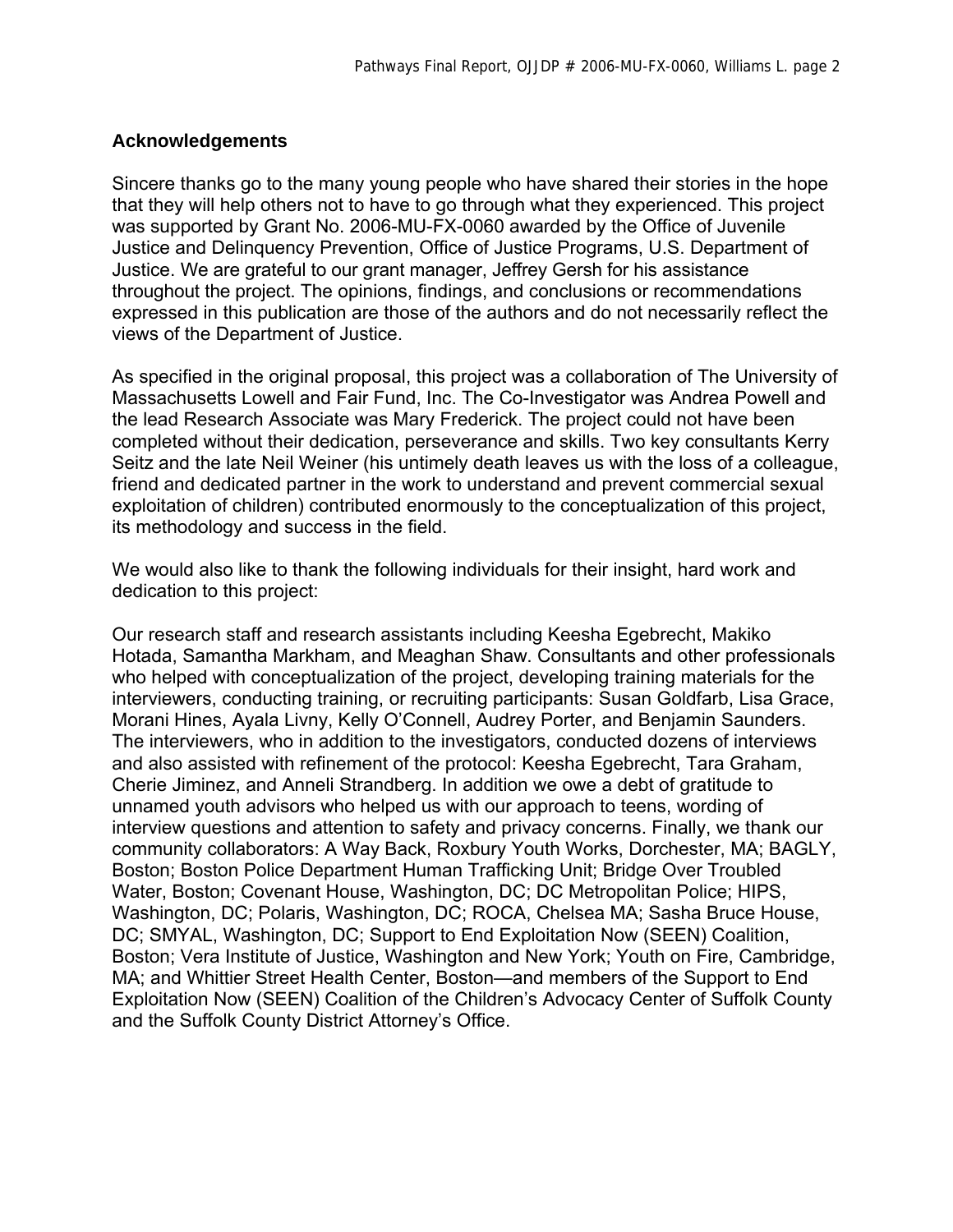# **Pathways into and out of commercial sexual victimization of children: Understanding and responding to sexually exploited teens**

# **Table of Contents Page INTRODUCTION 4 METHODS 9 PATHWAYS INTO AND OUT OF CSEC 12**  1 Life in CSEC **12** 2 Pathways In **17** Social Context of CSEC **17** Family Context of CSEC **21** Social Services, Law enforcement, School & Youth Agency Context **28** Individual and Peer Context of CSEC **34** 3 CSEC Avoidance **38** 4 CSEC and Path Maintenance **47** 5 Escape and Exit from CSEC **55 RECOMMENDATIONS—IMPLICATIONS FOR POLICY AND PRACTICE 59 REFERENCES 68 Appendix: Interview Questions 72**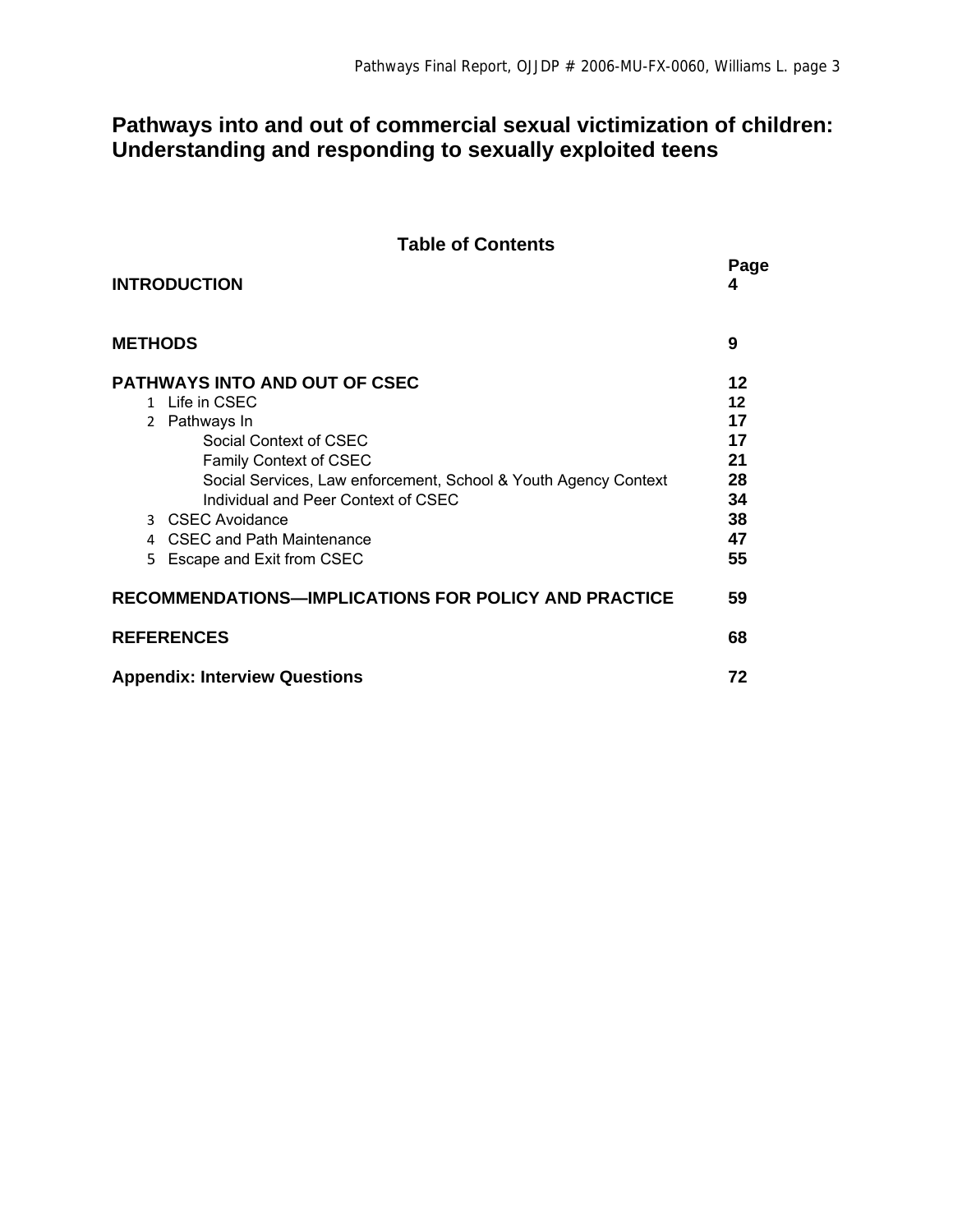# **Pathways into and out of commercial sexual victimization of children: Understanding and responding to sexually exploited teens**

## **INTRODUCTION**

For the past two years the University of Massachusetts Lowell and Fair Fund, Inc., along with partners in Boston, MA and Washington, D.C., USA, have been conducting an in-depth, field-based study of Commercial Sexual Exploitation of Children (CSEC) taking a life course perspective in examining the lives of female and male victims with a focus on prostituted teens. The Pathways Project examines pathways into and out of commercial sexual exploitation of children (CSEC) via prostitution and to provide useful information to practice and policy communities. The goal of the research was to understand the victims' perspectives; to identify the factors (individual, family, peer, school, and community contexts) associated with the commencement of CSEC; to identify factors that surround its maintenance and escalation; and to identify factors that impede or empower exiting from or overcoming exploitative situations. Our research included primarily qualitative methods with a focus on integrating researchers and grassroots organizers into the design, data collection, data analysis and dissemination. In the Boston metropolitan area and in Washington, DC, we interviewed 61 adolescents (aged 14-19) who experienced sexual violence via teen prostitution or who were runaways at risk for such commercial sexual exploitation.

Commercial Sexual Exploitation of Children (CSEC) is a crime that has only recently received significant attention in the United States and around the globe. While the U.S. Department of Justice estimates that the number of children (those under the age of 18) currently involved in prostitution, child pornography, and trafficking may be anywhere between 100,000 and three million (Friedman, 2005) we find that knowledge of CSEC and our public response to the problem is still evolving.

Federal legislation (Trafficking Victims Protection Act – TVPA 2000 and revised in 2008), funding and task force activity continues to bring the domestic sex trafficking of children into focus in the U.S. This includes attention to traffickers who coerce children and youth to enter the commercial sex "industry" through the use of a variety of recruitment and control mechanisms and who engage the children in exploitation in strip clubs, street-based prostitution, escort services, and brothels. There is evidence from the field that domestic sex traffickers target vulnerable youth, such as runaway and homeless youth, and it is often reported that the average age of entry into prostitution in the U.S. is as a 12- to 13-year-old victim of commercial sexual exploitation. A variety of state laws address these crimes under statutes that often are located in several different sections of the criminal code or in statutes directed at juveniles or families. Statutes may criminalize the behavior of those who procure children for sex acts (commonly referred to as "pimps"), those "customers" who engage in or solicit sex acts with a minor (some of these individuals are referred to as "johns"), those who are involved in the production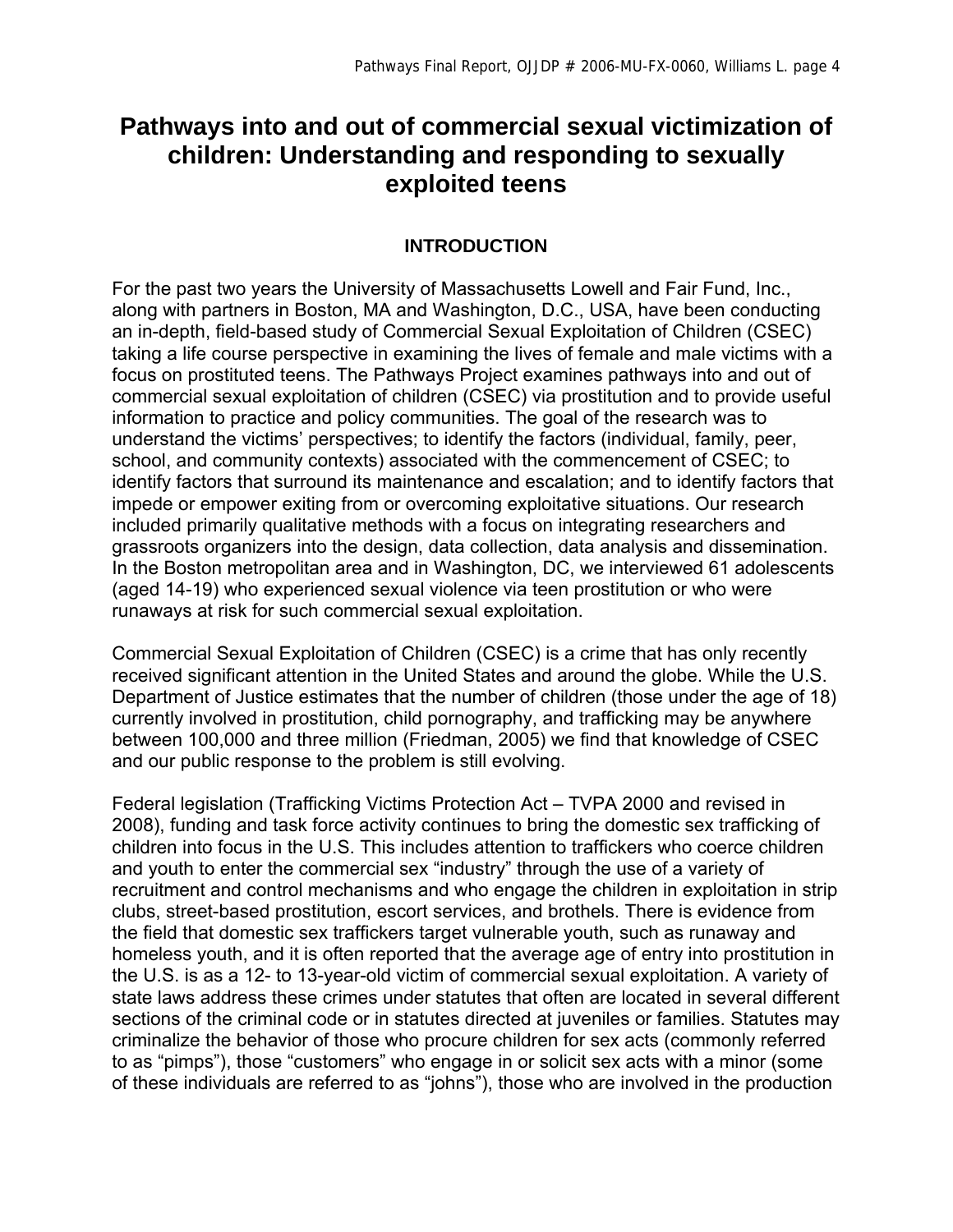or the possession of pornography with a minor, and those who benefit from such commerce. But state laws also focus on the behavior of the children and their families and may lead to juveniles being prosecuted for prostitution related offenses, adjudication as delinquent or a determination that they are a person/ child in need of supervision.

The Pathways Project was a collaboration between the University of Massachusetts Lowell and Fair Fund, Inc., along with partners in Boston, MA and Washington, D.C., USA, designed to examine pathways into and out of commercial sexual exploitation of children (CSEC) via prostitution and to provide useful information to juvenile and criminal justice systems, social service and public health providers, not-for-profit youthserving agencies, and communities to prevent CSEC and increase safety and well being of victims.

## *Review of the approach taken in this study and in the preparation of this report*

One of the critical goals of this study was to learn from the youth we interviewed and to reflect their stories in our reports and recommendations. While this research relies on a multi-method approach, the wealth and richness of the data emerge from the voices of the young people. We have attempted to prepare this report in a way that gives voice to the youth in order to increase our understanding of CSEC. (Their quotes are unedited except for removal of potentially identifying information and of extra words which are replaced with … in the text. Pseudonyms are used to improve readability and avoid depersonalization of the youth.) We have attempted to facilitate the emergence of new information and conclusions grounded in their experiences. If there are errors in this report in interpretation and extension of their stories or in the recommendations proposed these errors are ours alone.

In this research we also endeavored to keep our preconceived notions about the lives of the youth we interviewed and about the nature of commercial sexual exploitation of children from contaminating the design, the interviews and the examples of their words that we have selected to report here. In this report we hope to make clear how our own judgments and assumptions may have impacted what we heard and what we concluded. We would argue that the challenge to understand the construction of knowledge that we reveal here is one that arises not only in qualitative research but faces all social science researchers (Williams, 2004).

In this report we convey some of the strength and resilience that we heard in the narratives of the youth. But we also report the significant hardship and suffering they have endured and the extreme negative consequences of their experiences. Our recognition of their strengths and survival should in no way be used to excuse or minimize the brutality of the persons who have violated them. Similarly recognition of their victimization experiences and the impact of these violations are not intended to pathologize the youth to the point that we negate all understanding of their survival. And finally, when we make recommendations about policies and practices to protect youth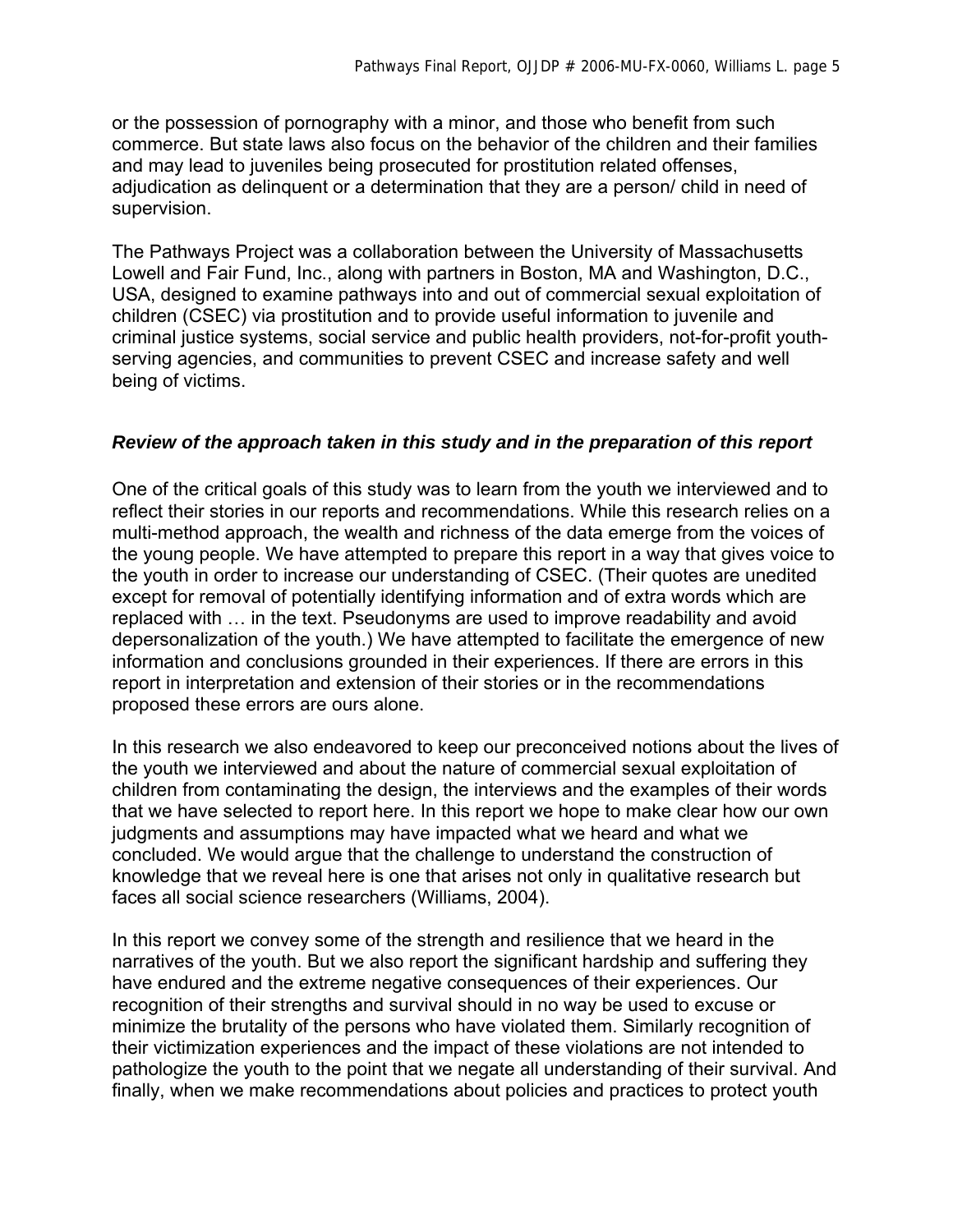and prevent exploitation it is from the perspective we heard many times that for these approaches to be successful, youth need to be involved in their implementation and programs need to give careful consideration about how to build on the strengths of the youth either as individuals or in a community.

In conducting this research and preparing this report we relied on the input and suggestions of many professionals, advocates, youth advisors and researchers. We welcome further discussion about next steps for policy, practice and research.

## *Defining Commercial Sexual Exploitation of Children (CSEC)*

In commercial sexual exploitation, a youth (aged 17-years-old and younger) is engaged, solicited or forced to engage in sexual conduct or performance of sexual acts in return for a fee, food, drugs, shelter, clothing, gifts or other goods. The sexual conduct may include any direct sexual contact and live, filmed or photographed display or other performances (e.g., stripping) involving sexual acts or for the sexual gratification of others. For purposes of this research we included domestically trafficked youth who comprise the majority of CSEC victims in the U.S.

## *Background*

Despite some important research on CSEC, for a number of reasons, the sexual victimization of youth via prostitution has been understudied. As was the case with intrafamilial child sexual abuse 30 years ago, commercial sexual exploitation may have escaped attention in large part because of the secrecy of the behaviors, the youth and vulnerability of the victims and the use of a variety of tactics by the perpetrators (including violence, fear, force, and "grooming"). In CSEC the youth is engaged, solicited or forced to engage in sexual conduct in return for a fee, food, or clothing. Further contributing to the neglect of this crime is the fact that often the children who are prostituted are thrownaways, or are poor, minority, runaway or drug-involved and garner little sustained public concern or attention because they are not empowered constituencies (Estes & Weiner, 2001).

More attention has recently been paid to CSEC (Albanese, 2007; Cooper et al., 2005; Curtis et al., 2008; Estes & Weiner, 2001; Friedman, 2005; Gragg et al., 2007) and it is more likely today to be challenged on the local, national and international levels in an attempt to reduce the numbers of victimized children and the manner and severity of the harm inflicted on them. In recent decades, evidence has been mounting that commercially sexually exploited youth have been repeatedly victimized in a variety of destructive and damaging ways, including: physical (Widom & Kuhns, 1996), emotional (Kidd & Krall, 2002) and sexual abuse (Brannigan & Gibbs Van Brunschot, 1997; Forst, 1994; Silbert & Pines, 1981; Simons & Whitbeck, 1991); drug abuse (Inciardi et al., 1991) and social marginalization (Farrow et al., 1992; Inciardi et al., 1991).

According to work with victims of CSEC and researchers who have investigated this problem, CSEC primarily involves runaway, homeless and transient or unemployed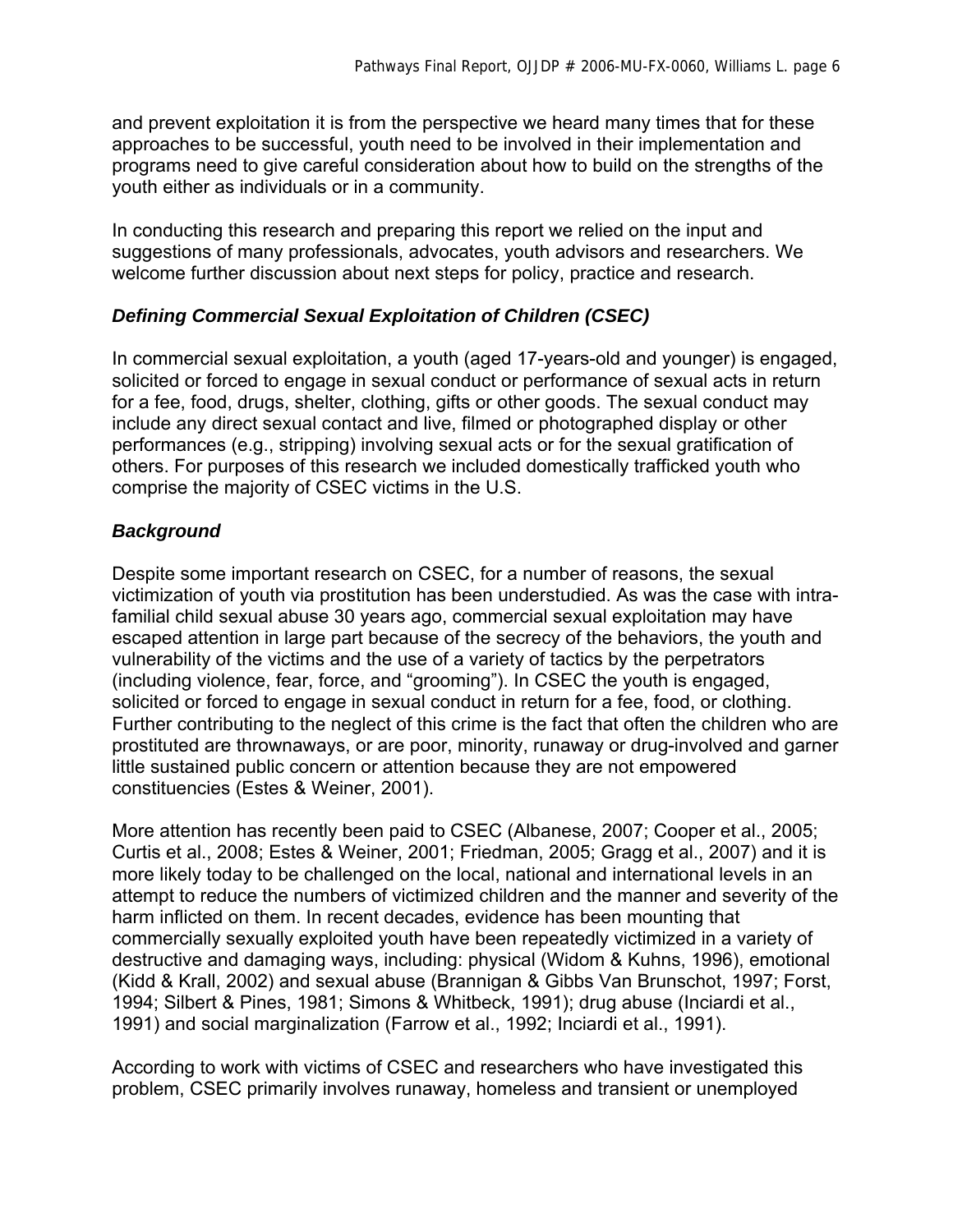youth who may trade sex as a means of survival or who are vulnerable to adults who manipulate them for profit. Children and youth exposed to the cumulative destructive factors of child maltreatment and CSE have been found to have many and deep harms and coincident needs. Both the anecdotal and, increasingly, the more systematic or empirically-based profiles of these prostituted teens (Curtis, et al., 2008; Cooper et al., 2005; Friedman, 2005; Gragg, et al., 2007) show patterns of involvement in multiple service-based systems (children and youth or child protective services, mental/behavioral health, juvenile/criminal justice, and physical health) because of their multiple, cumulative, and long-lasting needs. The best evidence we have to date is that, with a few notable exceptions, these agency involvements are usually not tailored to the needs of CSE youth and are usually short-lived, uncoordinated, and unsupported by professional best practices (whether expert- or evidence-based models) (Clawson & Grace, 2007; Estes & Weiner, 2001).

However, despite this documentation of harm, today in response to the prostitution of children, there is evidence that many of the same rationalizations offered 30 years ago to deflect attention from the criminal aspects of perpetration of intra-familial child sexual abuse are employed. The arguments that the girl "asked" for it, that she "volunteered" or willingly agreed to it, "enjoyed" it or "seduced" the male or that he did not know she was under the age of consent are used to defend policies that focus on arrest and control of the prostituted juvenile and release of the customer or "john" who could otherwise be charged with rape of a minor. These approaches reflect justifications which rationalize and neutralize the culpability of the person who pays to have sexual intercourse with a child or underage teen (Estes & Weiner, 2001; Flowers, 2001).

We also have found that as was the case with the first years of addressing the problem of child sexual abuse (CSA) in the 1970s and 80s, our understanding of CSEC is changing and evolving as we learn more about the victims and offenders. As with CSA research several decades ago, we have learned that the language we use to describe the behaviors is critical and nuances in terms (prostitute vs. prostituted, for example) are critical. With adolescents we face the difficulty of trying to find language that recognizes the vulnerability and victimization of those who are prostituted along with acknowledgment of the agency, volition and desires of the adolescent girl or boy (Williams, in press a). Refining and rethinking these terms is an on-going process. We also have had to think more about the language used to describe and properly characterize "pimps" who some have now labeled "3rd party exploiters" and "johns" many of whom fit the definition of rapist.

The programs our communities have fashioned and responses of the systems that care for youth, to date, have based their programming for CSEC on the customary "case" that comes to public attention-- frequently because of law enforcement involvement in an investigation that may involve prostitution of a child by a family member or pimpinvolvement with one or more young victims and networks of exploitation and violent crime. From these pimp-involved cases we have learned that these offenders often have an uncanny ability to identify and exploit the needs of girls, especially those with prior victimization histories. Understanding and documenting law enforcement and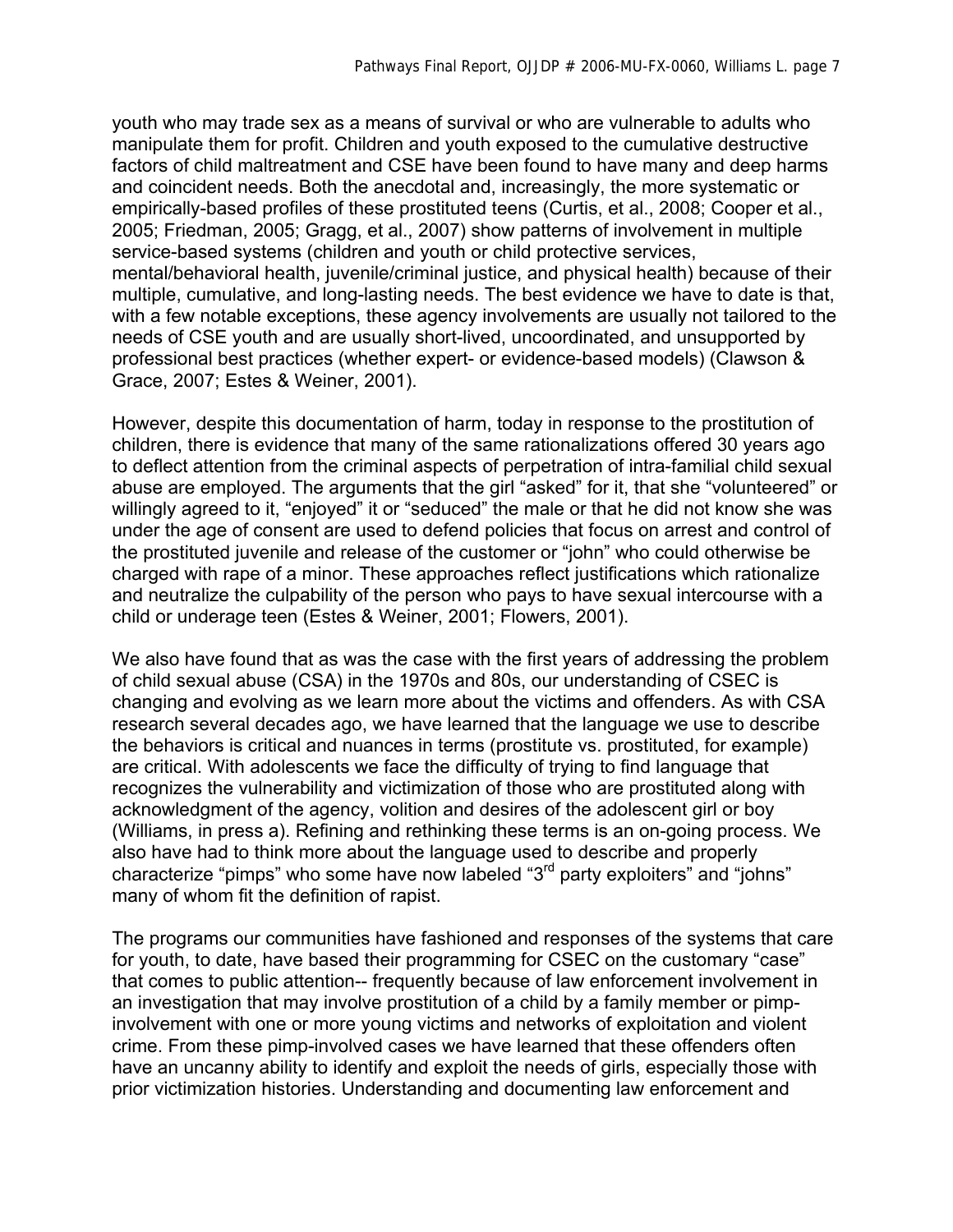social services experiences with these cases has made a tremendous contribution to our understanding of CSEC and to raising awareness of this problem (Priebe & Suhr, 2005; Friedman, 2005). Solutions based on these select cases may, however, miss important issues for victims of CSEC. The Pathways Study was designed to learn more about hidden victims and hidden issues.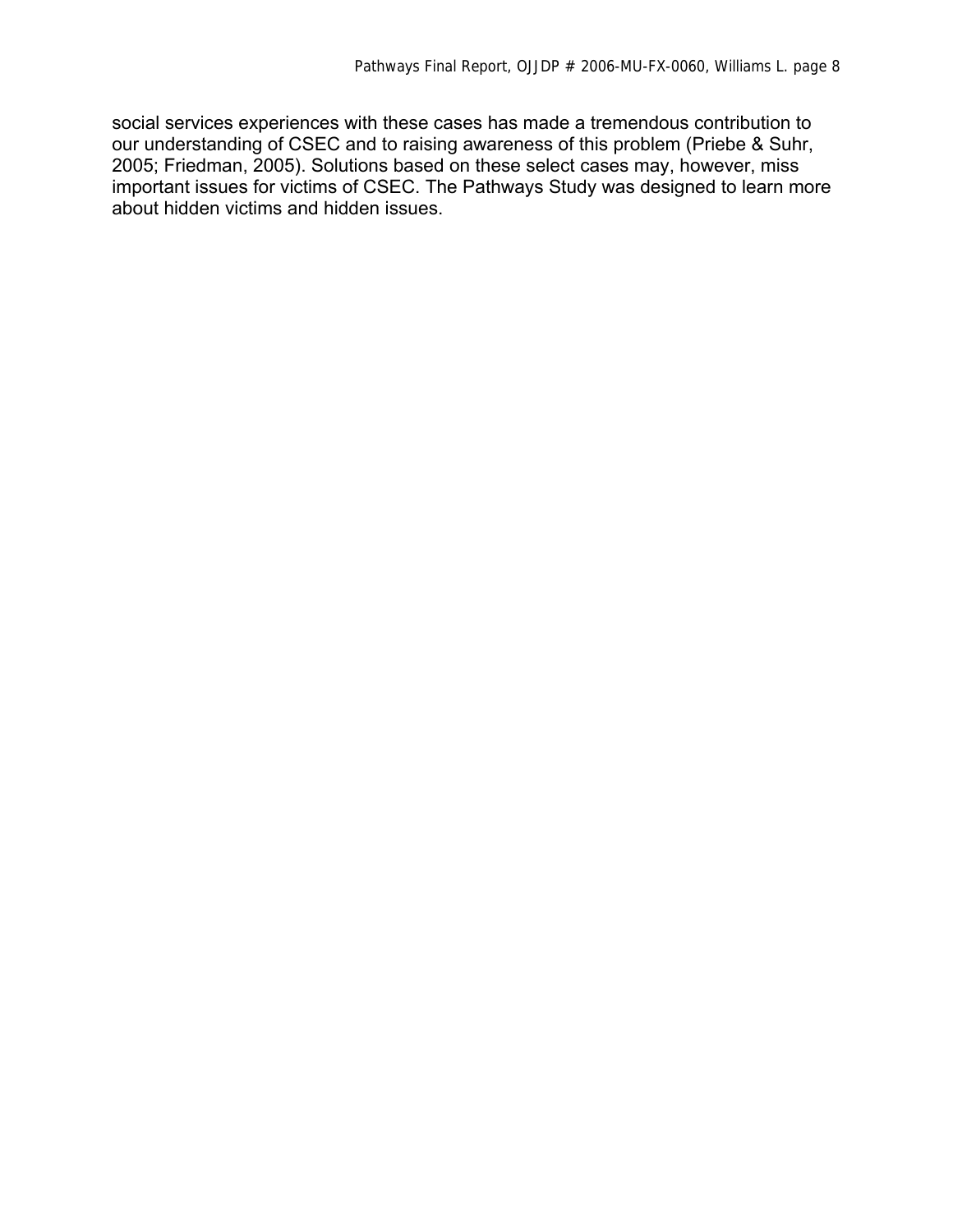#### **METHODS**

#### *Background*

Our reading of the literature led us to the conclusion that there was a need for life course and community approaches to developing policy and practice responses to CSEC via prostitution. Prior research on violence against women and sexual victimization has highlighted qualitative research as a useful tool for rich description of phenomena (Banyard & Williams, 2007; Dalla, 2002). In addition, in framing the "Pathways Study" the literature suggested a need for a life course approach to developing policy and practice responses to CSEC via prostitution (Williams, 2003).

This research utilized a highly collaborative design which integrated researchers, service providers, grassroots organizers and young women and young men who have escaped CSEC into the interview protocol, questions posed, and data review and analysis. A qualitative approach was seen by us as having great utility as a tool for rich description of phenomena. Such detail and texture we believed would be useful for understanding more about pathways into and out of CSEC which would be helpful to practitioners and policy-makers as well as lay the foundation for further study.

A critical component of this research is that it was designed to reflect the voices of the youth themselves - through their narrative accounts of their lives and pathways to CSEC. In addition, the adolescents we sought to interview were not those predominately involved in large cases known to law enforcement – but mostly runaway, homeless, or thrownaway youth. Our intention was to create an opportunity for youth to help us to understand their lives and the pathways into and out of commercial sexual exploitation. In the Pathways Study we focused on recruiting youth who we labeled "high risk" runaways and also "prostituted" youth. Aware of how our stance toward the participants and the questions we asked could impact the findings, we did not use these labels with the youth and now understand even more about the value of avoiding the use of such labels and reliance on preconceived notions and pathologizing that surrounds this issue.

In the early months of the project we conducted focus groups composed of participating key agency partners who are representatives of law enforcement, social service agencies and non-governmental organizations that intervene in CSEC. We also held focus groups and met with advisory groups of young adults who were currently or previously involved in CSEC or at high risk for exploitation. These focus groups were designed to help refine participant identification, recruitment strategies, and the interview protocol. The youth groups helped us to incorporate youth language and perspectives into our interview protocol. As a final component of our data collection process we returned to our focus groups and youth advisors for assistance in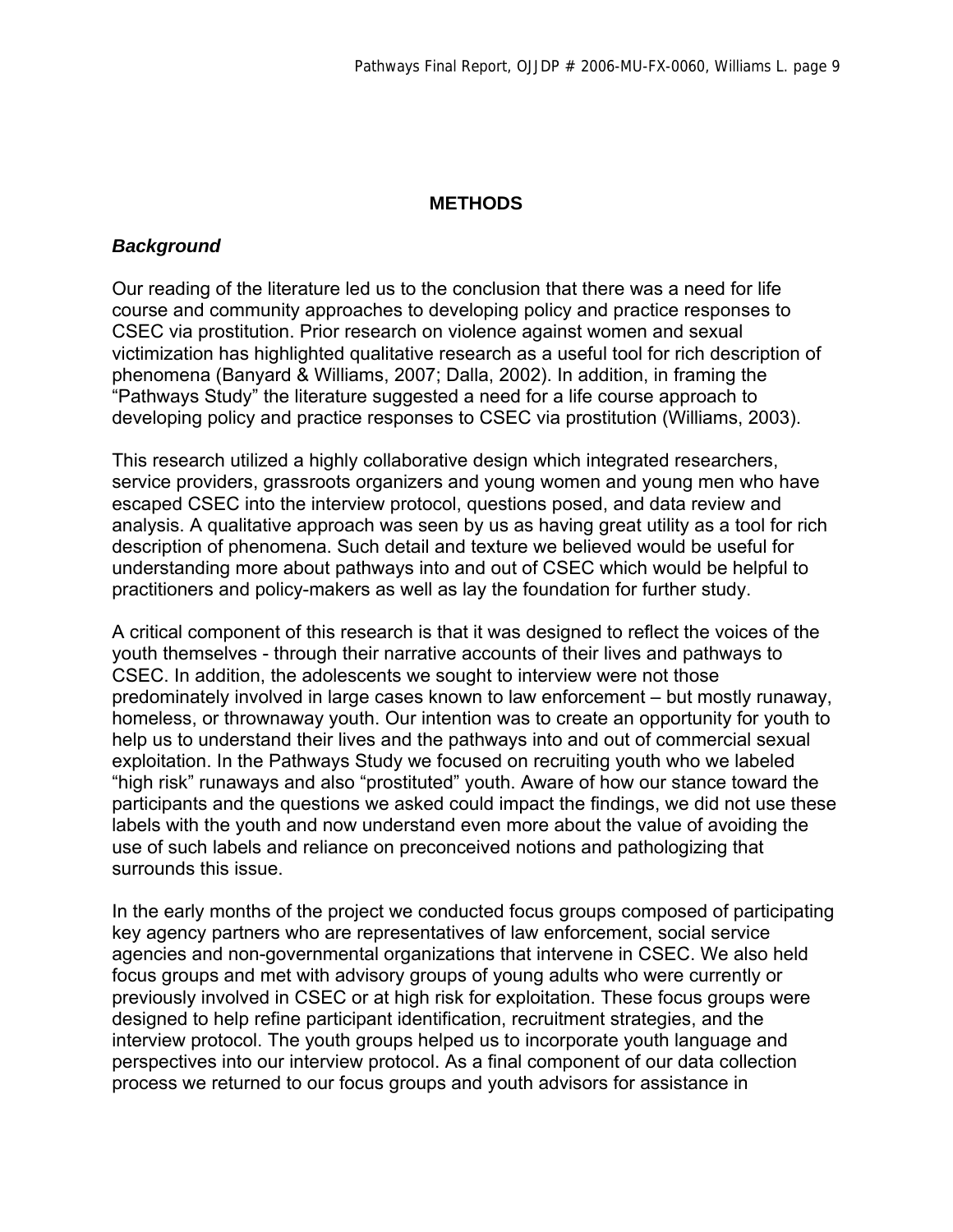interpretation of some of the results. This process is ongoing and we continue to involve these groups in review of reports and dissemination of findings that are useful for policy and practice communities.

### *Recruitment and sample selection*

Based on a protocol approved by the University of Massachusetts Lowell Institutional Review Board, interviewers contacted participants at drop-in centers, youth shelters or at service agencies focused on street outreach and work with youth who were homeless or without a reliable place to stay and were not living with their parents or in state control. These agencies provided an array of services ranging from meals and a place to do laundry, to shelter, counseling and referral services. The teens who met criteria for inclusion (away from home at least one week, living outside of parental control, mostly with no fixed abode) and agreed to participate in a hour-long interview, were provided with a \$30 gift card along with information about available services. The interviews took place in the U.S., in the Boston metropolitan area and Washington, DC.

Our research called for interviewing boys as well as girls with a clear recognition that boys comprise a significant but understudied portion of the CSEC population. While the data below show that we achieved many interviews with boys, our field-based interviewing methods and more ethnographic-style approach was not well attuned to gaining access to commercially sexually exploited boys. Colleagues at John Jay College of Criminal Justice, recognizing this, employed a respondent-driven methodology (Curtis, et al. 2008) with great success and we recommend their strategy paired with ethnographic research to reach boys in other locations in the U.S.

## *The interview*

The interview, though semi-structured in regard to specific topic areas to be addressed, was open-ended and could flow into areas that the participant wanted included in her or his own "story" of their life (see Appendix). The participant was carefully informed that we wanted to hear about life in "your own words… the way you want to tell it." Most were very responsive to this opportunity to talk to an adult who clearly wanted to listen to them and use their words to, perhaps, help others.

In most interviews the first 20 minutes focused on rapport building, discussions of what the young person held to be most important in her/his life and her/his identification of the most important factors that shaped her/him into who she/he is now. In this part of the interview the participants frequently volunteered extensive information on family, peer, and community interactions and supports. The interviewer asked about experiences with leaving home and running away followed by questions about experiences with trading sex for money, goods or a place to stay. These experiences were then probed in detail. The latter parts of the interview generally revealed information on risk/protective/resiliency factors; health, medical and other self-described needs; service access and impediments to access; juvenile/ criminal justice history and perceptions of interaction with juvenile justice systems; and recommendations for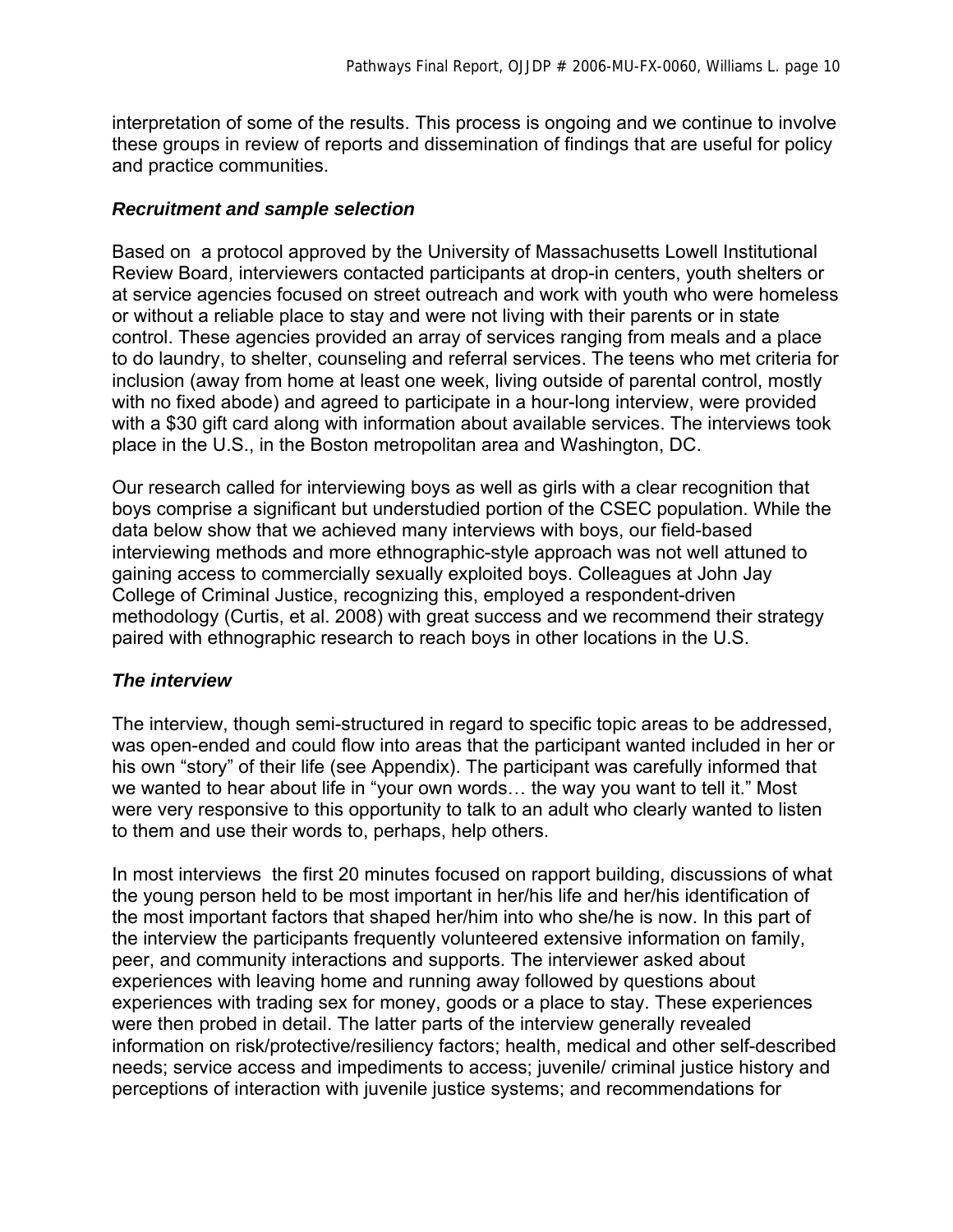changes in systems. At the end of the interview debriefing occurred and referral services were made available.

## *The characteristics of youth interviewed*

Between July 1, 2007 and October 2008, 61 teens were interviewed by six female interviewers. These teens included 17 males, 42 females and 2 transgender youth. The participants often provided detailed responses to our question about their racial or ethnic group membership. They reported many overlapping or multi-racial identities including one or more of the following: Black or African American (n=29), White (n=20), Hispanic/Latina/Latino (n=11), Asian American (n=1). Twelve participants self identified as "mixed-race" or "mulatto" and for 2 race or ethnicity is unknown. Many of the youth also named other ethnic and immigrant groups (for example describing themselves as natives of a Caribbean island, South or Central American country, and of various European heritages). They were age 14- to 19-years-old (28 were under 18 and 33 were 18- or 19-years-old) and were youth who experienced commercial sexual violence as prostituted teens or who were runaways or those living on the streets or in shelters or with no reliable place to stay. In many documents we refer to these youth as "high risk runaways" in recognition that the living situations or lack of stable accommodation does indeed present significant risk but with no intention to foreclose discussion on how the youth manage that risk. Twenty-eight participants (24 females, 3 males and 1 transgendered youth) are in our CSEC-involved group as these youth told the interviewers about their own direct involvement in commercial sexual exploitation.

Because of the small sample of CSEC involved youth who were not female much of this report focuses on information from interviews with 24 CSEC involved girls. These 24 females were representative of the entire sample of girls in age and race. The young women were age 14-15(n=3), 16-17 (n=9), 18-19 (n=11) and unknown (n=1). All spoke of some experiences with CSEC that occurred before the age of 18.

In the interviews with the youth, their wish to help other young people predominated one young man wanted to make sure that his words were heard saying, "*cause I wanna…make a statement. Something that can be remembered* ." They also often made comments at the end of the interview that reflected a sense of accomplishment. When asked if there was anything she wanted to add at the close of her interview a 17 year-old said, *"this .. this was a good thing - I talked a lot of stuff and I got everything out. It's very good."*

## *Data analysis*

The findings presented here come from in-depth, case-oriented study and qualitative analysis of the transcribed interviews. The qualitative software program, ATLAS.ti was used to assist in organizing the data and examining connections between emerging themes (Strauss & Corbin, 1990).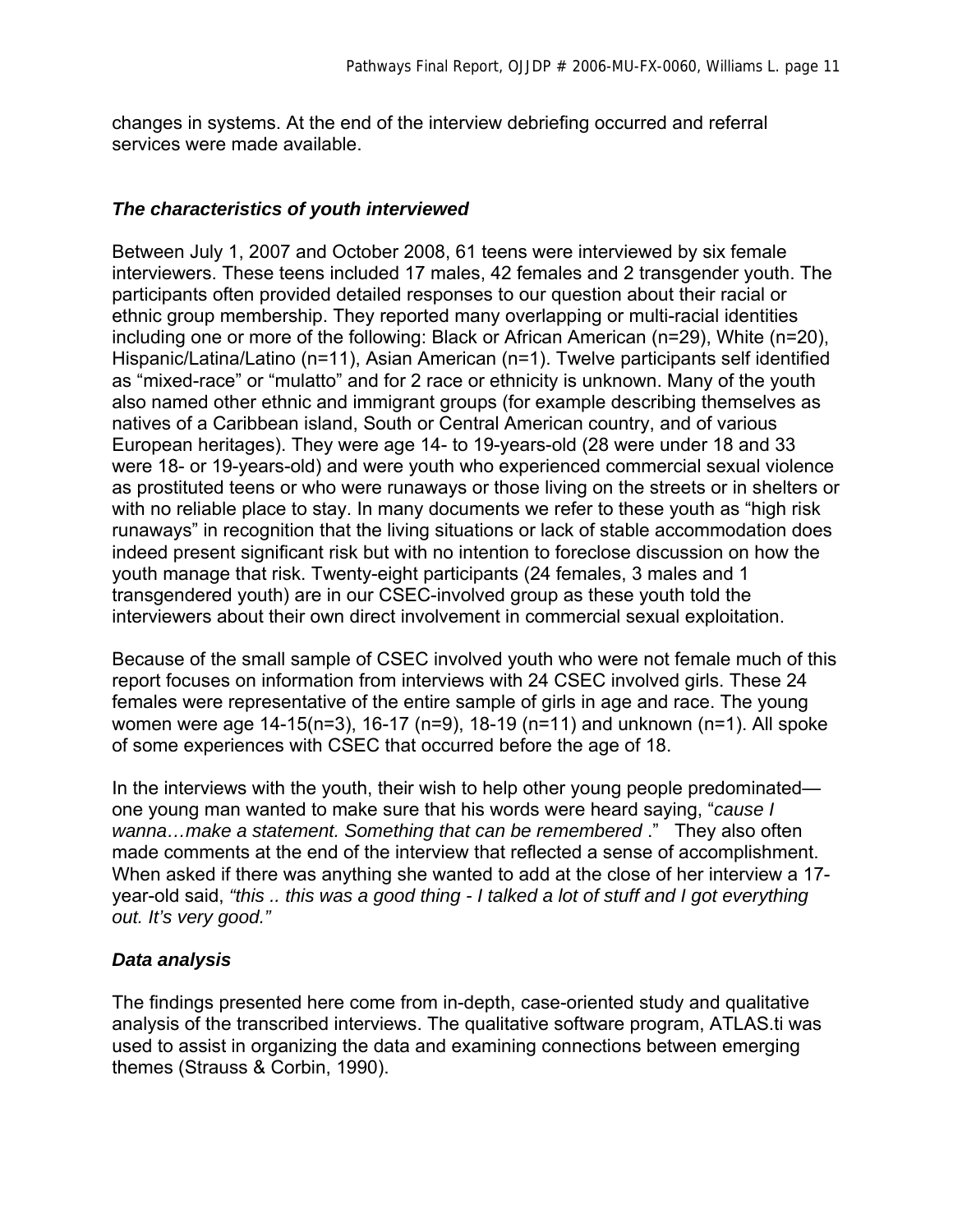## **PATHWAYS IN TO AND OUT OF CSEC**

## **CHAPTER 1. LIFE IN CSEC**

Recently an agency director we know told us, *"when you see a young person hanging around the* (central train) *station late at night, you should think, if she is not already CSEC involved she will be."* This perspective suggests that it may be of little value to categorize the youth we interviewed in groups such as "no known involvement in CSEC" or "one time involvement" or involvement of "short duration" or involvement of many weeks or months, or involvement of many years in "the life." Indeed such a breakdown of our data would tell us little about the distribution of CSEC among youth (as we are unable to generalize from our sample to all youth). The agency director's view likely reflects the perspective of many who have learned about CSEC in their communities in the past five years— the notion that youth are at risk in many venues and locations and such risk or involvement is difficult to predict. Our study is part of an effort to broaden our understanding of CSEC and the Pathways in and out of CSEC (although prediction of risk will require a different design and resources) and one of the key findings on the breadth of the experiences reported by the youth we interviewed suggests a need for a broad-based approach to prevention and intervention.

When we asked the youth we interviewed whether they had ever been involved in trading sex for money or for something they wanted or needed (along with a series of other questions about CSEC involvement, see Appendix) about half of the youth we spoke to reported no direct experience that resulted in sexual contact someone had with them in exchange for money or goods. The youth, however, clearly knew about such behaviors and most had experiences or times when they either witnessed such exchanges, were approached by someone to trade sex for money, considered engaging in such experiences, narrowly escaped CSEC, or knew another young person (a close friend, acquaintance, peer at school, or family member) who had been prostituted. We report the experiences of those who avoided or narrowly escaped CSEC in Chapter 5.

There is a growing and compelling literature (including reports, journals articles, and films) on domestic sex trafficking of girls in the United States (Curtis et al., 2008; Clawson & Grace, 2008; Albanese, 2007; Gragg et al., 2007; Lloyd, 2006; Friedman, 2005; and Priebe & Suhr, 2005) and some about CSE of boys (Curtis et al., 2008). More informally we have also begun to hear directly from the survivors of CSEC themselves (GEMS, 2008). To date it has been difficult to get national estimates and descriptions of the breadth, scope and nature of CSEC (Estes and Weiner, 2001; Curtis et al., 2008; Friedman, 2005).

Many of the accounts of victims and much of our understanding of CSEC comes from those who work with women and girls known to law enforcement or those who have sought assistance escaping from pimps or other 3<sup>rd</sup> party exploiters. While each victim's story is uniquely her own, it is remarkable how many of these fit the pattern of other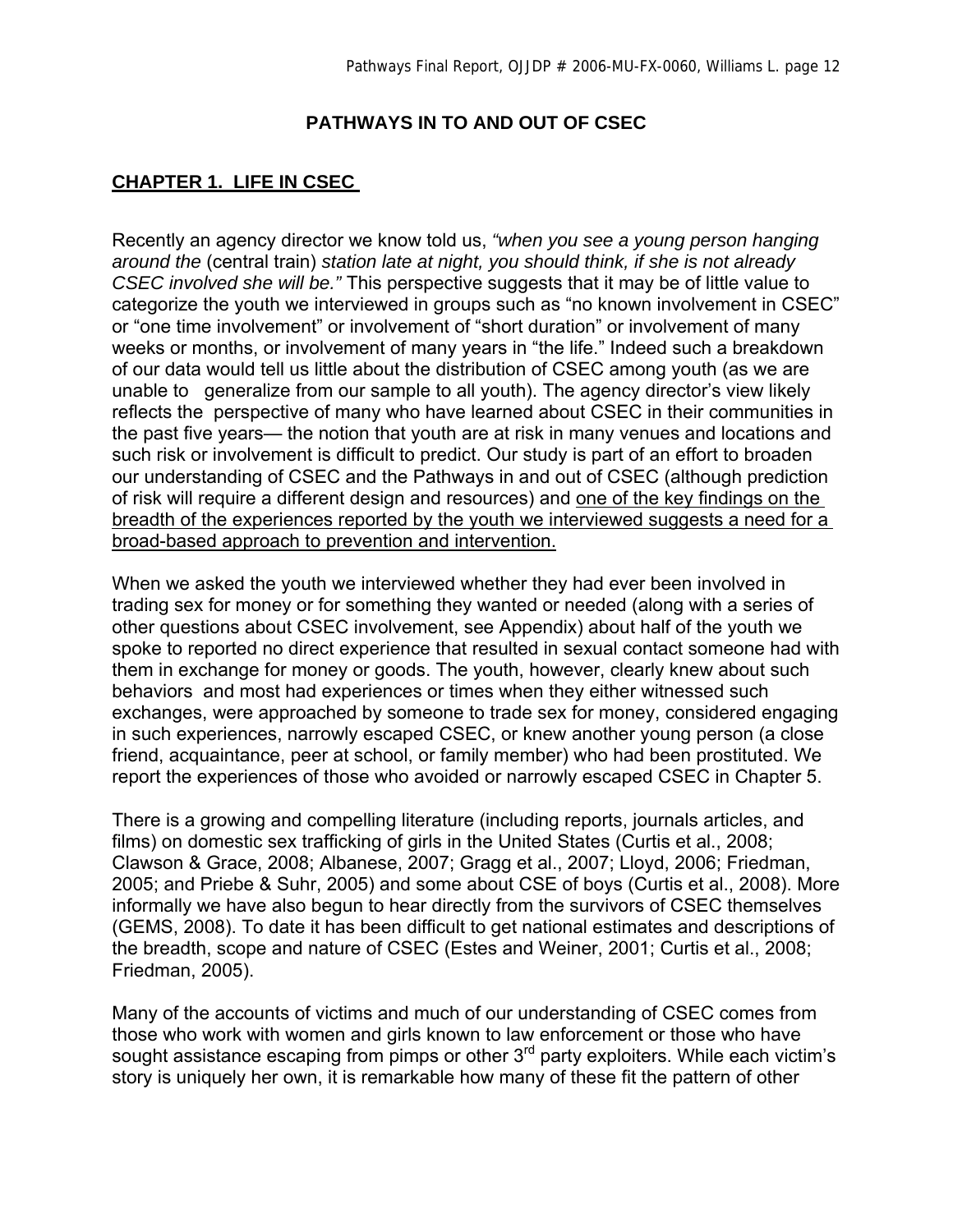young women from across the U.S, who became heavily involved in "the life."

#### April, age 19, told the interviewer

*I ran away. And I was gone for like a month or two and that's when I got into prostitution. … (I was) like 16. … I met a um, guy while I was on the run …I didn't know that he was a pimp and we were friends at first. And um, uh, he, he pretended to be my boyfriend for probably like 3 or 4 weeks and then .. he um, took me shopping you know, bought me a, a new wardrobe, shoes and at that age that kind of like, fascinates you. So, but when … he actually took me out like on the track…I never, you know, experienced nothing like that. So I was nervous but I felt like I had no other choice so I did it.* 

And Cecilia, age 18 at the time of the interview, told us what happened when she ran away:

*I started running away. … I met this* (older) *guy and he just told me .. he was like, "what are you doin?" And I said, "I don't have no curfew." (He) took me out shopping, took me out to eat. Did it for about .. probably about a month and then he's like .. time came he told me he needed help with his rent and he's about to get put out and .. maybe I could do .. I could talk to this guy to get like \$50 from him - just by talking to him. So I thought it was okay but when I went to go do it he wanted somethin' else so… I went back to the guy that I had met and I'm like "I'm not doing that." He was like, "It's a lot of money … you really .. it's only one minute." So I just went on ahead and did it and then I ended up leaving home, moving in with him, and… ended up working for him."*

Alisha, 19 at the time of the interview, told the interviewer about being "in the life" and pimp involved:

*So I, you know, I was 14. I didn't know. .. So I said, you know, "I'll try it" so he took me downtown one night and I was jumpin' in and out of cars, turning dates. I was bringing him a lot of money.* 

These narratives, and others from young women we interviewed, reflect an experience that those working with CSEC survivors sometimes refer to as being "in the life"—that is, being actively prostituted and living (almost exclusively) "in the life." Most of those "in the life" are pimp-involved and ties have often been severed with family and friends who are not "in the life" themselves. In addition to many of these narratives which are consistent with accounts by other survivors, the accounts of the youth we interviewed also offer a detailed examination of a slightly different piece of the puzzle. Our sample included a number of youth in earlier stages of involvement or coercion into CSEC and reflected a broad range of experiences. Because of our recruitment strategy and the realities of conducting field interviews with actively/ currently prostituted youth and also because we were very interested in learning about pathways IN to CSEC, many of the young people we interviewed were at the end of a continuum closer to early, transient or more moderate involvement. (Note: using the word "moderate" should not convey that the trauma or severity of the victimization was moderate. Even a one-time victimization experience is of grave concern and must be viewed as serious by all responders.) We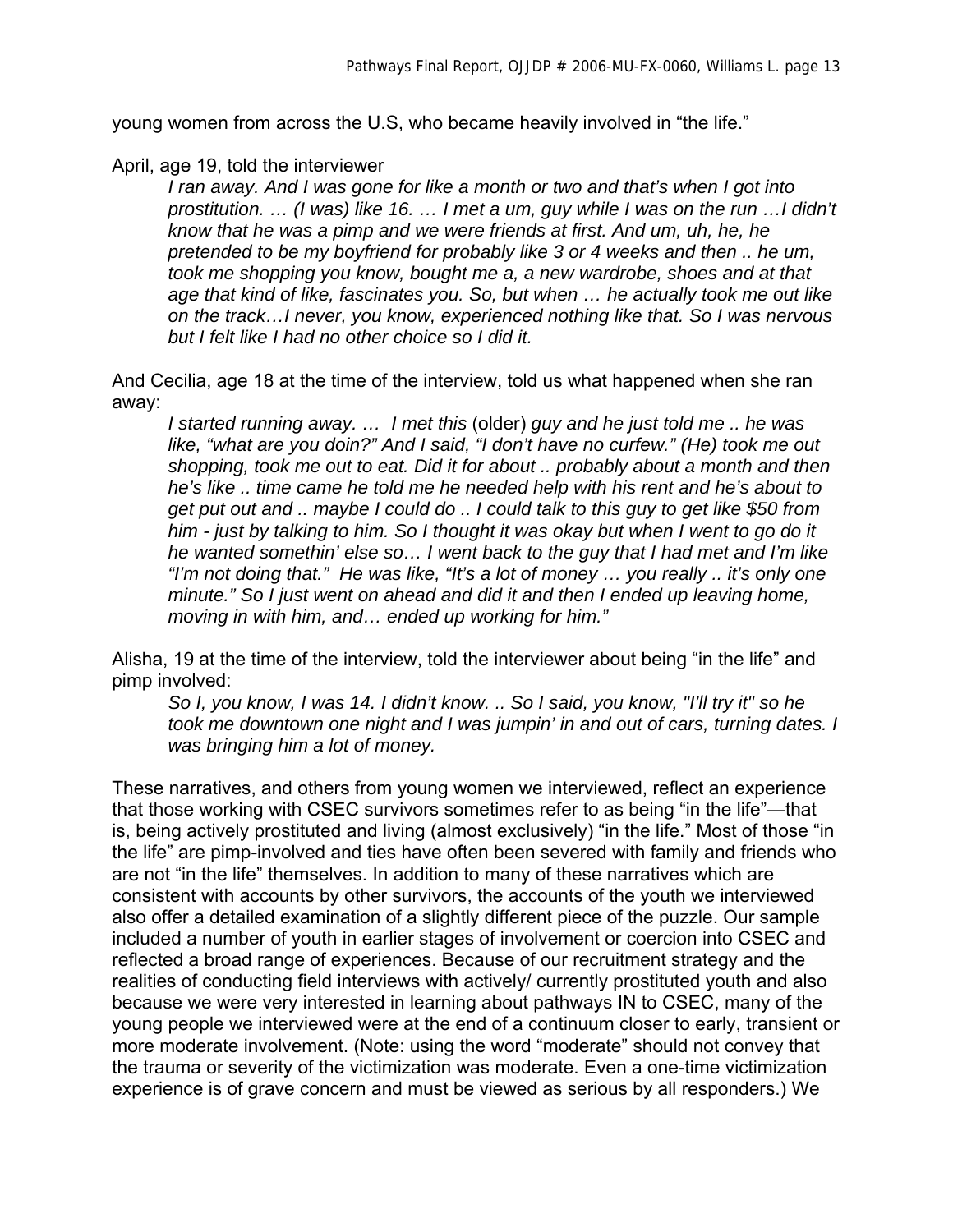refer to this as Early or Transient CSEC. Some youth we interviewed who were victimized by commercial sexual exploitation had never really gotten into "the life." Their experiences are documented in this report and their accounts are a key resource for data on exiting from CSEC and reflect different experiences when compared to the accounts of the young women who are frequently the focus of law enforcement task forces and specialized service providers.

For example, one young woman told the interviewer of a "one-time" involvement: *Honestly, I am being honest with you, when I was 12-years-old I prostituted like one time - I did it …I had sex for money one time and truly I did not enjoy it so I stopped; I never did it again. It was not the type of thing I .. I enjoy doing, and I don't see how any female or male could enjoy doing that.* 

Later in the interview this young woman indicated that the "one time" was once for a period of some days and when she used the term "one-time" she perhaps was indicating "one episode." Several years had elapsed since that week she spent on the fringes of being "in the life." Clearly, as this report addresses elsewhere, there are events that may pull or push a teen with these experiences back in and service providers need to address prevention strategies to reach these youth.

Another young woman responded to the interviewer's question of whether there was a time she traded sex for money or a place to stay with:

*One time… I needed fast cash, real quick …to … pay my rent and all my friends were doing it and I wanted to do it for one time. And she goes, "okay I can get \$100 bucks right now … just you … havin' sex," and he goes, "ya, I'm good for it*  (the money)*…" and he gave me \$10 bucks… so I got played and it was just stupid .. and like, nobody knows… I mean absolutely nobody knows about that.* 

There were many young women who told us about such incidents and reported that they avoided repeat victimization using a variety of strategies or because the experience was so disturbing or distressing to them. But all of these young women remain in situations of poverty, isolation from family members and limited work opportunities and have daily exposure to others in "the life" and men who may be "running a game," raising questions about how our communities might reach these youth before they are revictimized and pulled more completely into "the life."

The experiences of the young women who had been heavily involved in "the life" echoed the experiences reported by many victims across the country and revealed a remarkable fidelity with the accounts of victims and those who have encountered victims involved in cases reported by law enforcement and service providers across the U.S. over the past 5-8 years (Grace, 2009; Albanese, 2007; Friedman, 2005, Priebe & Suhr, 2005). The researchers took the stance and entered into the research with an open mind about what youth would report and the interviewers were careful not to influence the youths' narratives with any preconceived notions about CSEC. The interview questions were most often along the lines of "please tell me more about that" and focused on what happened, how it happened and why. We stressed the importance of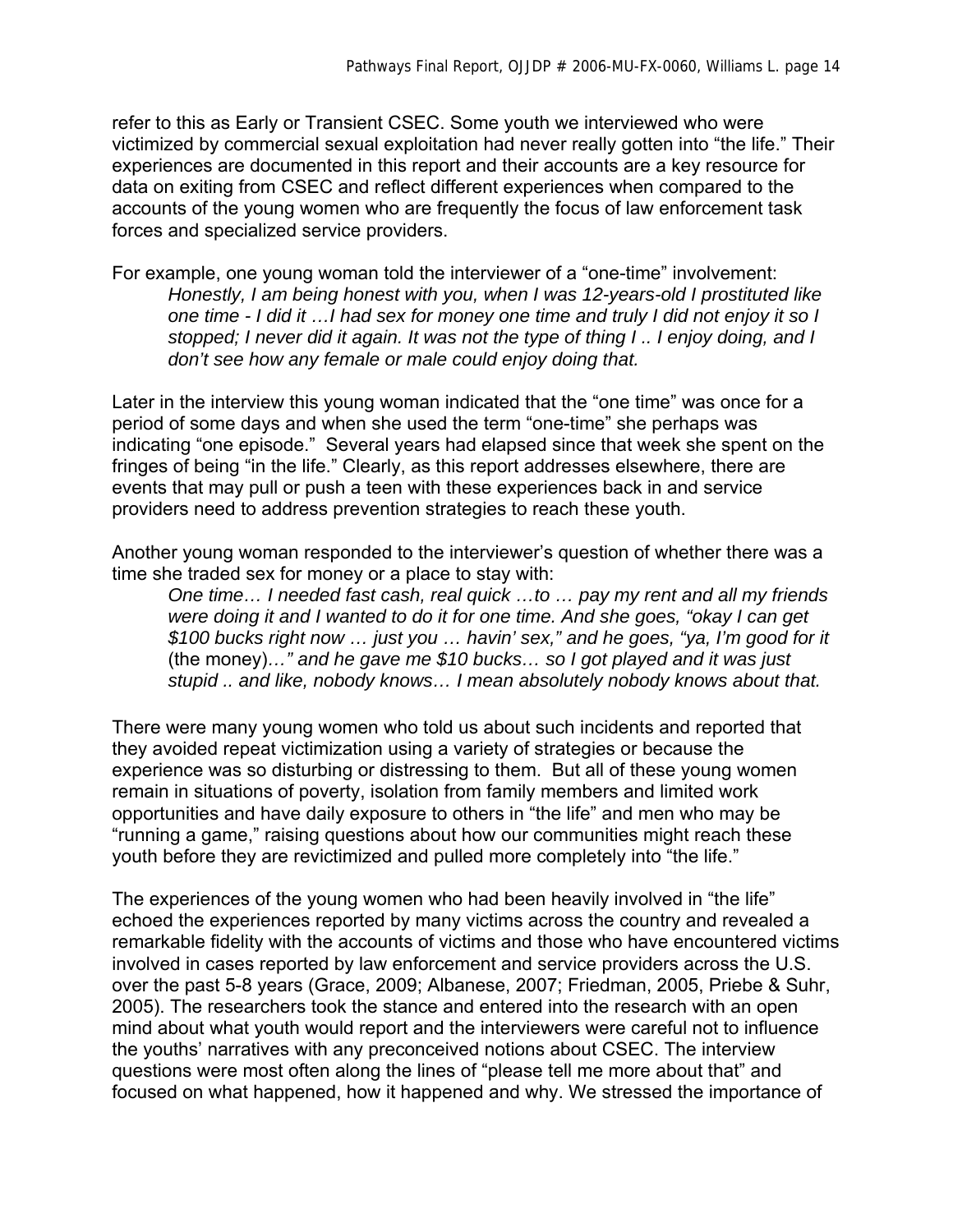hearing the young woman's own story in her voice the way she wanted to tell it. Interviewers were trained to be non-judgmental and as we were not prosecutors or police, the youth were in no way encouraged to be self-serving in their accounts. Given this neutral approach to eliciting the youths' narratives, the conformity of the accounts of those who we interviewed were "in the life" with what has been reported to date in the field is remarkable.

The males we spoke to who told the interviewers of experiences with commercial sexual victimization also reflected a range of experiences with men and with women. As is mentioned above, we found our methods did not successfully identify a large number of CSEC-involved males and recommend further research relying on a model exemplified in the work of Ric Curtis and colleagues (Curtis, et al., 2008).

As was the case with commercially sexually exploited females, among homeless males we found evidence of trading sex for a place to stay. One 19-year-old who was previously heavily gang-involved had fled his family and community and told the interviewer:

*I've just been homeless here three years. Movin' around uh, staying in parks in the summer… in the winter I get girl friends and go to their house… I don't like to stay in the shelter scene because I'm young and everybody usually tends to um, be more older than me and drunk.* 

He reported being approached by older, wealthy men who asked for sex in exchange for a place to stay but that he had rebuffed such "offers." But in response to the interviewer's specific question about trading sex for money or a place to stay he reported:

*I mean I've went to women's houses and like laid down next to 'em and … they say, "hey - you gonna go to sleep on me?" And, I mean, I know what they want*  and um, if I don't feel like doing it - I really just feel like sleeping, if I probably tell *them no… they're gonna be like, "okay I gotta go" and at one o'clock in the morning or two o'clock in the morning, I don't want to go out. Right now - it's winter…* (I) *do it because I don't want to get kicked out. …. is that kind of like giving/ is that, is that like exchanging sex for a place to stay?... Oh, I'll sleep for food.* 

One young man, age 19 at the time of the interview, told of his experiences with commercial sexual exploitation tied to his drug use and drug addiction.

*So I was smoking pot early, then drinking, then cocaine, then from cocaine I went to crack, and then eventually slowly, very sneaky, dope.* 

When the interviewer asked about trading sex for money or a place to stay or something to eat, he said:

*So, people do many things … for money, yeah exactly… people trade sex for not only for cash immediately but like for a place to stay or something to eat… I've done that for years. Off and on…. I'm not really into it, you know what I mean? I do what's necessary, you know, I do very little and get paid very much. … started*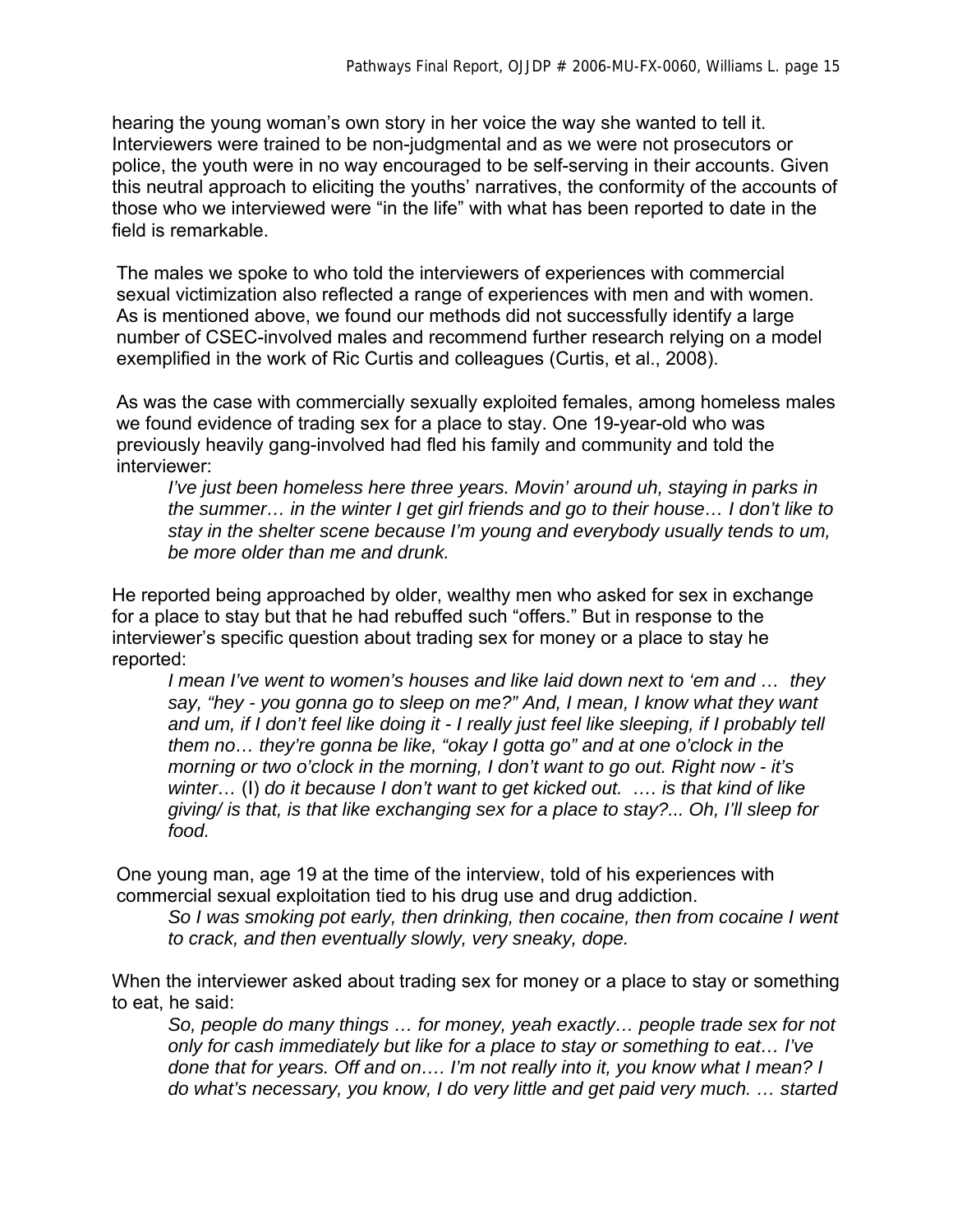*… about …. I would have to be seventeen. (I) started getting back into drugs… people would introduce me to a way of making money. .. they knew I used drugs, so, "you want to see/do drugs all night?" … so they did some things, went into some houses, and came out and then we got some drugs. And I said, "how did you make the money?" And they said, "got into it." … And you know what? It's a world industry. It's a growth market. Sex is a growth market. Just like drugs. Drugs, you see, I can get them, I can tell you about eight corners I can guarantee to get drugs right now… And I know different houses* (where I can get money for sex) *…. it's, it's what I've learned to get through this. … very rich men.* 

One young man, who reported that his father was once a pimp and a crack dealer, had become a successful model and described his experiences at 17 and 18 as follows: *I was a male hooker! Pays!… my own pimp. That's, that's what it was. You know, you're pimping yourself. I was …modeling, like I said, I wasn't doing real big shows, I wasn't getting like big bread... I got to get money for, for sex.* 

His "customers" were women, however, once again the commercial sexual exploitation of this young man by older females he encountered on the job was linked to drug use and drug sale:

*…not only did I do that, I had connections with crack, but I really didn't want to get back into that/I did some hustling… I have no options. Survival is, like I said, survival of the fittest… in order for me to live, and make money, I don't have a job or nothing like that? That's my last resort.* 

This diversity in youth experiences with CSEC leads to recommendations that the efforts of the community, law enforcement and social services need to be broadened to prevent this wider array of CSEC and victimization of young women and men in addition to continuing to make sure communities are educated about young women "in the life."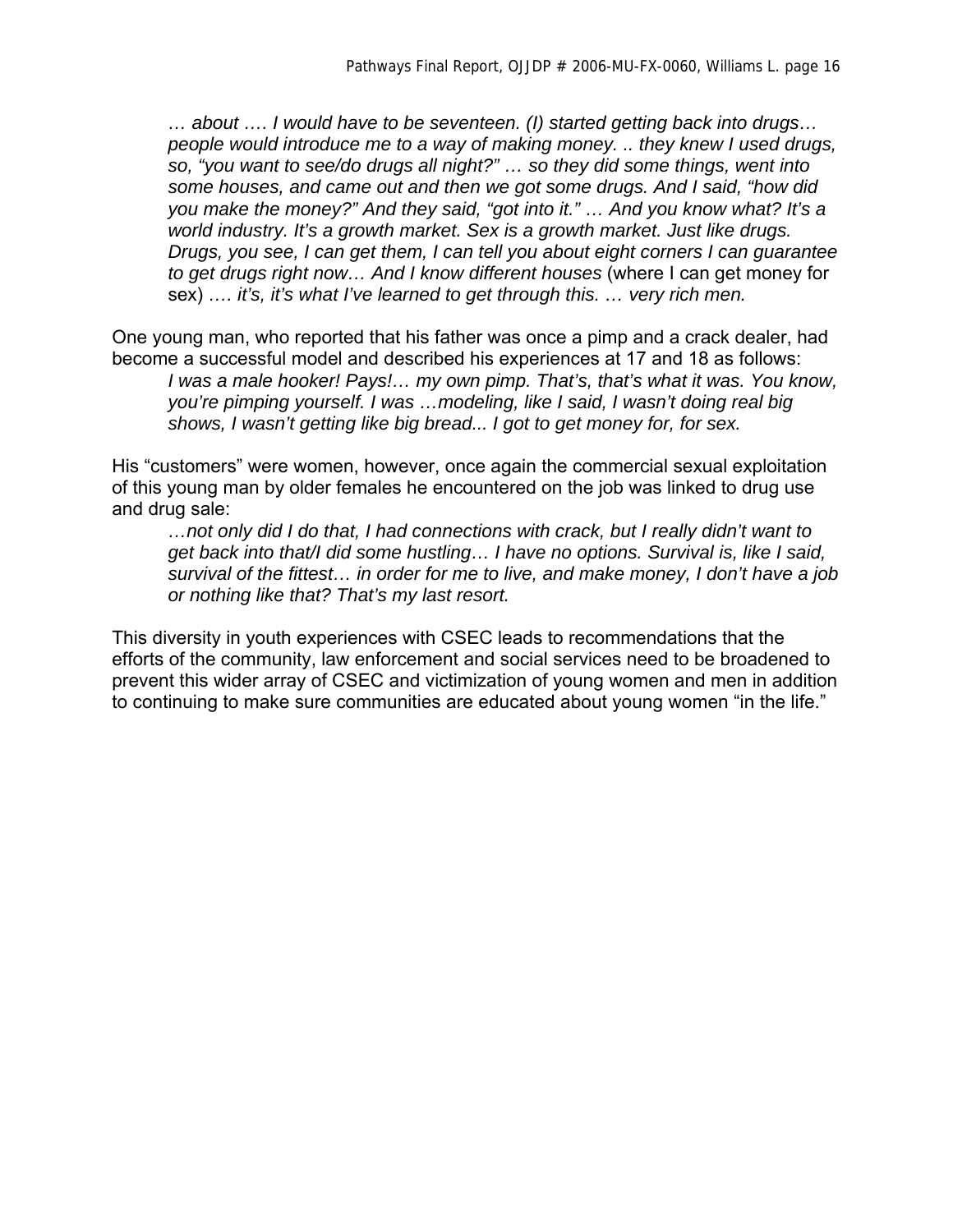## **CHAPTER 2: PATHWAYS IN**

In thinking about how to prevent and stop CSEC there has been a call for more attention to the perpetrators—that police should arrest and the courts should be used to prosecute the pimps who use violence, coercion and guile to traffic children and teens and the rapists, that is, the persons who solicit and pay for sexual contact with minors (Williams, in press b). While the Pathways Study provides information from the youth narratives about the behaviors of these actors – the "pimps" and the "johns"-- much of the focus of this study has been on understanding risk factors for CSEC via prostitution and learning about the individual characteristics of the youth and, more importantly, the youth's interpersonal relationships, family environment and the community context of entry into CSEC. This focus was selected because research has not thoroughly examined how the child's or teen's experiences with sexual exploitation are linked to family, school or community supports and agency responses to troubled youth. There has been little or no research examining the way social resources operate for runaway teens and how such social capital, including the presence and response of state agencies and community based organizations, impacts entry into CSEC via prostitution. There have been calls for qualitative and quantitative research that relies on a life span approach to understand the role of social support in CSEC via prostitution (Dalla et al., 2003). Understanding what internal supports and external alternative support networks (including support by peers), if any, high risk and prostituted youth establish will help policymakers and social service agencies tailor their outreach and prevention programs.

Understanding the "attractions" associated with prostitution may also be key to developing invention programs. Do the youth assert that they were 'doing what they want' or determining their own life path by earning their own money? Do girls report that they sought the love of their pimp or admiration of friends, and not view themselves as the victims? What draws them into "the life," what are the "pushes" and "pulls" and what role does the pimp play in all this? How is CSEC avoided or escaped by some vulnerable youth? This research provided youth an opportunity to share their experiences with the interviewers and their accounts provide a narrative of pathways in to and out of CSEC.

# **Social Context of CSEC**

It is important to place CSEC in social context if we are to work on prevention and control and design programs for youth. For the teens we interviewed their immediate social context was "life on the streets." But, as suggested by Panter-Brick (2002), common notions of "street youth" are not sufficient to understand the diversity of their experiences. In this study we focus on the children's own experiences in order to tell their stories and gain a better understanding of the social context of CSEC for children on the streets of the U.S.

The teens' accounts of their lives and of the struggles and accomplishments in their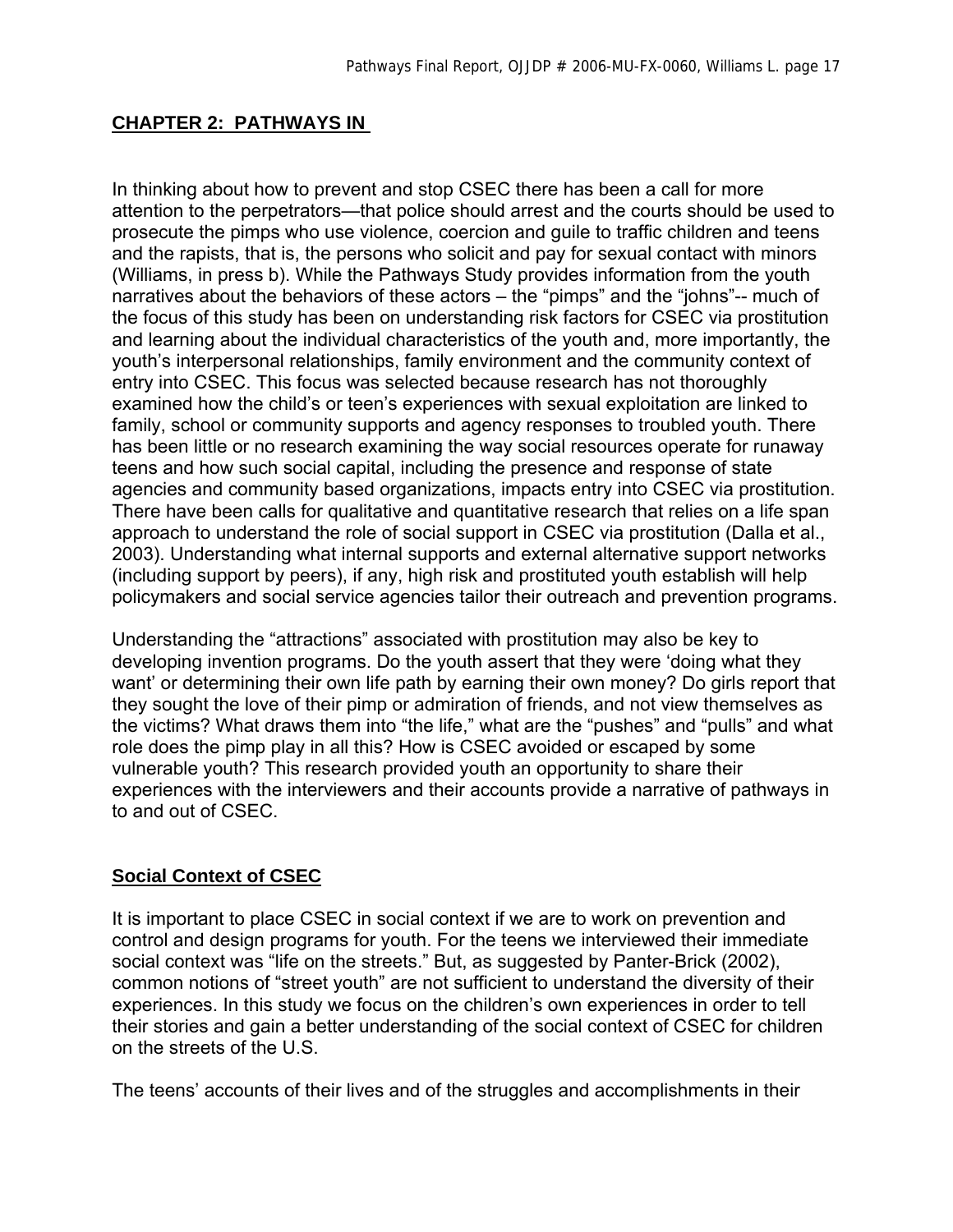lives in the few weeks before the interview, provides understanding of the social context of their experiences and status. Though not trained as sociologists or academically in the art of social observation the youths' observations speak volumes:

I'm not ashamed to be homeless but at the same time I don't like to broadcast it *to everyone that walks by me. I like to do my laundry regularly… I like to shower regularly… I don't like to dress in like, rags. I like to try to dress like some ah, like normally to society…So that like, that's not the first thing that people get impressed upon them by me. It can be like, our conversation rather than, "oh, this is a homeless girl."* 

*I make sure I'm clean because I do not/ I am homeless and I don't want to look homely.* 

Their descriptions of their day-to-day lives make the level of hardship they encounter clear. Four youth told the interviewer:

*Well I had blankets but they threw 'em away yesterday…. When I went to squat at the park people cleaned everything up… threw it all away.*

...you know, food is like the only really necessity.... I usually like, eat (out) of the *garbage. I just think it's a lot easier. It's a lot cleaner than people think it is. ….a lot of the time like if people throw away leftovers, you know, it's still in that box, you know. … I wouldn't, you know, just like... reach into the bottom of the trash can,* (where) *gunk builds up and like, you know, take something off there but…* 

(I usually sleep) *by the* (she mentions the doorway of a trendy youth-oriented national chain)… *you don't get bothered.* 

*Sometimes I would just like sleep in a stairwell or like, sit in one until um, a library opened and then I could go read and sleep in the library.* 

The youth we interviewed were often runaways who were trying to survive life on the streets. They have told us about the time they spent searching for a safe place to stay, food and positive supports.

*I* mean, in my case survival is trying to find a place to sleep every night... or *trying to find, make sure that I'm, you know, that I'm not going hungry.* 

*I already pretty much walked, you know, miles and miles literally a day….. and then I had to walk and then it started to rain half-way back …. and then by the time I got there, um, the shelter was almost completely filled and I did, was guaranteed, I mean, a place but I had to wait for the, um, shift change, for the staff to come in to get the bed….* 

These are the adjustments youth make when they have no place to stay. They cope with the situation by sleeping in doorways, eating from the trash, and finding drop-in centers where they can do laundry.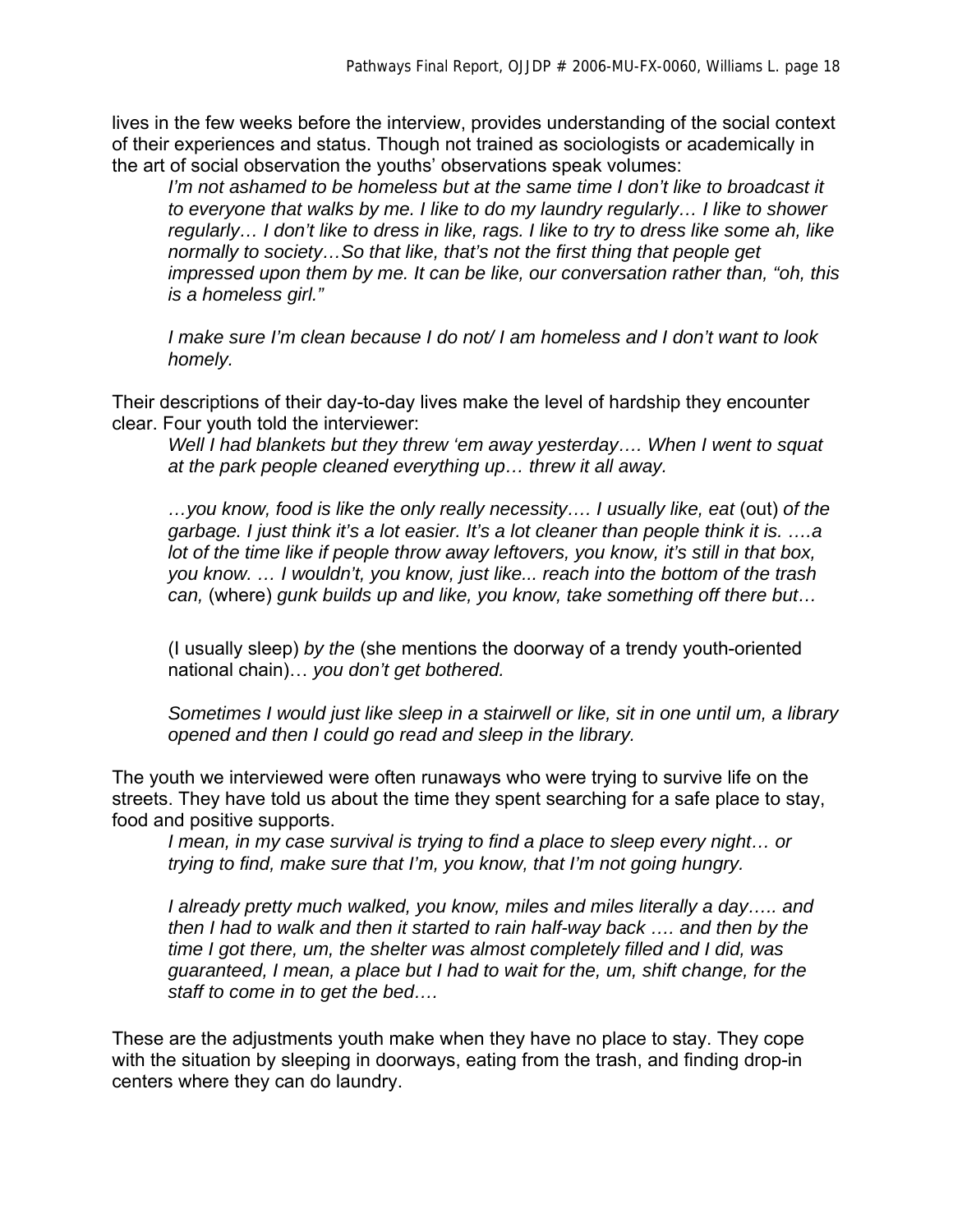But, after sleeping in train stations one young woman, Ramona, told us about her entry into prostitution as a teen:

*Well, um, I got involved with a friend who had been talking to me about it, and .... said you can make enough money, you know, to support yourself for a while. He said that he would be the person that would help me out, help me manage my money and everything like that. So I mean it was basically a pimp…you know what I mean?* 

The social reality of life for so many of those interviewed revealed extreme economic hardship (although not all of the youth's families were impoverished, the youth were). Particularly interesting was their movement from street to street and town to town. Indeed this movement suggests an internal migration of youth that is not widely recognized as such in the United States. Demographers and youth workers, from outside the U.S. (especially those from so-called developing countries and nations impacted by years of civil war and unrest related to external aggression) suggest that youth migrate to seek sustenance and to escape the violence of wars, as well as, the violence in their families. Our initial examinations of these movements by the youth we interviewed in the U.S. reflect extensive movement of the youth, though not war related. Although this research was not designed to track these movements and the youth we spoke to were never questioned about a specific location, place or destination, in the course of the interviews they spontaneously provided information about their journeys within and beyond the two urban areas that are the focus of this project. They mentioned specific locations (a street, store, neighborhood hangout); resources in a community (homeless shelter, drop-in center, health clinic), or the locations of family members or members of their larger social network. Forty-seven of the 61 interviewees made reference to locations we could map. These 47 youth mentioned connections in or travel to/ from 99 cities; 32 states; and 21 countries. Further efforts to map these migrations are needed. For now their cross-jurisdictional journeys have important implications for understanding the challenges youth face and the need for service providers and educational systems to consider innovative approaches to assistance for migratory youth.

The accounts of the youth we interviewed reflected awareness of the grim realities of their lives and social position as they spoke openly about situations that most adults in the communities they visited around the country would prefer not to see (a teen sleeping in a doorway most nights only a block away from venerated universities or government offices). These accounts made it clear the youth are hidden in plain sight. Most interestingly, while many in the community may turn a blind eye to the youth on the streets, the participants' accounts made it apparent that they knew where they were and why they were socially located there. They were less likely to complain about their low status than they were to want to improve it through work, education and contributions to the community. They expressed their understanding of their situations in words that revealed their insight into their status and the realities they faced. Though they seldom would dwell on the dangers or the pains of life on the streets, they reflected acute awareness of their social status and the extreme challenges before them.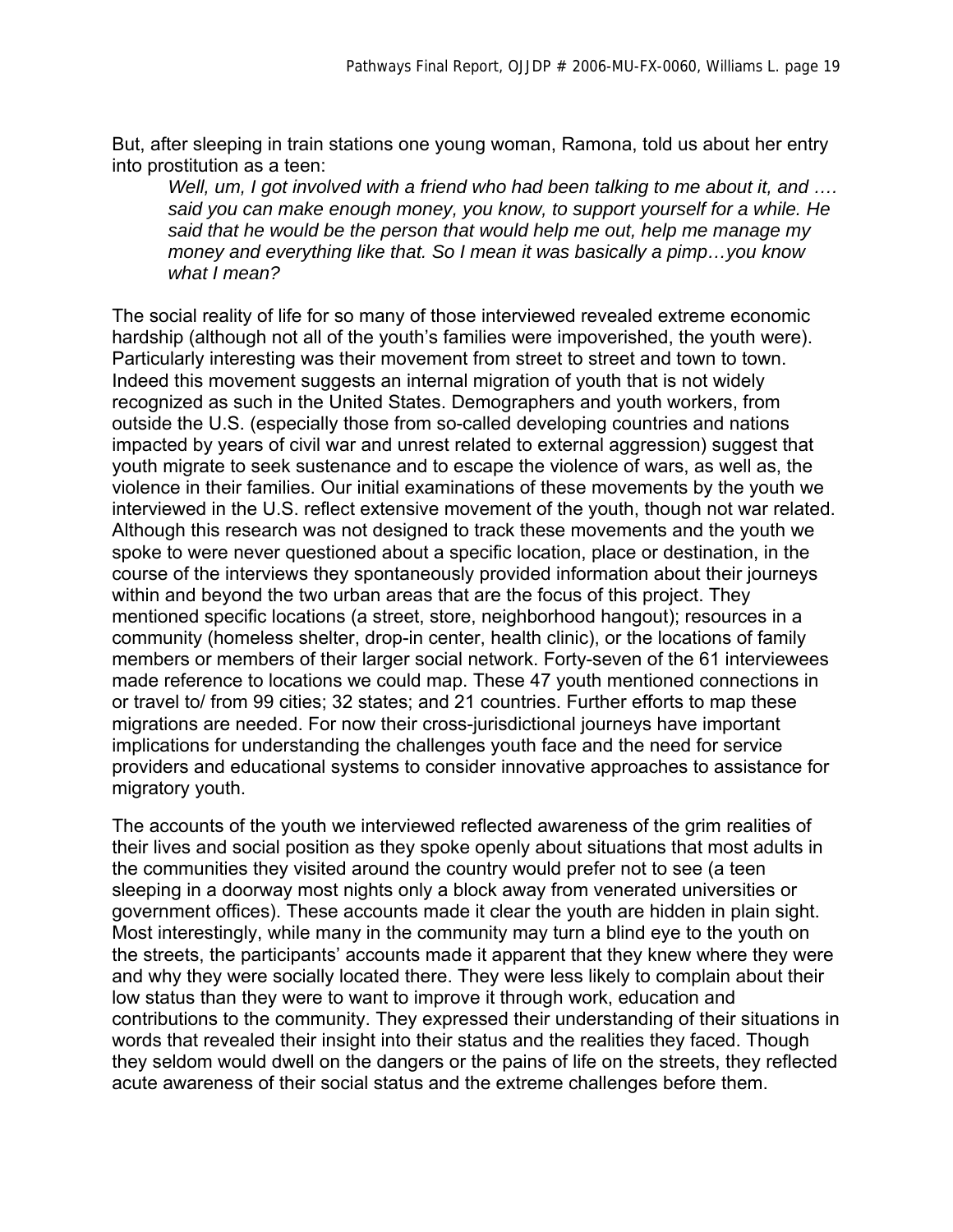*I'm at the, I'm at the bottom, you know? ... The only place I could really go is up.* 

(Interviewer asks: What made you decide to come out here to get money?) *Because this is where the money is …This is all rich, white people and large civilian houses and everything and in* (her parents' home state) *we live in shacks technically, you know …* 

The youth are also acutely aware of the stigma associated with homelessness and at times tried to assure the interviewer of their connection to those with more resources.

*Ya. I .. I do have some friends that live in houses, like I have a good number of friends that have houses.* 

When asked about where they want to be in five years, most of the participants spoke of having their own place to live and getting an education and a job.

While our sample recruitment strategy was to locate youth who were runaways or living away from parental control and it is, therefore, not surprising that the youth we interviewed had difficulties in their home lives and family circumstances, the vulnerability of these youth to violence and crime is notable. Indeed in the U.S., children and youth are (as a group) at higher risk for violent victimization than any other group and these issues were brought up by the participants:

*I actually became used to sleeping on the street because to avoid fights in shelters.* 

*It was just really bad, like there was no beds; there was nothin but roaches on the floor. You couldn't even get blankets .. like .. like they'd mixed up, you know, there wasn't no woman here .. men there. It was like .. I was like the only girl there and it was a whole bunch of like older men. Some of these men are like pedophiles and ex-convicts and murderers and stuff like that .. and I was .. sleepin on the floor like next to all these men and like these mens are like, they're like masturbating and stuff like that, and men next to me masturbating and I .. I can't even like. It was just …ya, it was really bad.* 

Of course we found that many communities provided some of the services and safe venues needed by youth, but teens were reluctant to turn themselves over to adults, especially when they had in the past found adults to be untrustworthy. They sought places to stay where they felt they were able to maintain some autonomy and the opportunity to make the situation work. If such was not available, they reported being taken advantage of by unscrupulous adults. One young woman, Rika, told us that at age 12 she:

*ran away by myself*. <so you met all new people?> *The "gutter punk crew"… It's … it's no good.*

In this environment it is of little surprise that children who are impoverished, alone and find no stable place to stay are victimized by CSEC. While some accounts of entrance into the life of being prostituted, of commercial sexual exploitation, reflect extreme force,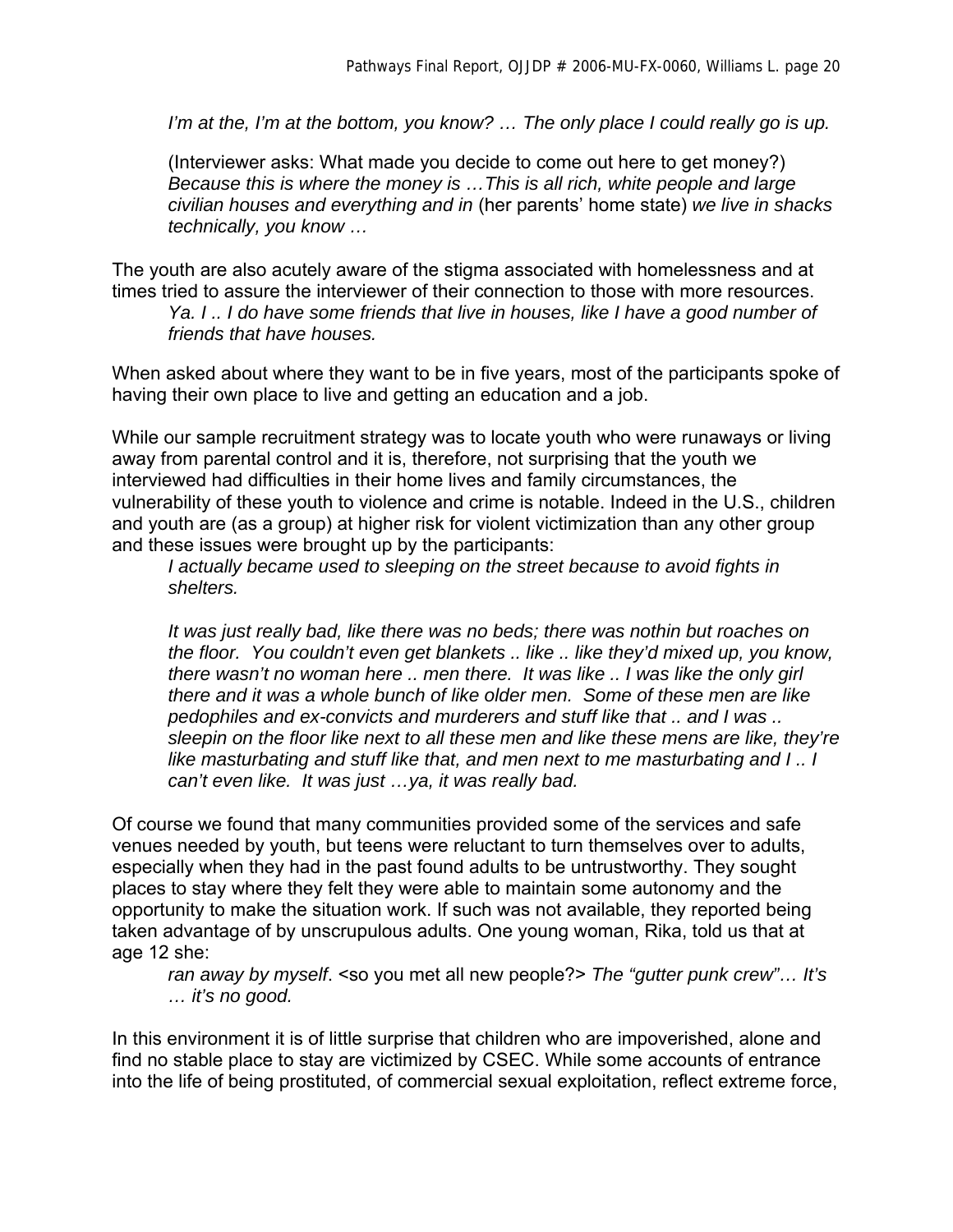violence and threats, many young women we interviewed described a gradual introduction to "the life." We heard many accounts of runaways (or children who were pushed out or moved out of their families) with no place to stay who were given shelter by people who eventually turned them out on the streets to exchange sex for money. While in some cases the prostitution of the vulnerable youth happened nearly overnight, we heard accounts of a gradual process of grooming the young person for eventual commercial sexual exploitation. As one former teen runaway, Olivia, told us:

*I spent the night over their house and then they took me to this other man's house and then that's when .. um .. we was over there and I had sex with that man and then he let me stay in his house for the rest of three weeks or whatever … he was really nice .. he .. he didn't ask me for nothin' else or whatever. He was just like whatever I want to do I can do it and then that was it.* 

In a common scenario, after a short time the demand for sex would become more frequent and more uncomfortable for the teen… at times she was asked and eventually required to have sex with others who were brought to the house or who made connection with her exploiters or directly with her on the streets or over the internet. Olivia continued:

*Like some time I just be like tired and I don't want to do it but it's like if I don't do it they gonna put me out so I just do it ..* 

In the United States the societal response is less informed by a human rights sensibility in its approach to youth and gives the family sanctity and predominance in regard to responsibility for the child. But as the youth interviews revealed, this low status and a weak voice in our social system left them in dire straits on many occasions. This social context of the status of youth and the invisibility, poverty, cold, hunger and duress these youth were under makes it clear that it is not the pimps who create this vulnerability mostly they take advantage of it. We have heard social workers and prosecutors express the opinion that it is fine to point the finger at poverty and social injustices but that "a prosecutor can't indict poverty or the status accorded to children" and a social worker "can't end world hunger." The youth we interviewed suggest, however, that we need a broader view if we are to think about prevention of CSEC and harm to children.

## **Family Context of CSEC**

The Pathways Study was designed to learn from teens' accounts of their lives in the way they wanted to tell it. The interviews did not probe specifically for their histories of intrafamilial abuse or neglect. We asked about their experiences with leaving home and what led to them live away from home and about running away or being asked to leave. Our research was designed to identify themes that emerged in their accounts to help understand pathways into or out of CSEC.

Because we purposely recruited youth participants who were living away from their families it is no surprise that many of them had experienced difficulties in their family lives. Often youth told us about these family experiences in the context of discussing the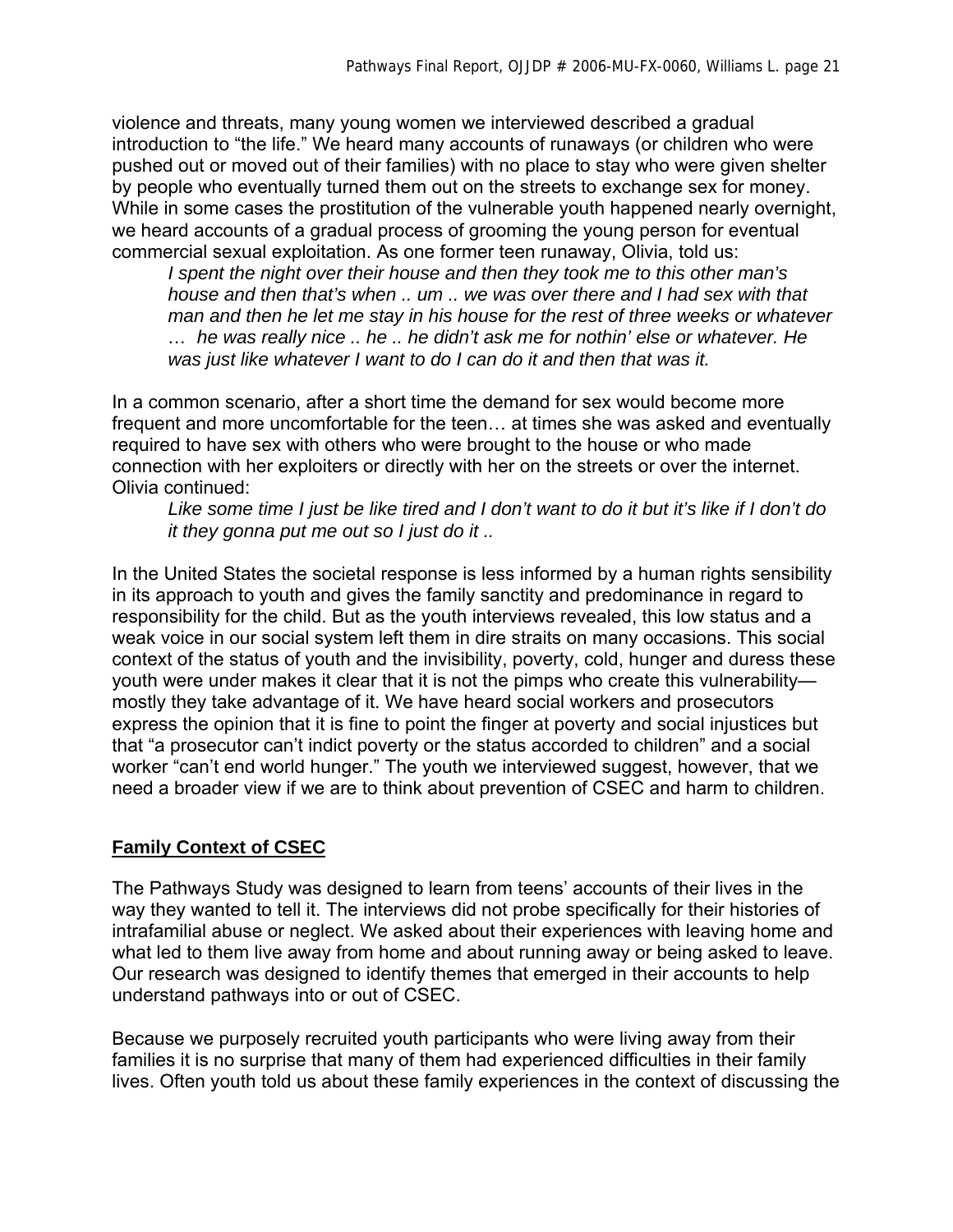events that shaped them into who they are today. For example, Natalie, 19, told the interviewer:

*It's kinda important, the bad things that happened, but they're important because they did shape my life.* 

They also talked about their families in response to interviewers' questions about why they left home or ran away. Many shared similar accounts of multiple experiences of running away or leaving home. Sometimes this started at a very young age.

One young woman, age 18, told the interviewer about the first time she left home. She was so young she said that she: *"brought my coloring book."* She returned home to continue to live with her mother but described a chaotic family life which she again fled after she located and went to live with her father. She reported that immediately it became clear to her that he did not want her around in his life with a new and very young girlfriend. She told the interviewer that not long after her arrival he drove her over 500 miles and deposited her at the door of a woman's shelter (she was 17). As she noted:

*… he left me with \$2 in my pocket and dropped me off. So it was kind of "runaway and drop-off."* 

Other youth left once and never went back.

Several themes emerged that characterized the family relations that resulted in running away and their vulnerability to CSEC. These also have implications for social service agency and community responses designed to either prevent CSEC or to respond to youth who have been victimized.

### Violence in the families of youth and the impact on children's vulnerability to CSEC

As the teens talked about important events in their lives that shaped them into who (and where) they are today, a common theme was experience with family violence including physical, sexual and emotional abuse; abuse of siblings by parents or parent-figures; attempts they made to protect siblings from abuse; violence they perpetrated themselves or were accused of perpetrating, and witnessing violence between adults.

Rita, age 16, told the interviewer:

*When I was five …or turning six, my step-father came and took me…I was so happy - oh my god - I thought he was like my guardian angel. I remember feeling*  like the way he wrapped me and just picked me up and I felt so light and so torn. *Like his hands… like I could just cover myself and like all the pain and all the suffering that I had gone through would just be vanished if I was in his arms. Um … the years passed and like he would be - he would molest me.* 

Nineteen year old Natalie, spoke about violence by her father against her sister and her mother. In addition her account reflected the family disruption that often accompanies this violence: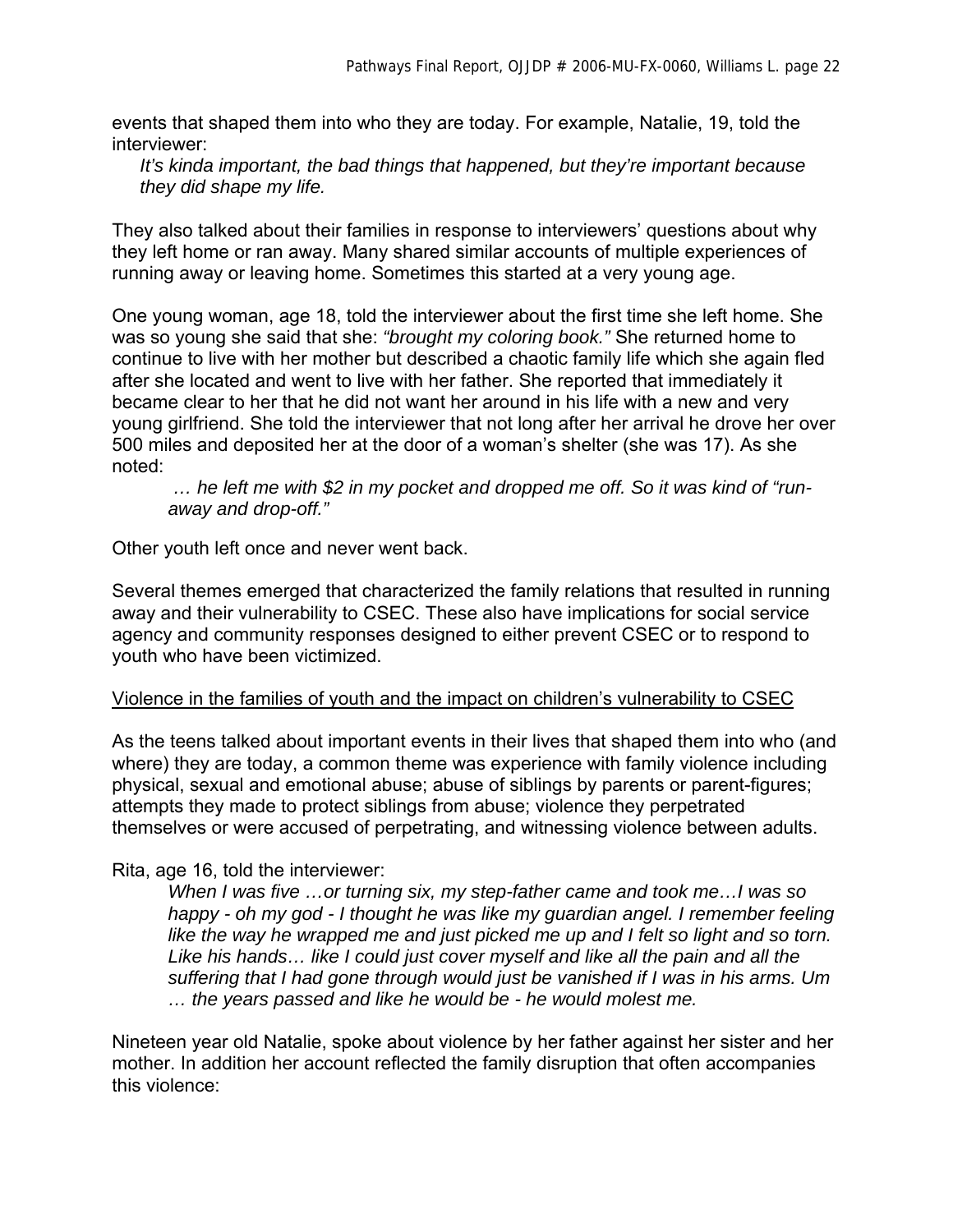*He didn't want (my sister) to be born anyway …he tried to kill the baby by kicking my mother in the stomach but instead of …the baby dying, the baby was just born at 6 months…and, like, she was fine. She was in the hospital for a few months but she came out fine and he still was mad so I guess when she got out he shook her and they ended up taking my sister away to a foster home. But after he* (died) *we got her back.* 

#### And after that:

*I watched my mother get beat up, not just by my father but like boyfriends she's had after that used to beat her ... after she broke up with him, me and my mom and all of my brothers… my sisters, we were all homeless together. We lived in a car...* 

Some spoke of perpetrating violence (sometimes in self-defense or in mutually violent altercations) against parents and parent figures.

#### One young man told the interviewer:

*When I was young my... well my mother - she used to beat me a lot. So .. like and I kind of got used to it cause she used to beat us so much .. well beat me a lot ... She used belts.. ah...and she tried to beat me with a baseball bat but we hid the baseball bat… eventually she found the baseball bat ... she told my brother and sister to hold me down and she just started beating me. .. She just beated me a lot around the ages of 5 and 10 … but then I like got slowly immune to it ...* 

In a recent altercation he, his brother and his mother were injured, the police were called and at age 15 he was sent to juvenile detention.

There were many reports of the children having to leave their homes along with their mothers to reside in a shelter for battered women. In addition to disruptions when the adults separated, the teens spoke often about leaving due to violence in the home.

#### Zita reports:

*There was always yelling. There was always fighting. Police always coming up to the house and I decided to run away one night.* 

One young woman, Cecilia, told the interviewer about her father's physical violence toward her and her mother and how this experience led to her to leave home for what she saw as the attention and affection of an older man, a man who was a pimp:

*When my dad gets angry it's physical. … It's not, "well you can't go out for a week, you can't …" It's .. it's physical and he is a big man. And I've watched my ma .. I grew up watching my mom be abused and being beat. I'd rather run away. I never thought about running away but I was .. I didn't want to go back to my mom's and the stuff started at my dad's and I was .. I'd rather be with people who, who showed me affection, got me things, just showed me attention."*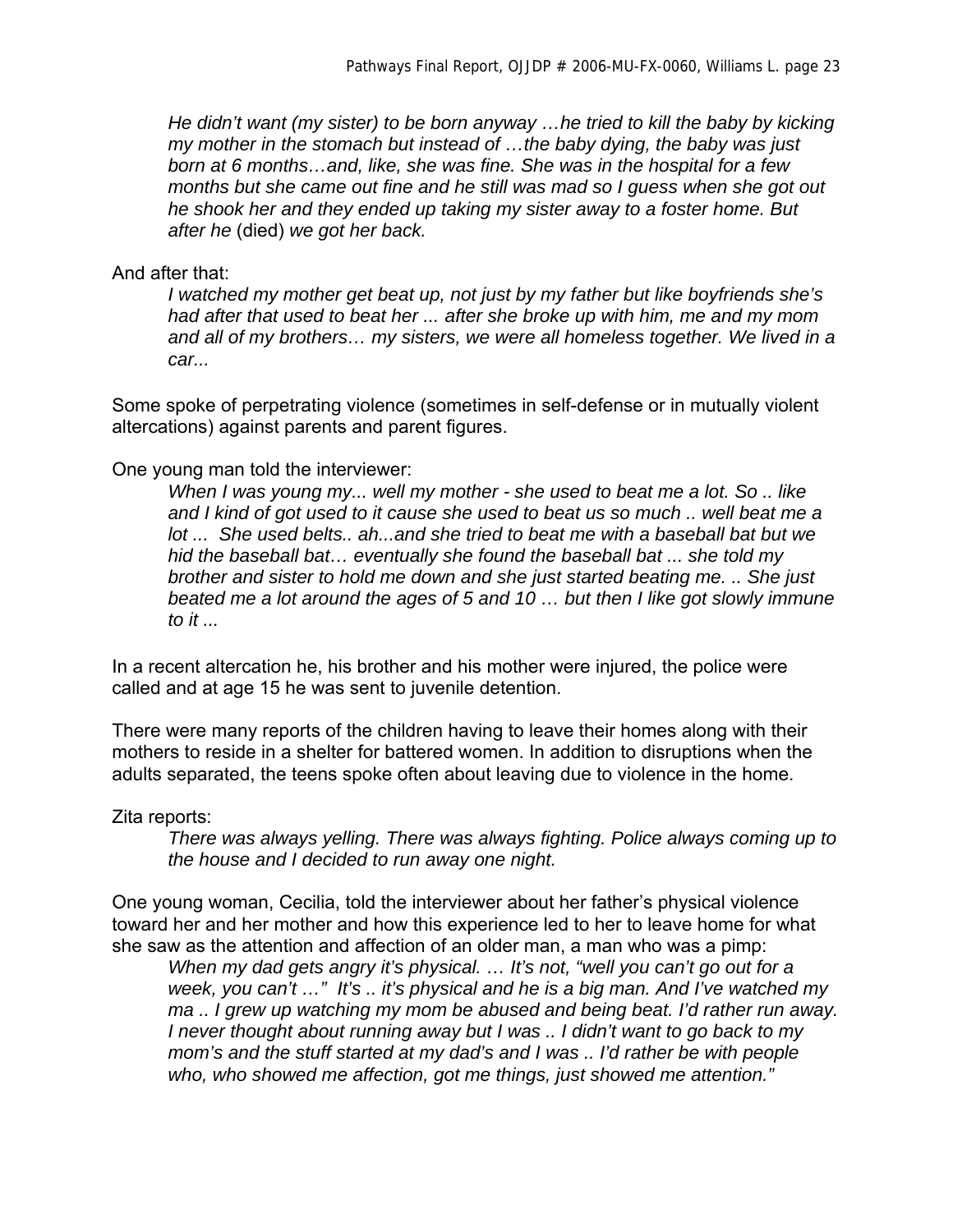Sabrina, told the interviewer how abuse by a step-father caused her to leave home at age 17:

*it's not because he's my step-father. It's because when I was younger he tried to … to have sex with me ... so whenever he tried to tell me somethin' like I don't want to hear it ... cause, you know, you don't respect me and I'm not gonna listen to you …So then when he started tellin' me what to do that's when I got really really upset … and that's when I left …cause I'm like, you know, I don't have to put up with this. …my mother - she knew that .. she knew that he was trying to have sex with me and she didn't do anything about it…So if I can't trust you and I can't trust my mother then what am I doin' here? I'm out … I left ..I was sleepin' outside …train stations, shelters… everywhere; like ... anywhere but there.* 

While this history of physical and sexual abuse in childhood was not surprising, given prior accounts of prostituted teens, what was very notable was how many youth focused on multiple experiences with witnessing and being caught in the middle of domestic violence in their families. This partner violence between their parents figured in events that they said shaped them into "who they are today" and, as they left violent homes, placed many of them at risk for CSEC and, once pimp-involved, less able to leave in the face of his physical violence. The teens we interviewed seldom spoke of the abuse resulting in a report to authorities. Instead, a theme emerged that reflected risk and vulnerability from intra-familial violence that led to in the teen being removed from or pushed out of the home with no provision of any appropriate alternative living situations. The recurring theme of domestic violence in the home pushing teens into the streets and increasing their vulnerability to CSEC has not been documented in other research of which we are aware. In these situations the teen may witness repetitive partner violence between the parents or a parent and their intimate partner. In some accounts the teen attempted to intervene and accusations of violence were made against him or her.

### Meagan, now 18, told the interviewer:

*and you know, he just started to yell at my mom, you know, kind of push-up on her to like get in her face … and I was trying to, you know, trying to separate them. …And from…trying to separate them he thought I was trying to…argue with him too. So his excuse, all the time when they get into arguments, is basically call the cops - call the cops, you know, you're going to jail, you know.*

Meagan at 17 was arrested and as a consequence found herself on the streets: *the judge tells me…my step-father actually put a restraining order on me and I'm like, "oh wow, um .. you're releasing me and I have a restraining order. Where am I supposed to go?" And I was only 17. And, you know, they're like 'well, you know, here's fifty cents make a phone call.' And I'm like, 'who am I supposed to call?'* 

There are other situations that fit with this theme, such as teens who attempted to protect younger siblings from violence at the hands of a parent or teens who struck or pushed parents. When this violence led to a call to police, in a number of accounts,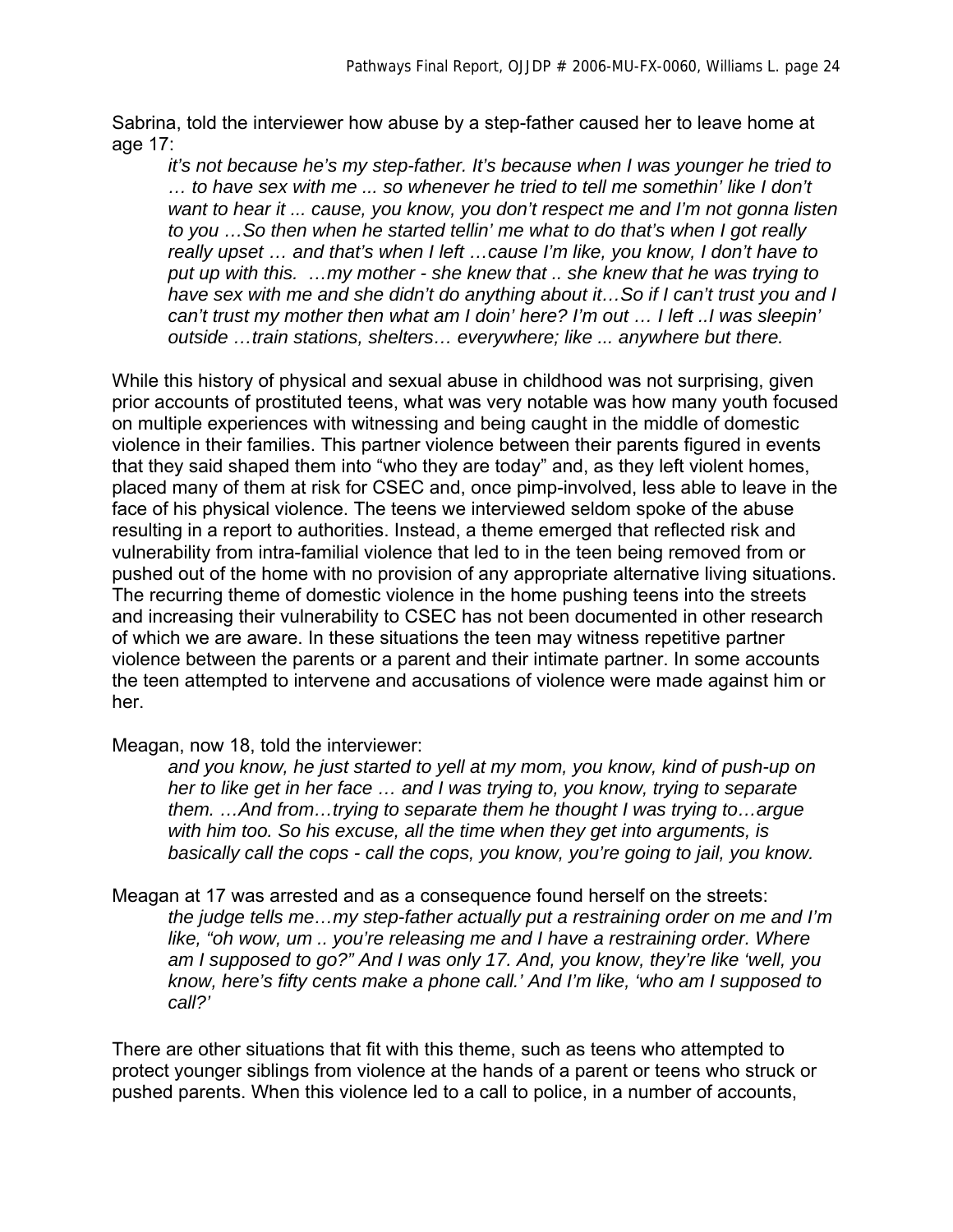such a report led to removal or relocation of the teen to an unsafe or untenable situation. Often in an informal arrangement, especially when the teen was 16 or 17 and viewed as soon able to be independent, she or he would go to live with a relative or to another location. Soon that situation became untenable or was no longer available to shelter and support them. The youth stayed at friends' houses including living in the basement or in a backyard shed until parents made them leave or helped them move on. For example, a friend's parents might scrape together bus fare so the youth could to head to another city. Eventually the teen would end up "couch-surfing" to a different location nearly every day and eventually would end up living on the streets or in the control of a perpetrator.

#### Matt, 17 said:

*My mother was like…she wouldn't let us back in. So, um, we was sleeping over neighbor's houses, in cars and stuff. We had a little bit of money on us. We had to scrap up the change. We slept in this abandoned car….* 

#### Parental absence, mental health problems, criminality and negative behaviors and characteristics

In addition to disruption and increased risk for youth stemming from their violence in the home, teens told us about parental alcohol and drug abuse problems they encountered, parental and close family member criminality, as well as parents' mental health, problems.

Johnnie, a 19-year-old, told us about his father:

*He taught me how to cook crack…You know, he told me, there was an order...boil water, baking soda, oil, baking powder, depending on which kind of um, if you want to be hard coat… break it down and sell it for more? Or just what we call cold cut… Or you can make it into crack.* 

Roxanne, 19, was asked by the interviewer why she ran away at age 12. "*What led to you leaving or running away?"* She replied simply: *"My parents were alcoholics."* And later went on to say, "*I didn't want to hear their arguing any more so I just left."* 

Lara told of her grandmother *"going to jail, off and on doing drugs"* and about her mother not being there.

Meagan, 18, provided another angle on this family disruption and relocation:

*…my parents always have a hard time keeping apartments because of their drug and alcohol problems and I just got tired of going to hotels and motels and this and that and just traveling cause, you know, they never have, you know, the money to deal with me anyways.* 

In response to the interviewer's question –"what kinds of drugs are they using?" Meagan replied:

*Crack; they use crack but they can .. they can only get it when they have enough*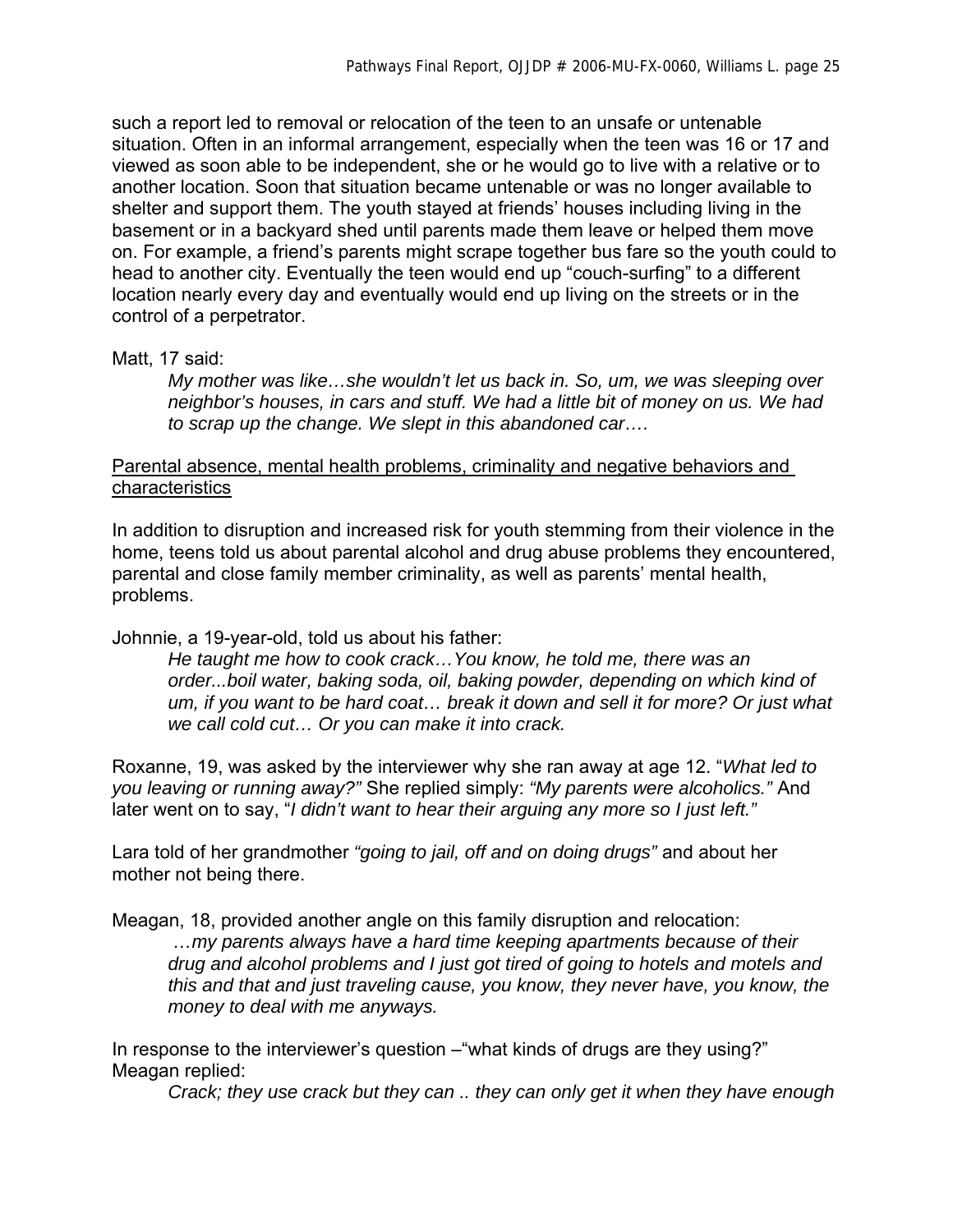*money… but, you know, I never really knew they .. they used crack… and my mother was kind of .. sick because she also is bipolar. .. and schizophrenic.* 

Alberto, left home at age 12 and told the interviewer:

*… well, my mother she just had her own, her own problems with like um, emotions and stuff, emotional problems and uh, drinking. And she was doing her own thing her whole life, drinking and going to the club, going to the bar and hanging out with her boyfriend. And um, I didn't want to put up with it anymore*

Another theme was significant absence of the mother from the lives of the teens. Britney, age 16, described it this way:

*Um, my mother…. it was like we was close but we was not really close. She was there but she really wasn't there… it's not like some type of Houdini thing but that's how I felt; that she'd be here one moment then she pop out.* 

And this was the same for Lara, 16, who said, *"My mother, really's not there, barely there."* 

All of these family difficulties reflect a theme of intense and extreme family fragmentation, dissolution and total (Houdini-like) disappearance from the lives of some of the teens. The instability in the home life of these teens is likely to not be surprising to those who work with youth in drop-in centers and shelter situations but the recurrent theme of youth experiences with extremes in family dissolution, violence and dysfunction was notable. And based on the teens' accounts there was, or had been very little, state intervention with their families unless someone died or nearly died as a consequence of violence.

Despite the teens' experiences with abuse and violence in their families the youth- notably the young women -- repeatedly expressed a clear desire for connection to family. At the time of the interview 27 of the participants mentioned family connections or family members as among the top 3 most important things in their lives:

*I've got friends but I need, like, family.*

*And I love spending time with my grandmother; that's like my best friend.* 

It was the young women we interviewed who most clearly expressed a wish for connection with their mothers and a desire to maintain relationship with mom, even if this relationship has been not at all healthy and, based on the information the teen shared with the interviewer, even when it appeared unlikely that the mother could be of any assistance. As Whitney, a 17-year-old, who had for most of her life been in a series of foster care placements, was "aging out" of the system and was a CSEC survivor, told the interviewer:

*..Cause she's been the only one that's been there really for me my whole life. My parents broke up when I was 2 ½ and my father was addicted to cocaine, so my momma's really the only one that was able to show me the good things in life*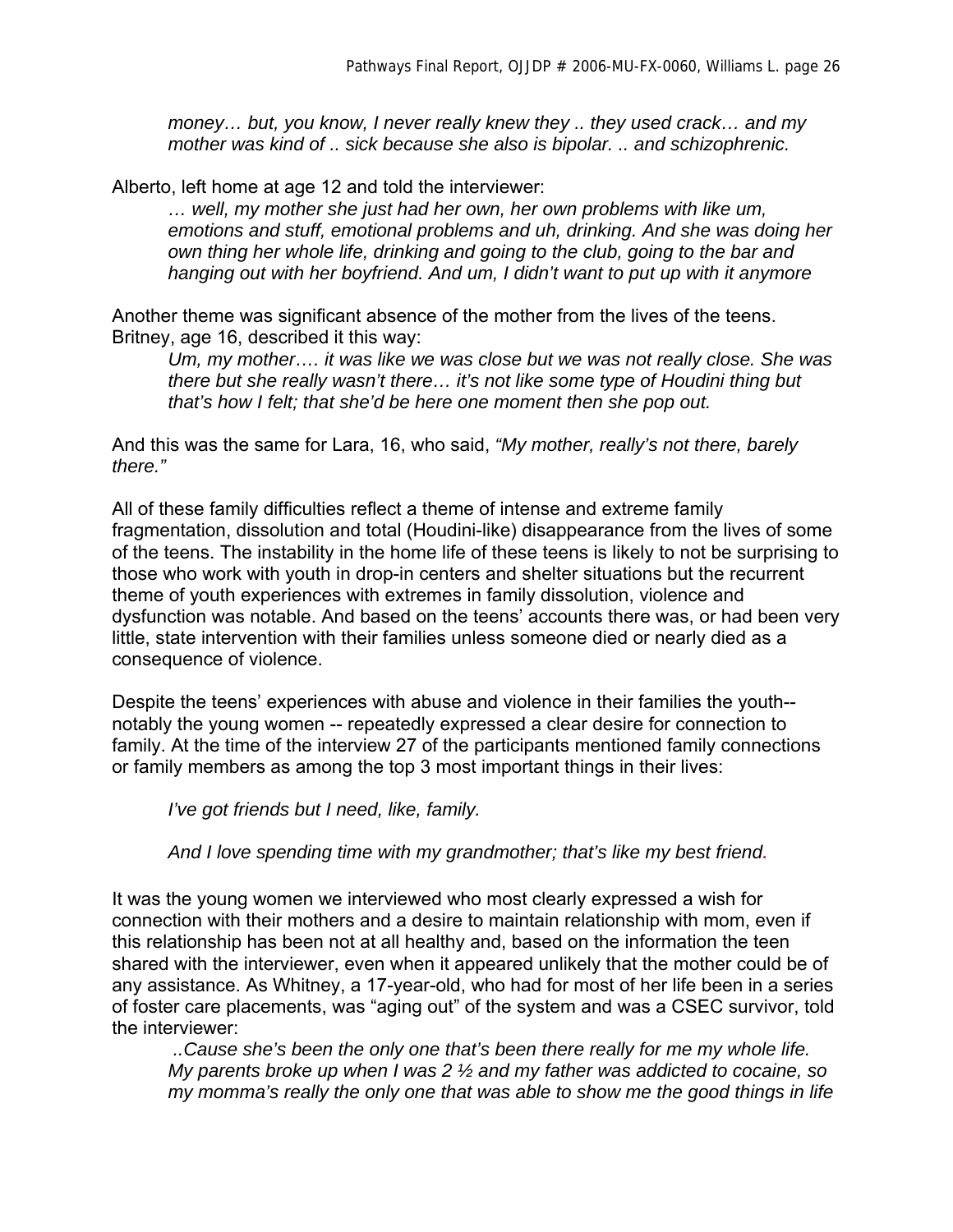*which, at that time might not have been great but it still showed me how to be a woman. So she's just a really important person to me."*  Or:

*I feel like I had the best childhood my mom could have provided.* 

While at times extended family members provided important stability to their lives, as one young woman told the interviewer: *"I never really had a holiday, like a true holiday like I used to have after my grandmother died."* We were provided with many more accounts of adult family members (uncles, aunts, grandmothers and older siblings) who assaulted the teens, involved them in criminal activities, laughed at or encouraged the abuse they suffered at the hands of others, threw them out on the streets or abandoned them. This is a dramatic theme that came from the narrative accounts of families that appeared to produce not even one supportive adult who could help a teen survive or even thrive. Perhaps this paucity of adult care-givers is one reason for the frequent mention by the youth we interviewed of an existing close connection with a much younger sibling (usually below the age of 6 or 7), a niece or a nephew or a deep desire to establish such a connection.

Rika, 17, said of her 3-year-old sister:

*…that's my life…that's my sister – that is something I can pretty much…I can give her what I never had so I want everything to be the best for her…* 

Revealing a deep concern for her younger brother and sister, Zita, 16, told the interviewer:

*Everybody says that I'm their second mom …because I am always thinking like, "oh my god – they haven't eaten" – like "oh man, like I want to transfer her to this school because this school is not providing the education level she needs" or "oh my god my little brother is so sensitive, I don't know how he is going to deal with these new little kids in the school."* 

And Whitney, 17, told us of her wish to focus on her much younger nieces and nephews:

 *Because when I was growing up, all the people that I looked up to, that's how I learned to be me. And seeing them growing up looking at me and my brothers and sisters now, it's like, alright, we have to change and do something to show them the right way to do things and not to grow up and make the mistakes we did. They're very impressionable.* 

These accounts make it apparent why these abused, homeless and runaway teens are at high risk for commercial sexual exploitation. Furthermore, their trauma histories are likely to make them not only more vulnerable to exploiters but also, at times, less likely to be able to function in youth programs.

As Alisha, 19, told the interviewer:

*I tell 'em I don't remember cause that's what I choose. I'm like, "who wants to*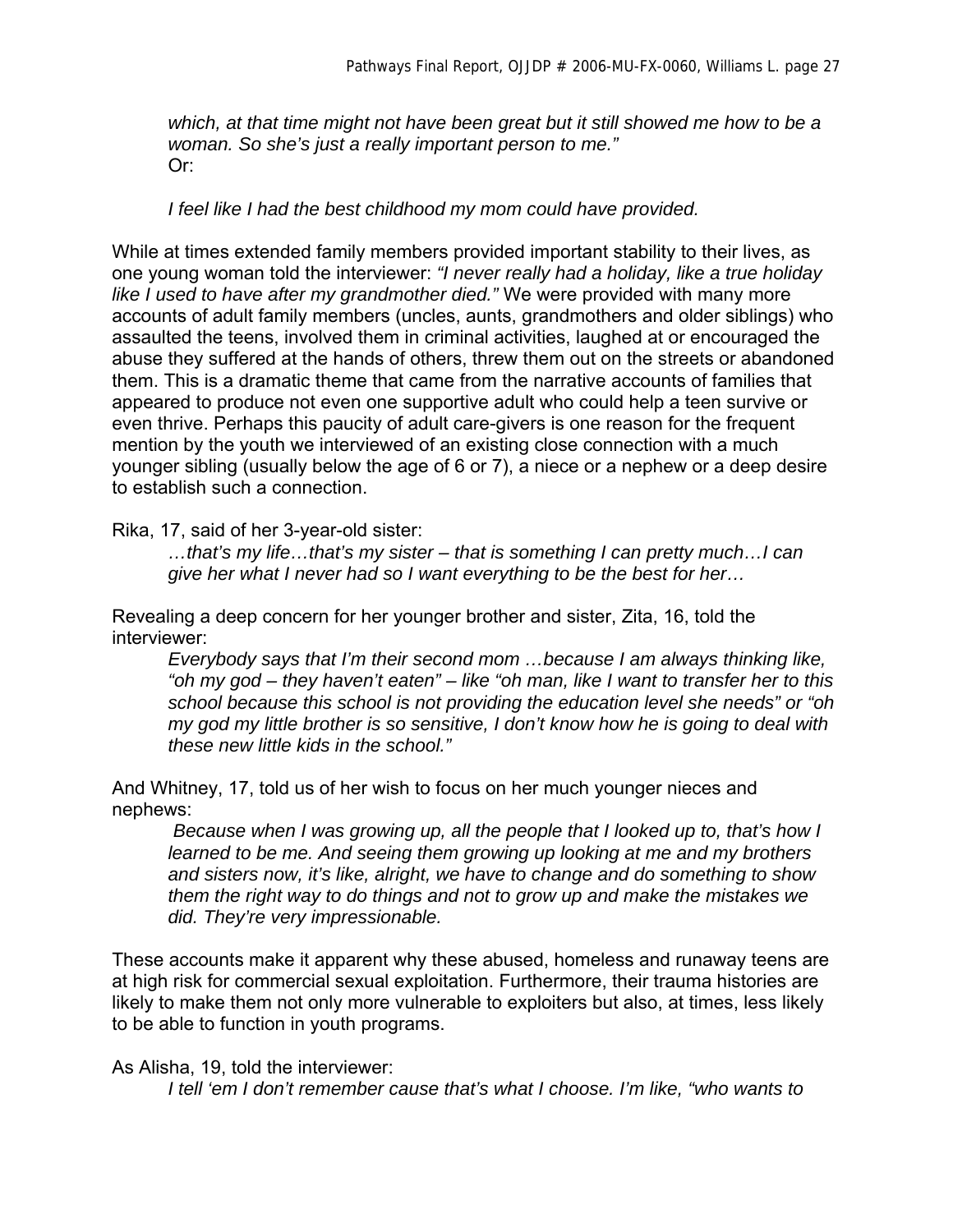*remember that?" Who wants to remember their father beatin' their mother up … or getting raped by their own uncle? Who wants to remember that? Nobody remembers that.* 

And this sentiment was also widely expressed:

*I went out to the street -- back out to the street and just, I didn't want to do their program because there are too many rules, to many rules and regulations.* 

The themes that emerged raise many questions about how best to provide stability to youth who live in and run from such very troubled families. In addition, it raises the question, "how can communities reduce the likelihood that domestic violence will put a teen living in that home at risk?" Where teens are involved, these narratives stress that it is critical to look beyond the mental health impact of witnessing violence and the modeling of the violent interpersonal relationships. It is important to consider the material impact on the youth and the ways in which not only the lack of emotional nurturance but also the extreme poverty concurrent with such family turmoil and dissolution, places them at increased vulnerability to CSEC. The accounts by teens of their family experiences and the behaviors of family members lead to additional questions about the adequacy of any safety nets in place for these youth as they enter young adulthood. Even youth who have had the benefit of stable and loving families often find the need to rely on their families of origin for emotional and instrumental support well beyond childhood and well into their 20s or early 30s. The narratives of the youth interviewed for this study raise a critical question of how can communities provide support for young adults who have no stable families to which they can turn. In addition, for those teens who have been commercially sexually exploited these family histories raise important questions about the role (if any) of the teens' families in life after they escape from CSEC. How can the harmful influences be minimized while potentially beneficial connections are enhanced?

## **Social Services, Law Enforcement, School and Youth Agency Context**

In this section we examine the interactions of the youth participants in the Pathways Study with social services, law enforcement, schools and youth agencies and analyze themes that emerged about the role of these institutions in their lives prior to entrance into CSEC or in the very early stages of CSEC. Relying on our qualitative approach the themes provide insight into the role of such services proximal to the first experiences with or entrance into commercial sexual exploitation.

This method relies on an examination of the information teens shared about experiences that shaped them into who they are and about recent "good" or "bad" days. Although a series of questions (see Appendix) were included at the end of the interview to quickly solicit information about people and programs in their communities that had been helpful or not helpful to them, this approach was not intended to provide the type of quantifiable information on numbers and types of contacts that could be obtained via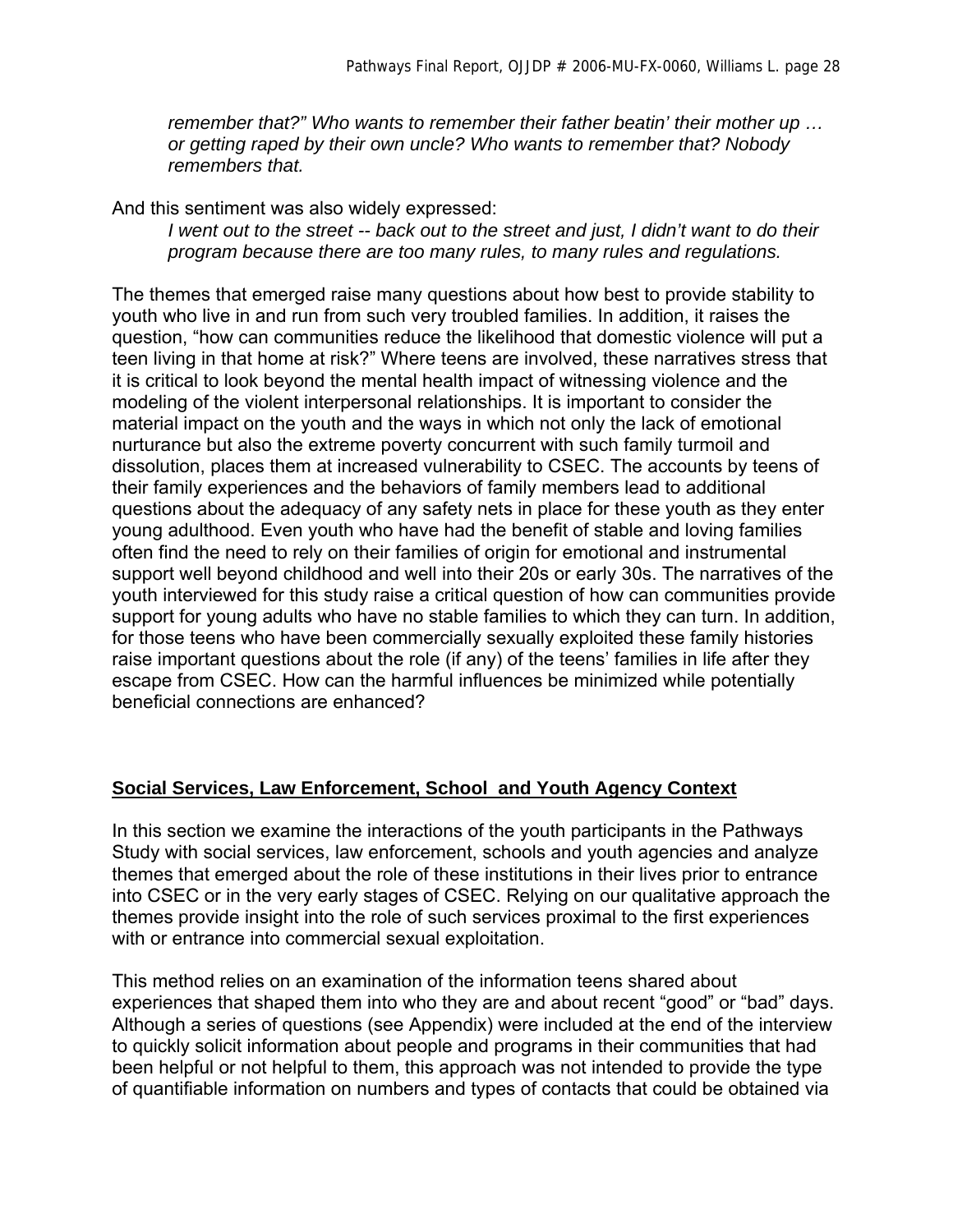a survey administered to a representative sample of youth. Instead, we sought to identify themes from the narratives of the youth themselves in the hope that such themes will assist the community to develop responses that are most highly attuned to the challenges the youth report that they confronted in their lives.

#### Youth falling through the cracks or missing needed services

One theme identified from analysis of youth narratives was a profound lack of supportive services provided when they were struggling to survive – as one youth put it- - "survive life." This interesting juxtaposition of words makes clear the extent to which life was on going threat to survival. For some youth there was no suggestion in the interviews of an awareness that they could use or benefit from interventions from others outside the family. Indeed a number of youth purposely hid themselves or their needs or injury or their families' difficulties out of a desire to "protect" the family or one or both parents. For example, many implied and one young male directly stated: "I would never rat out my parents." Others mentioned lying about abuse allegations, minimizing an injury or saying that an injury was an accident so they could stay with their parents or could keep a parent from crying.

Some youth stayed away from social services because they were fearful of a violent parent if there was a report to CPS. Many were very protective of younger siblings and either threatened the parent or tried to escape.

#### One teen reported the following:

*My step-dad threw my brother into* (a metal object) *and sliced up his whole leg and then my mom and step-dad told me not to tell the social worker that he threw him* (and to say) *that he jumped and hit it…I wasn't gonna lie for him, especially after all the stuff he did to us. I wasn't gonna lie for him so I ran away.* 

Whether through fear or ignorance or a desire to "survive life" the youth would protect their families from state intervention.

It was not always because the youth kept it hidden, however, that parents' violence went unchallenged or, if challenged, was left unpunished leaving the child unprotected. Based on the accounts of the youth they discovered (or at least believed) that the severity of the violence was either successfully deflected by the parents or of no concern to those charged with protecting children from violence.

### One young woman told the interviewer:

*My father, he'd beat me because I got a note sent home from school … I didn't do my homework… that was the first time my father ever hit me like he was fighting a dude…kicking me in my back and he threw me against the wall and was punching me in my face and everything. … I was like 12. When I went to school the next day I showed them everything. I had bruises, had big, big bruises on my thighs… I had big, big bruises on my side, big cuts all over my back. I had black eyes, like knots on my head and everything and they called the police on*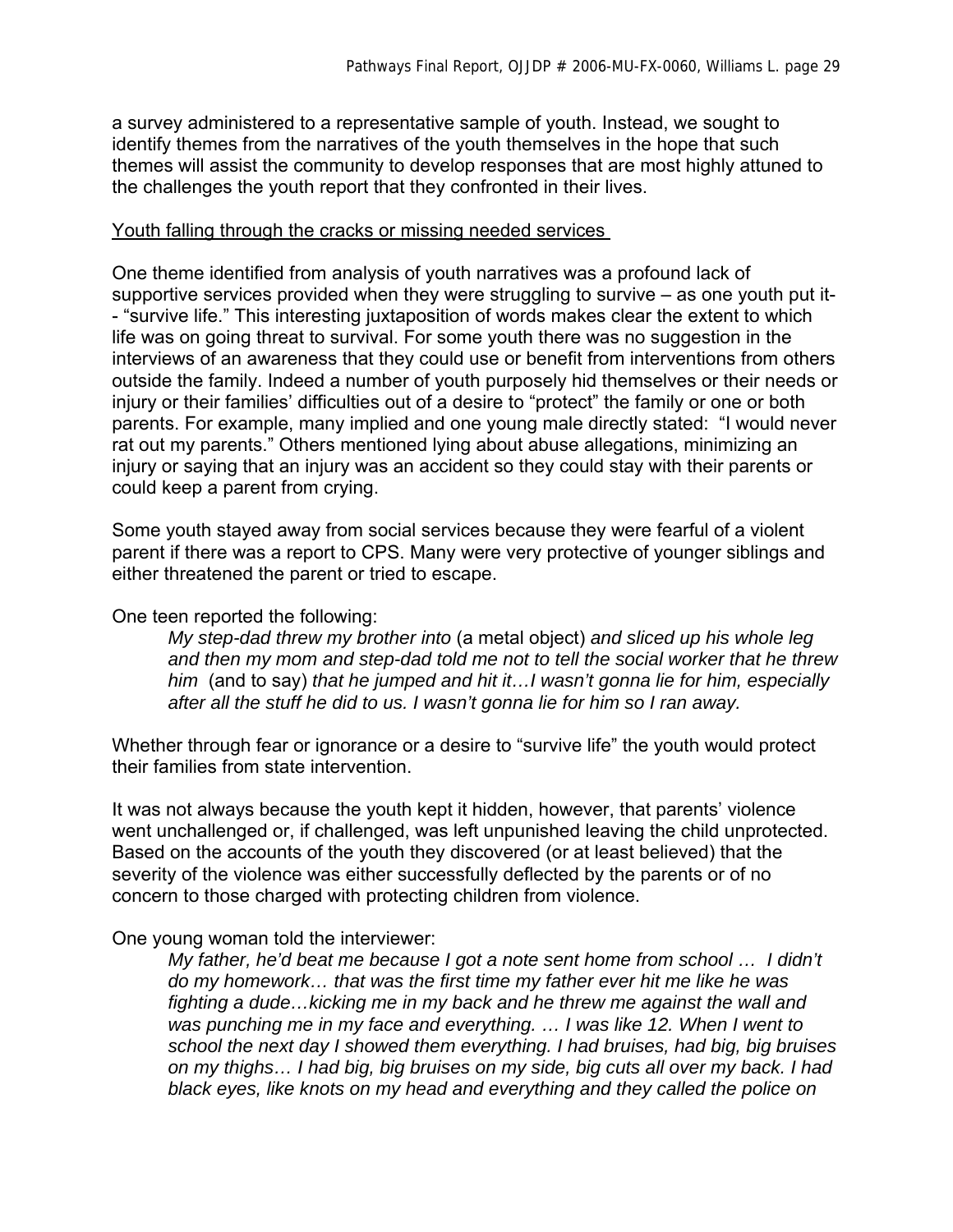*my dad…my step-mother was like, "oh you don't care you just got your father arrested?" And I'm like, "no I don't…. I'm only 12-years-old and you see all these bruises I got on my body?...So the next time you put your hands on my little brother and he end up like that, I'm killing you…"* 

This young woman sought intervention by child protective services. "*I wanted them to see what was going on in the house".* But as she went on to explain:

*Ever since then they've called* (protective services) *like 3 times a year … and my father always gets around it and I don't know why. I don't know how.* 

In addition to a total absence of needed services at a young age this theme also reflected an absence of continuing services for youth who age-out of the system. Indeed this area of child welfare receives little funding and has warranted no evidence-based research to determine the effectiveness of interventions designed to assist the 16- and 17-year-old youth who are left to "survive life" on their own.

One young woman told the interviewer:

*My mother and my father was dealin drugs … and she got hooked on drugs. So when I was about like 5-years-old, we got tooken away and they brung us* (the participant and 4 siblings) *to a foster home… we was there for a while and then they started splitting us up cause we started getting older. When you're like 17 you can't be in a foster home… you have to be in independent living. So they started splitting us up so I eventually was on my own and, ah, when I turned 14 … I moved to this new program. I've never run away before but I didn't like the program, I didn't like how the staff treated me... so I ended up running away with this, ah, this female… And that's how everything started. We met this guy. Yup, we met this guy. He gave us a place to stay and, ah, I was with him, I think, for a week and then like he started showin me videos, like Pimps Up, Ho's Down. He started showin me like all types of stuff and then he asked me if I would do it for him. You know what I'm sayin? So I, you know, I was 14. I didn't know. So I said, you know, "I'll try it." So he took me downtown one night and I was jumpin in and out of cars, turning dates. I was bringing him a lot of money.* 

Once on the streets the youth experience a sense (and often a reality) that they are totally on their own and at 16 or 17 (or younger) that they need to fend for themselves. As one young woman told the interviewer:

*Once you turn 18-- well, it wasn't even when I turned 18 'cause when I turned 17 I got emancipated-- (you) become adult. Legally. When I was 17. And um, they/you can't call/you can't have contact with (the social workers).* 

Aging out is not only a problem for youth in foster care settings, it is also an issue for youth on probation:

*I was on probation* (at age 12) … *they made sure that I had to go to school every day… It was alright.*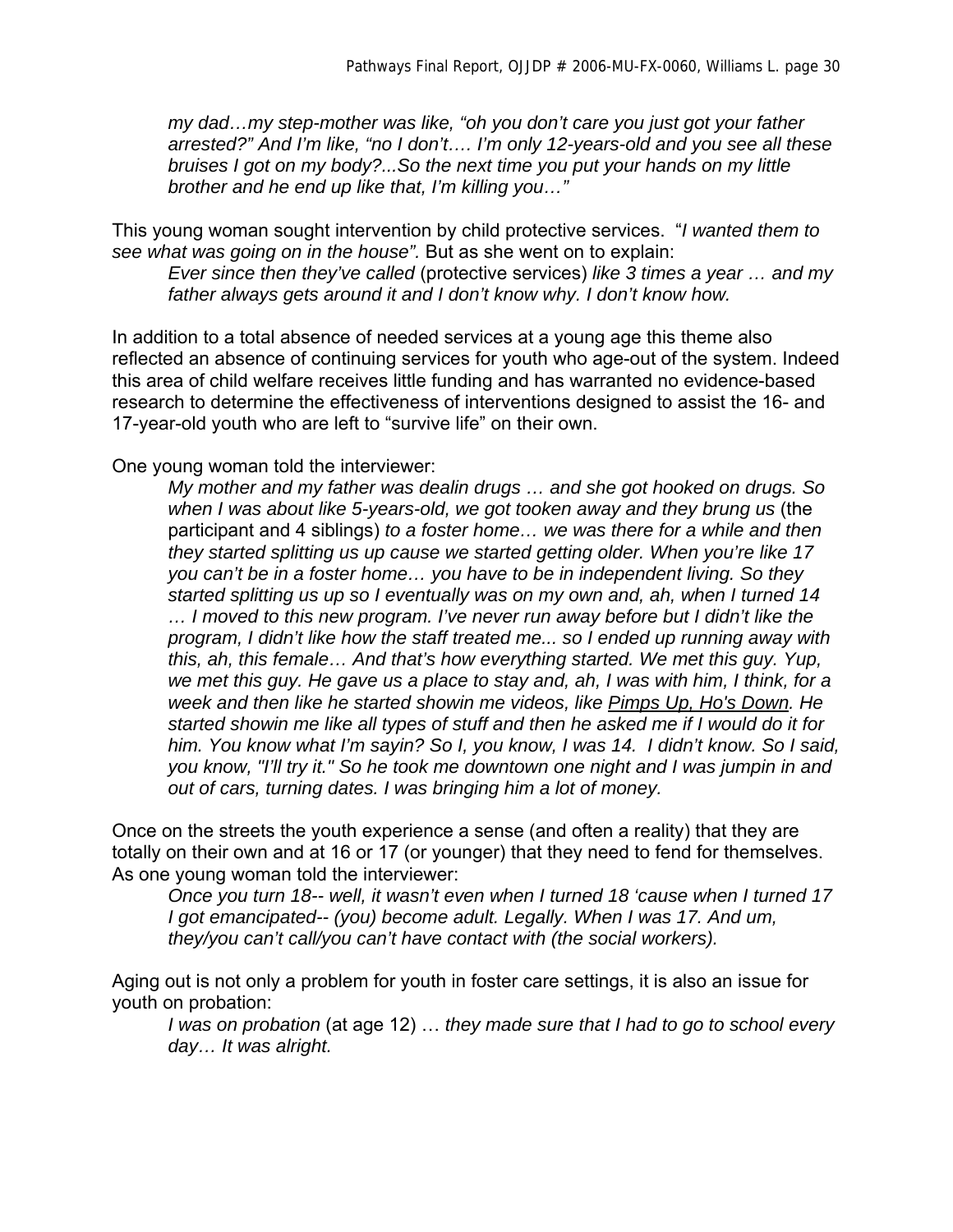Then at 17 she was released from probation and that was when she left home and was a victim of CSEC:

*Then I got involved with a pimp…and started doin' prostitution. So I was stayin' in hotels here and there and then I lived in (another state) until I found out I was pregnant and I came back.* 

Our participants provided many examples of how the system failed them as they got closer in age to legal adulthood. As juveniles they were either not viewed as "at risk" or their vulnerability was misjudged. Police, in many jurisdictions across the U.S., were reported to make little or no effort to determine if a young woman was a minor at risk of abuse if she did not look like a "waif" lost on the streets. This response may have been based on lack of knowledge in some communities of the risks for youth, misperception about the characteristics of victims of CSEC, and little or no training on how to assess the age of a person encountered in the streets or to determine if the juvenile is in need of their assistance.

#### Another theme that emerged from the youths' narratives was their experience that the services provided to them were too much or misguided

Contrary to some abused children who wanted more protection from the state, others who were neglected or because of behavior problems found to be children in need of supervision told the interviewer of that experiences were either too intensive or the wrong kind of contact. Many reported multiple, serial, and troubled foster care placements. It may seem contradictory, following a strong call for more services for abused children, to point to a theme of youth reports of *too much* intrusion by the state into their lives, yet, youth experienced their placements as overwhelming, capricious, or guided by unknown forces that they found unexplainable and arbitrary.

*Some of 'em. Some of 'em were nice, but you never really got too comfortable because you didn't know how long you was going to be there… I'm not even really sure* (why I'd have to move). *Sometimes you wouldn't even know… Your case worker would show up and be like, um, um, well I don't remember exactly what was said, but she would show up and you would leave.* 

Some of the observations on the foster care system were very thoughtful and revealed that the youth thought seriously about their own experiences. One 17-year-old teen, with many years of experience in foster care settings provided a thoughtful analysis of the problems with the intervention she received. Her analysis, though broadly dismissive of social services, is worthy of serious reflection.

### She told the interviewer:

(CPS) *is a, a bunch of idiots, easiest way to put it… I don't see how putting someone with behavioral issues in another home… with strangers…. What is that getting done? … Kids with behavioral problems need attention for their behavioral problems; not to be taken from the situation which got them there because, obviously, if you take yourself out of that situation you're not gonna solve anything. Nothing there (in the original family situation) is gonna get solved,*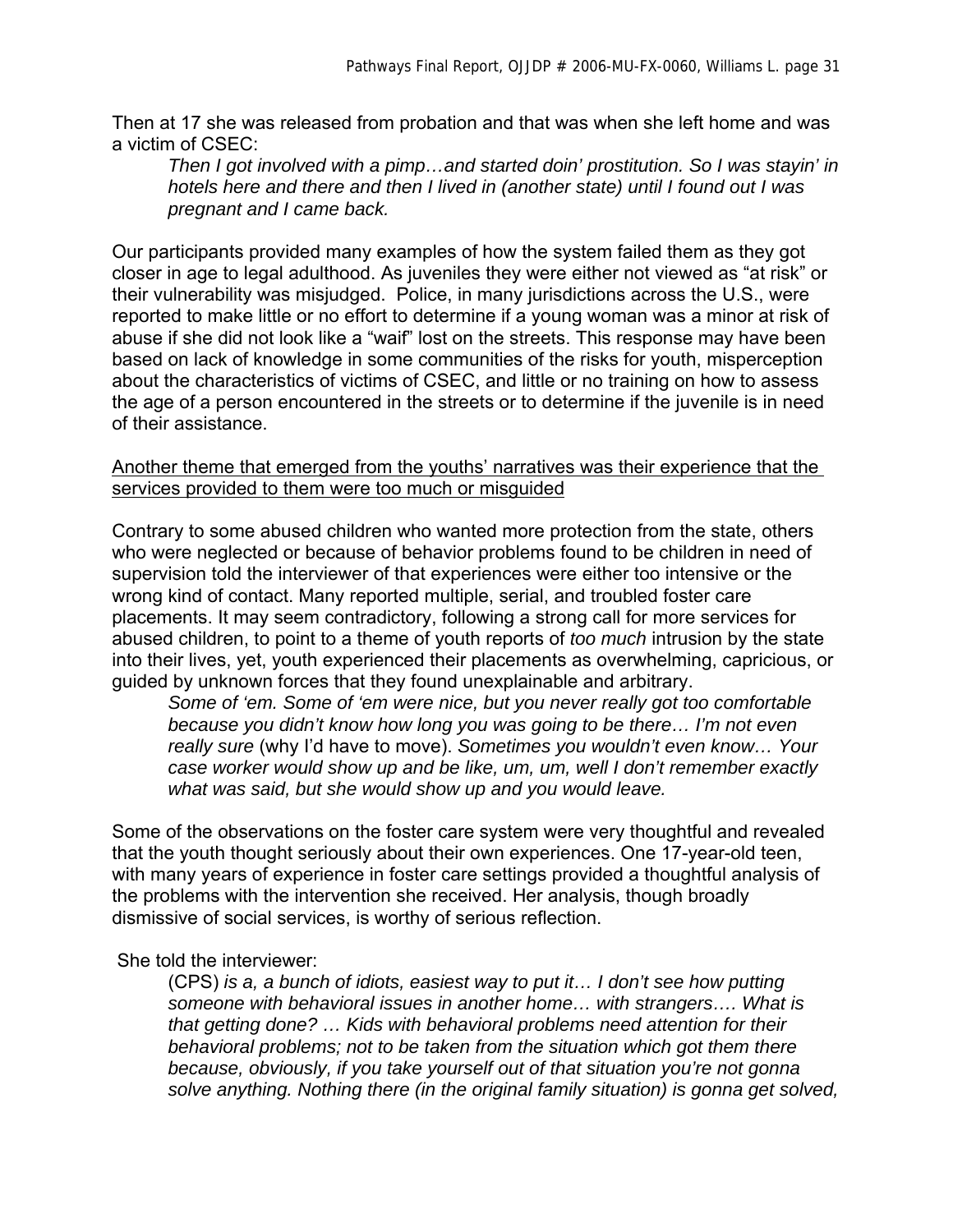*so… putting kids in foster homes with new people, it's creating new problems, new things for them to deal with. I think the best solution for kids with behavioral problems is in-home therapy, you know, simple stuff… things that they can just go out and do and talk to somebody. An outside person can be like "oh, well I see where you're coming from on this, maybe you should try this." It might take a while but I think that would help more than foster homes. Those foster homes should be used for kids who have been abused or kids …home issues, like violence and neglect and stuff like that. It just doesn't make sense to me.* 

This very young woman had met many other children in foster care and the experiences she had and observations she made while basically "embedded" in the foster care system helped her to formulate an opinion that the abused children did need the protection of foster care but that children with behavior problems will not do well in this environment. This young woman, with no formal education, presented an argument for an approach that involves working with youth in their communities, involving multiple systems and utilizing cognitive-behavioral strategies. She stated that she wanted to go to college and have a *"psychology career then … get like my own little like psych center so people can come and get some help."*

The following are accounts of experiences with foster care that immediately preceded CSEC :

*Well, um, I was in foster care since I was 12-years-old and then in a group homes and that type of thing so yeah, I ran away a lot so.. I was only like 14 at the time, this guy was like 25. And um, I actually moved in with him and um, we were living together. And um, I really wasn't doing anything. I was living with him but um, I was going to stuff a 14-year-old shouldn't be able to go in clubs, strip clubs, um, drinking* 

*I* was a little bit older, I was probably like 16? And um, I was in a group home in *(another city and state). And I didn't like it out there at all, um, so I actually ran away and I came back to (original city). … then my social worker told me that … I needed to get back into group home or whatever, a more structured environment. And um, I was moved out to (another city) and I didn't like it and I ran away. And I was gone for like a month or two and that's when I got into prostitution.* 

*Yeah. I met a um, guy while I was on the run and um, we were/I didn't know that he was a pimp and we were friends at first. And um, uh, he, he pretended to be my boyfriend for probably like 3 or 4 weeks and then…*

#### And from another young woman:

*No, it was, um, it was time for me to transition into something less than a program …to transition into a group home and that was their group home that they put me in. So … It was a transition; my social worker was ah, bringing me to my, my new program… I was there for like two weeks and I called 'em… "I don't like it. I don't like it here. I want to go" and she's like "well, you're gonna have to give me time. You gotta be there for six months" and I was just like "okay"… and*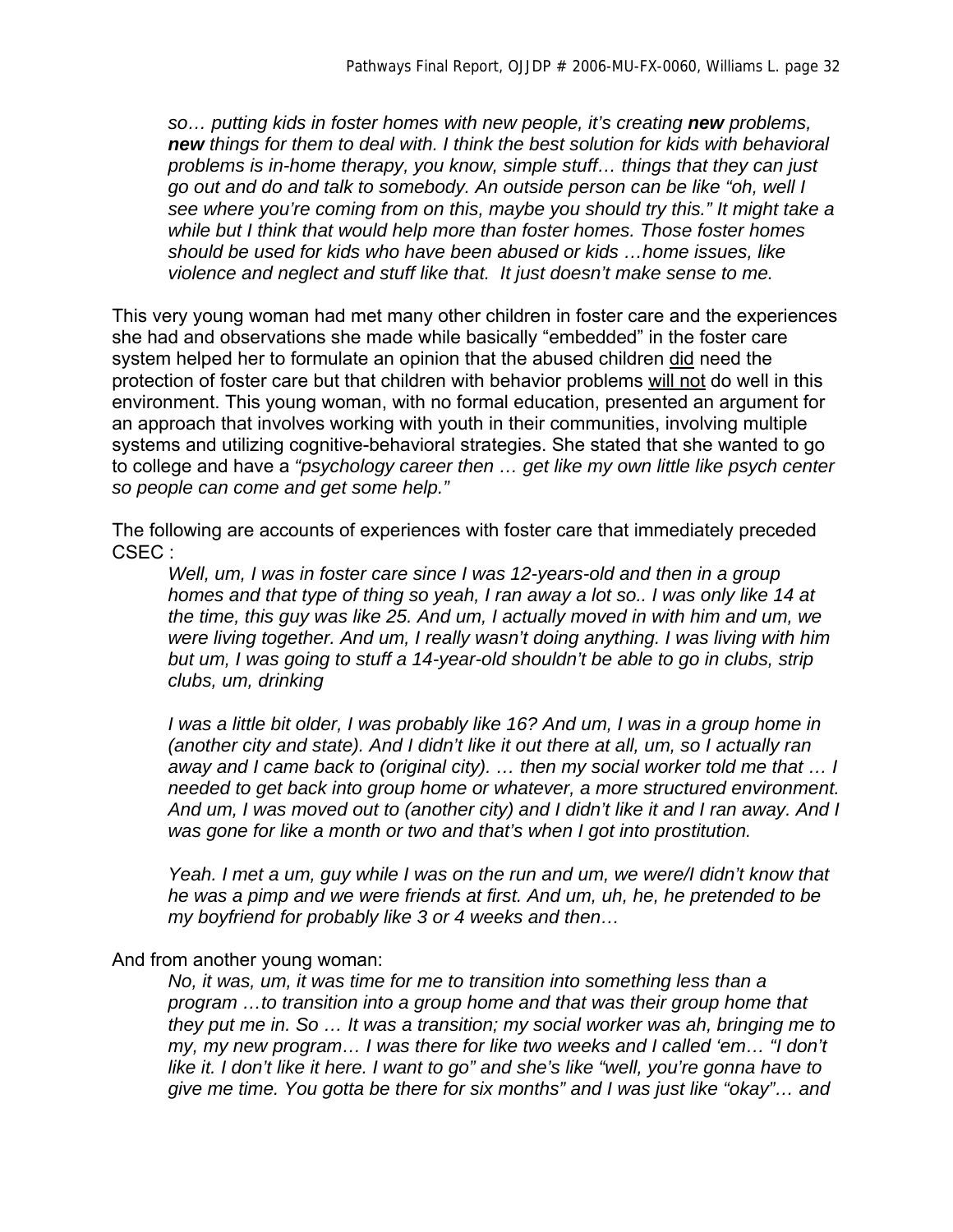*then I ran. (*And that's when she met him*) He was cute…. and I wanted to know him. And like, it's crazy cause once I fell in love with him that's when he asked me to do what I do. The first (*pimp*)… He was twenty-three… He was young but he was older than me. I lost my virginity to him that same night.* 

Notably, girls are more likely than boys to report experiences with serial placements in foster care or group homes. The boys we interviewed often escaped the social services agencies when behavioral issues arose. The males' accounts were more likely to entail flight to the streets without a stop-over in foster care. A few boys interviewed for this study had spent time in youth detention facilities.

### A final theme in examining youth experiences with agency and community services suggests that there are some notable experiences that youth reported that they viewed as very positive.

They generally attributed the positive nature of the experiences to individual characteristics of the persons involved. When the interviewer asked specifically about people who had been helpful to them, many youth could think of not one person. However, there were a number of reports of helpful and supportive social workers (who would help them get home and away from a pimp), counselors, youth workers, teachers who supported their academic goals, lawyers, a probation officer, a foster parent, and a youth mentor. Notably, the youth focused on the attributes of the individual (e.g., "she was helpful", "he cared," "she took time with me," and "I can all her anytime.") while usually describing the larger agency or institution that employed the person in less than favorable terms. Some youth reported strong ties to a particular CPS worker or other supportive adult even after many years had passed.

The youth identification of some helpful adults brings into focus the serious challenges faced by youth who have lived in multiple jurisdictions, states, and regions in their short lives. The youth were highly mobile, their families highly transient and their contacts with potentially supportive adults were frequently spread across several states. Thus the supportive adults identified by the youth were often inaccessible and unavailable to provide on-going support. With few connections to their immediate community, finding new supportive adults present a challenge for these youth. And such adults did not seek youth out in the same ways that pimps and abusers did. Thus these narratives point to a need to assist youth in forming new meaningful connections with helpful, positive and pro-social adults and to create environments in which such adults can be encouraged to offer support to teens and young adults.

Many of the youth had experienced considerable difficulties with school, possibly related to learning disabilities but also due to truancy, behavioral problems and family dissolution and mobility. It was clear that for many teens these difficulties did not dampen their enthusiasm about or aspirations to complete their high school educations or attain higher degrees. Twenty-eight of the youth spontaneously mentioned school as one of the top three things that were important to them at the time of the interview. This is significant considering the multiple challenges of survival the runaway and homeless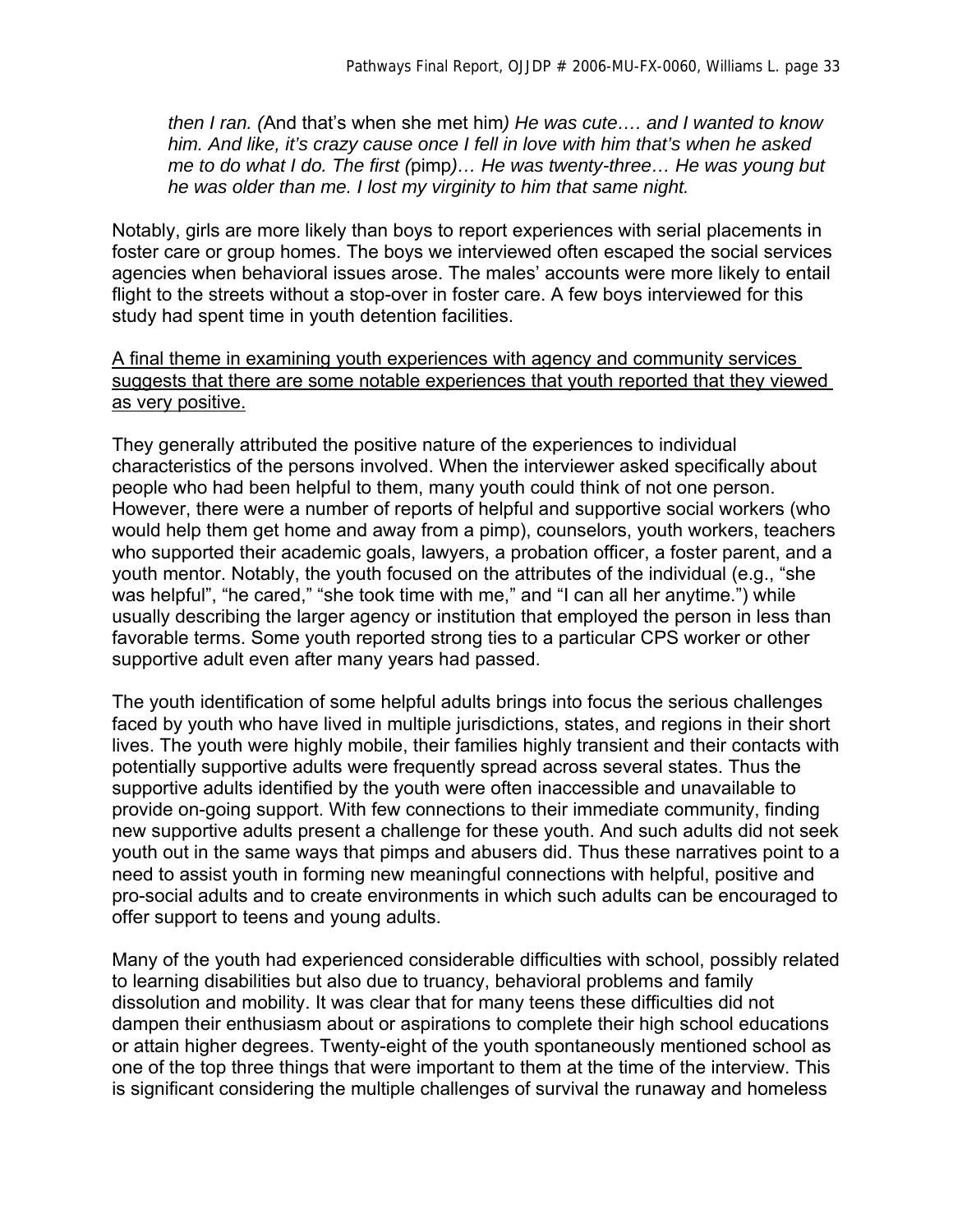youth faced on a day to day basis. One young person wanted to just have a place to do homework. Others told the interviewer:

*Stay in school. That's the main thing - stay in school and just try and do the best that you can and don't give up on yourself; it's not worth it.* 

*So I was, you know, telling my mom that, you know, "I'm willing to stay in school, just let me come home. Let me come home."* 

*I mean .. what can I say? .. Stay in school, don't be a fool.*

It was striking that the youth also often reported very good access to health care, HIV testing, and gynecological services. Of course when they are "in the life" youth may have been confined by the pimp to very brief contacts with health services, but in most locales youth could find health clinics that would provide services. The access to health services and of health care providers to these youth suggests that the health care system should become a more integrated participant in CSEC prevention initiatives as well as other behavioral health initiatives linked to schools, youth centers and other community agencies.

The significant challenges identified in providing care to teens in "foster" and group homes raise the question of what alternatives to foster care are possible for at risk youth? Is it possible to offer different living arrangements for 16- and 17-year-old youth who will either run or eventually age out anyway?

## **Individual and Peer Context of CSEC**

In addition to a social context that places children at risk for CSEC, the teens' narratives suggested a peer context that is often immersed in a culture of CSEC.

Although it is clear that it would not be appropriate to hold underage peers responsible for CSEC, (same age or close in age) peers may have a significant role to play in the Pathways "in" to CSEC. For teens, of course, peer relationships are critical. Association with delinquent peers has long been theorized as one of the pathways to delinquency (Sutherland, 1947). The mechanisms through which such associations operate to lead to trouble for the teen(s) are still a matter of much debate and study. Our review of the narratives of teens suggests it is important to understand how risk for CSEC is linked to teen culture and to the nature of male-female sexual relationships and friendships.

## Life as a teen related to "Pathways In"

Clearly there is a teen culture that may envelop young people who eventually become victims of CSEC-- whether it is a devotion to music (hip hop, rap, or pop), a keen focus on "partying," drug use, a choice of a particular style of dress or adornment, or the types of communications and social networks used. Of course teen culture is not the same across the US or even within regions or cities, and it may differ based on groups or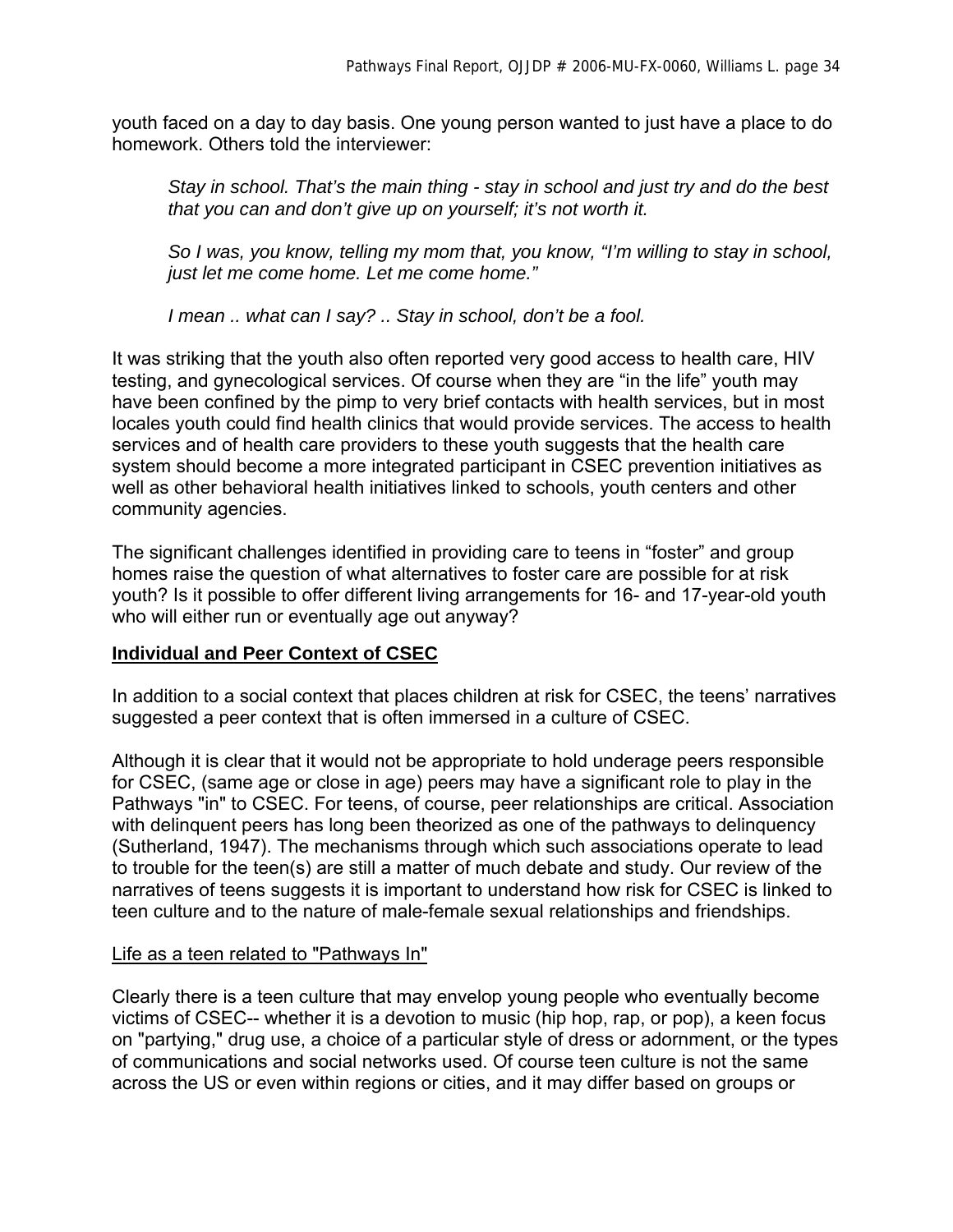cliques, racial or ethnic identity, or socioeconomic status. But our interviews go further to suggest that an assumption that teens who are victimized by CSEC are deeply integrated into a broadly conceived "youth culture" would be erroneous. Clearly many of the teens we interviewed came from impoverished families, or had lived in numerous foster care settings, or had lived on the streets or "couch surfed" for some time before we encountered them. Most did not have cars or much access to any vehicles within their peer group. Although many found a way to keep in touch using popular social networking sites, few who were not currently CSEC involved had the latest cell phones and they did not have their own computers. Instead they made use of computers at public libraries or drop in centers, and often used cell phones borrowed from others or occasionally bought with limited minutes. We observed at least one interviewee who had no electronic device of his own but did have a voicemail box to get messages (including one from the interviewer) and, as he explained, to keep in touch with a parent. From their accounts of their lives it often appeared that many if not most of these teens were not in the "in" groups at school (when they attended school) and were not highly focused on teen cultural icons in their references. Probably because of their extreme poverty but also reflecting their reality, one indicator of the lives and focus of the teens we interviewed is when offered a choice of a gift card for the stores suggested to us by teens in more stable environments (e.g., "Old Navy" "Marshalls" "Target" and others), they were much more likely to chose the CVS card (for a large pharmacy and sundries chain in the Northeast).

Of course, the current status of the youth did not mean that they were uninterested in typical teen culture. An account from one young female, Betsy, however, reflected a theme for many of these youth of being an outsider looking in:

*And I really don't know what a teen's life is like I mean I see teenage girls... They look happy. They have their little cell phones and ... they nice little outfits. I mean I have clothes or whatever don't get me wrong-- but it's not as nice as theirs. And they look happy. Their hair and nails done and .. and I mean I don't know. And they be having it .. they're with little friends.* 

#### She continued:

*I'd be hurt cause I'd be sitting on the bus by myself and looking .... why can't I be that happy, you know. .. why .. why can't I have stuff like that?.... And then (they) have boys keep coming up to talk to them and try to get their number, you know, you know want to be real with them … it .. it really hurts. ... I'm just saying .. but .. but it really do hurts and I don't think you know how bad it feels cause you an adult but I think you was a teenager you would probably know how it feels.* 

We found several themes in the narratives of youth that revealed an approach to malefemale relationships that put women in a role of passive acceptance of male dominance, as well as, reflected an extreme focus on the physical attributes of the male, his desirability to other women, his possessions and no concern about or on the contrary even an attraction to him due to his older age and the flattering nature of his attention and control.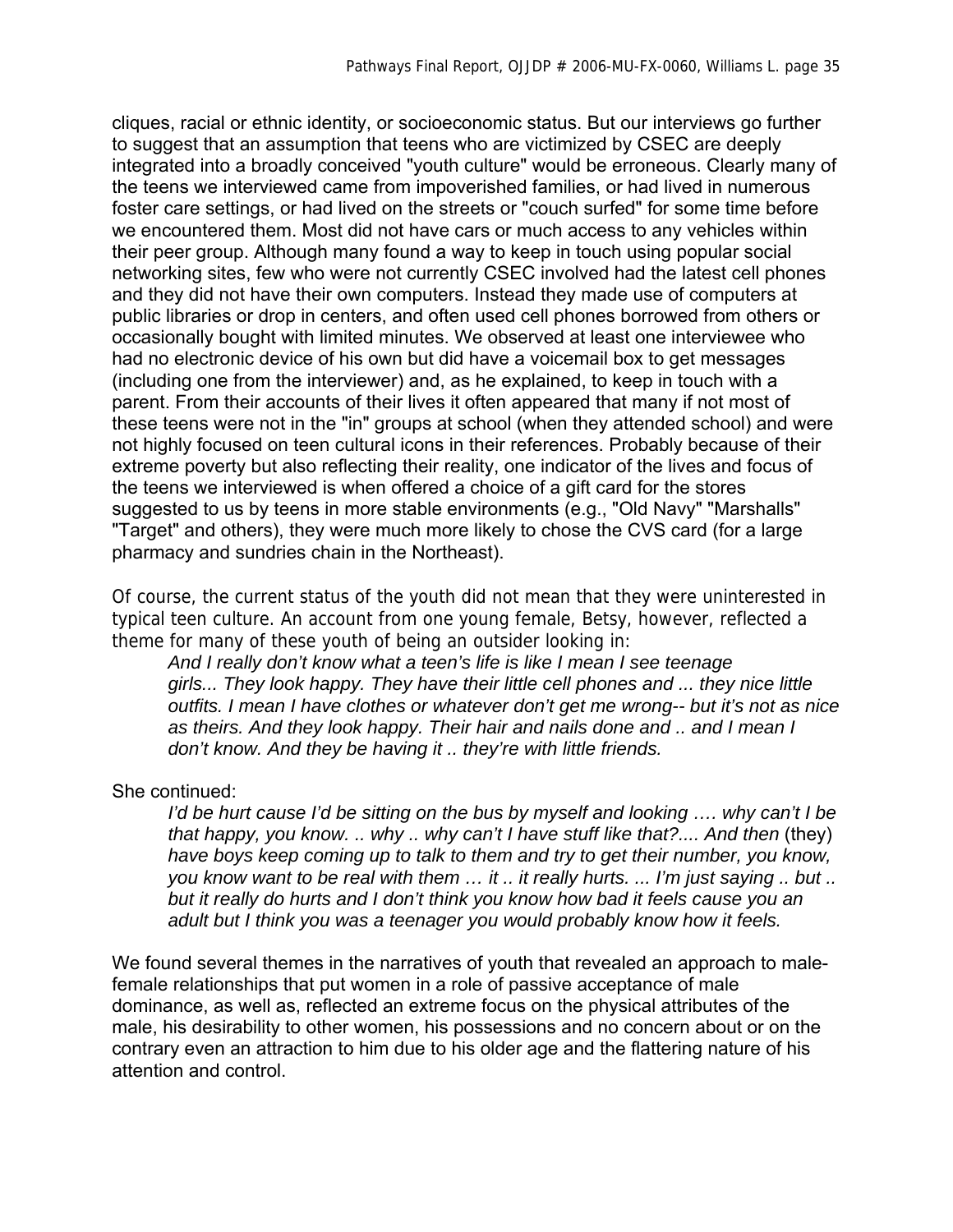The interviewer asked 16-year-old, Lara, "And how did you, how did you meet him?" *Uh, it was about 12 o'clock at night. I'm .. walking across like a big parking lot to my house… He pulls up/no, he blows the horn from across the street. "Bla, bla, bla". I'm like, "who's that?" And just keep on goin. I look back and I see him pulling into the parking lot where I'm walking and I say "oh." He pulls up in this big, cute little truck, or whatever. He's cute so I'm like, " oh what's goin on?" I'm on the phone. I said, "I'm going to call you back." So he in the car, "Yo ma, you're real cute." So I'm like, "how ya doin?" You know, he, he's a tad bit older than me but he's cute. <*How old*?> He got a car. I'm not sure, but he's like 20, late twenties or early thirties but he's older than me. <*Okay*> So I'm like "oh he's cute, he's got a car." So, the first thing I come up and say "you got a wife? Big old truck, fancy truck, you got a wife?"… He said, "No, I don't got no wife, you know." So I'm like, oh, he's real cute, you know? And so I got in the car.* 

A recurrent theme is the way in which the attention of a desirable older male overwhelmed all caution in the young women we interviewed. While their family lives may have placed them at risk for the approaches of such men, the appeal of a cool, cute, male in combination with neglect or abuse by family made his approach more likely to be successful in pulling her into "the life." For some of the young women interviewed, even after they had been exploited by such a man in the past, there remained a conviction that the cute and cool guys are the ones you want to attract and perhaps get to be "real" with. If such a man sought her attention or wishes to have sexual relations in many instances the young girls responded.

*Um, like the strangest thing happened… I'm in the car and like he wanted somethin' but that's just all dudes. So I wasn't really, you know, surprised about that one. He wanted something from me and I was like, "no, no, no!" ….He wanted to have sex…And it was the first time with him and I'm like, "wow." You know…. I wanted to do it. Because, I don't know, I guess I liked him. And he was real cute so, I wanted to do it.* 

Of course some of the young women we interviewed had learned from past experiences: One who had been hurt before and was once briefly a victim of CSEC told us:

*and people always say "a boy will tell you anything", and now I see that it's true. Mmm .. Yes, don't believe nothing boys say.* 

But for other young women the seduction by the pimp was enabled by notions of his behavior as part of a repertoire of appropriate male-female relationships:

*He came to pick me up. And the weirdest thing is, when he got there/just listen to everything how I'm saying it. When he got there, there was a lady in the car, in the front seat…She was just real pretty, little heels, nice little dress, skirt all the way up here to half of her legs. She was looking real pretty and icy, diamonds and everything. Okay. He told her to get in the back and let me sit in the front. And I'm like, "wow." You know, in my head, "so she gets in the back."* 

In a short time, however, for teens we interviewed, the attentions of an older, cute,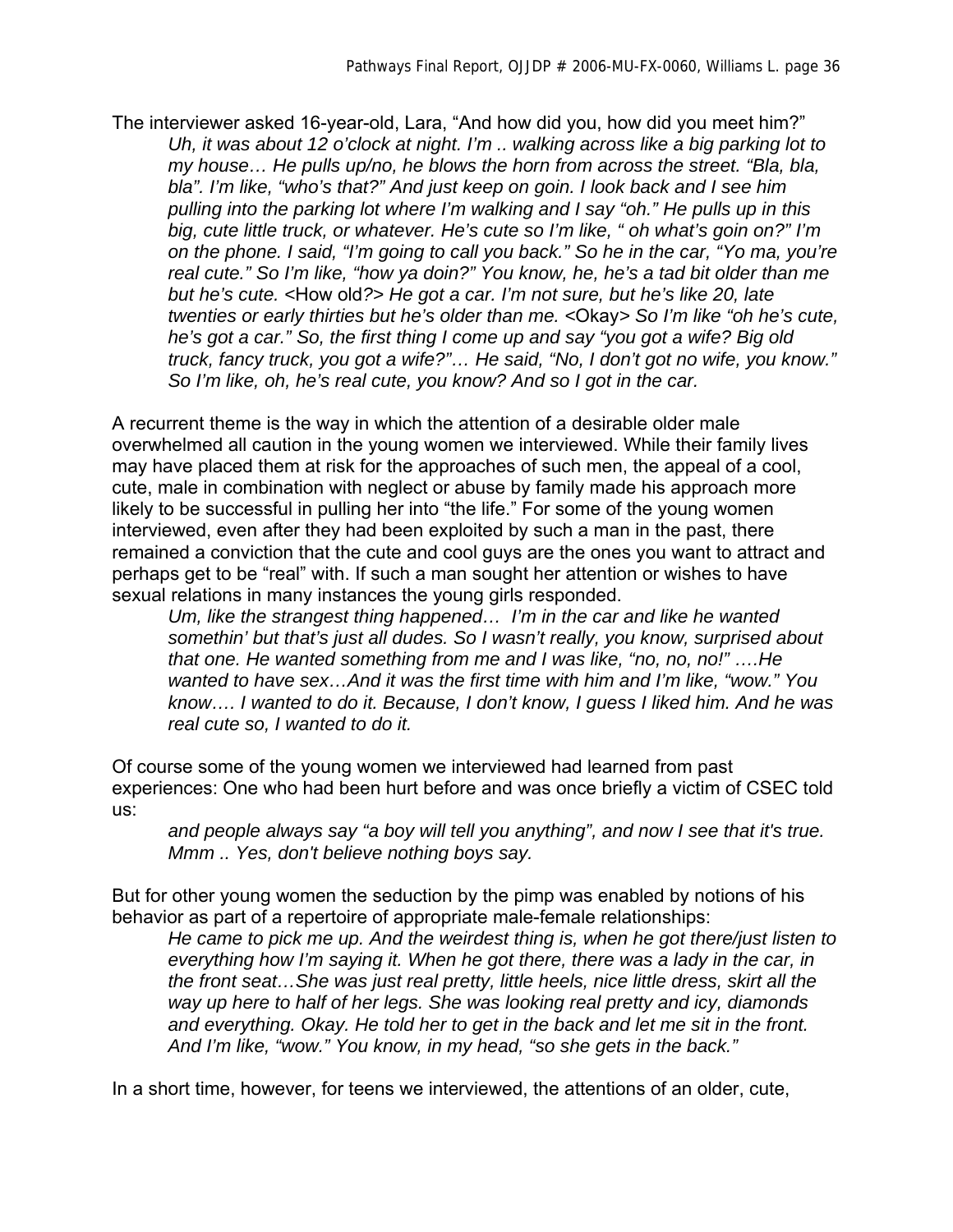possessive male turned to coercion into prostitution, CSEC, and entrance into "the life."

Another theme that emerged from the interviews tied peer relationships and pathways in to CSEC to the "friend" who introduced young women and girls to prostitution. In the case of one girl, Serena, a friend at school recruited her into "the life."

 *I mean the first time it happened I was kind of like scared, but at the same, I had to follow her move … you know, whatever she did, I did; you know, wherever she went across the trick, whatever y'all call them, then I did, you know … um .. and as the day start… started getting longer I started to learn more so I was able, when she did leave me .. I was able to do it by myself.* 

Some of these experiences when they are over may result in the young woman questioning any friendship and avoiding future friendships. These sentiments convey the complexity of peer relationships and the way in which they propel some youth into commercial sexual exploitation. Few had true friends who could keep them from the pimp.

*I don't have friends. I only have acquaintances.* 

*I don't have true friends, you know, cause friends wouldn't let another friend, you know, go on to this predicament.*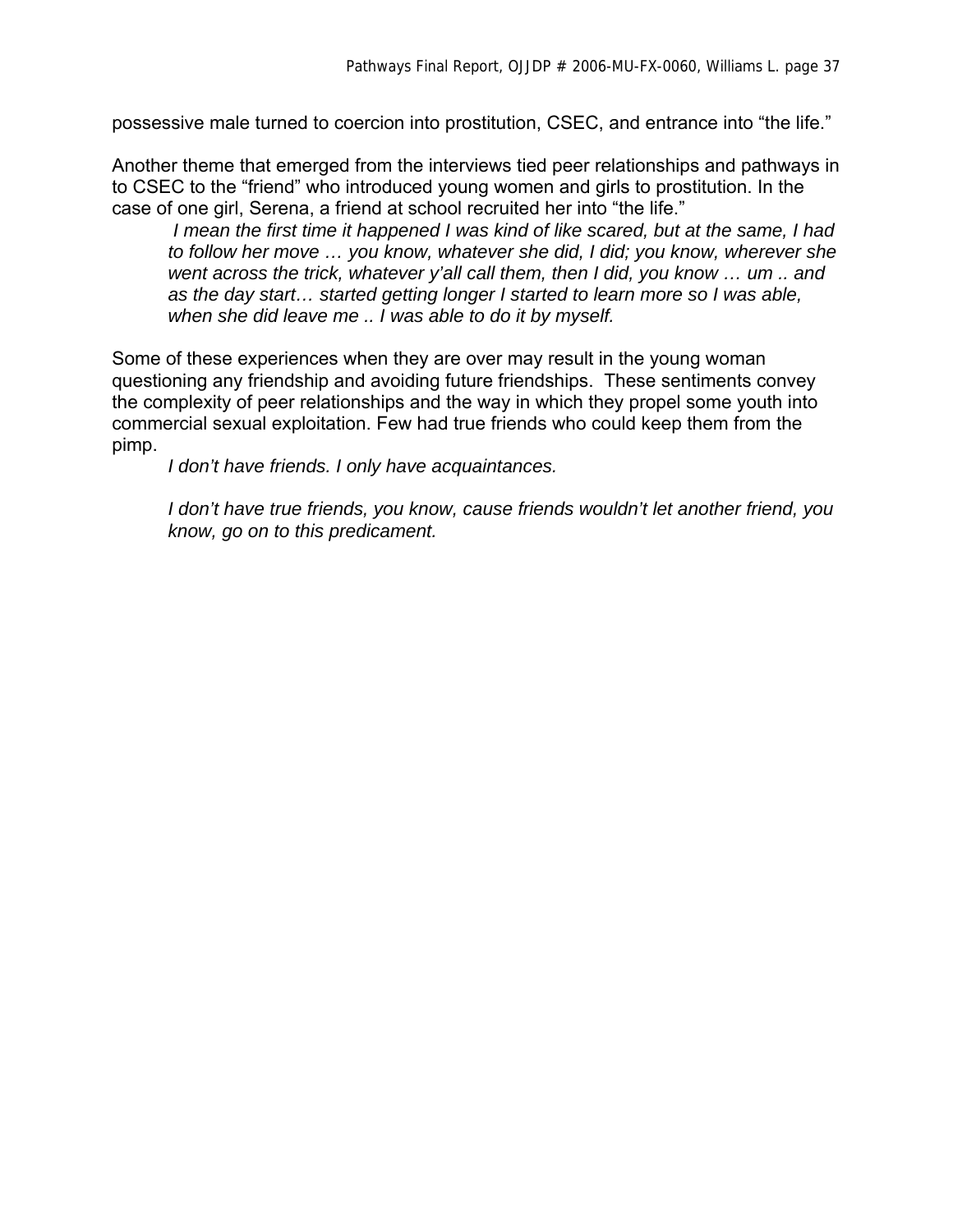# **CHAPTER 3: CSEC AVOIDENCE**

We interviewed many teens who had encountered CSEC but reported that they had no direct experiences trading sex for money or other goods. Thirty-four youth reported no experiences with CSEC. There were eighteen 18- to 19-year-old youth in this group (7 females and 10 males and 1 transgendered). Those under the age of 18 included 11 females, 4 males and 1 transgendered youth. There was one female whose age was unknown. At the time of the interview, these youth did not reside in a stable living environment and some considered themselves homeless, although periodically living with friends, family, or in shelters. These youth often had experienced similar family histories.

The youth reported that they left their homes for a number of reasons including the following:

Parents kicked them out for misbehavior or drug use. Gus, a 19-year-old told the interviewer:

*It wasn't me...me leaving home, it was more about my father kicking me out .. because ..I was acting really stupid and coming home high and being a bad influence on my little brother, which, I could fully understand now… he told me that he kicked me out to teach me a lesson.* 

Chaz, an 18-year-old said:

*I* was just bein' stubborn and didn't want to follow the rules. You know, I can't *blame anybody but myself, you know, I put myself in the situation where I'm at now.* 

- Physical abuse also motivated the youth to leave. Dion, age 15 reported: *My mother - she used to beat me a lot..So .. like and I kind of got used to it cause she used to beat us so much .. well beat me a lot .*
- Some youth left home chaffing at parental rules and constraints. Gus mentions that he: *….just kept on coming home high, acting stupid around people and broke the rules and what not …*

Matt, age 17, talked about why he chose to leave the over-crowded living situation in his house:

*More people moved in and now there's 14 people living in this 4 bed-room house. Now, there's five kids, the grandmother, the husband, the grandmother .. um .. daughter, me, a 16-year-old, the brother, I mean the cousin .. the 17-yearold, that's 10, the friend - that's 11, the boy - the baby father of the kids - that's 12, and the .. um .. sister - that's like 13….* 

Some youth found themselves homeless after leaving a foster home. Cecilia, age 19, talks about why she left foster care as a younger teenager:

*We went to foster care, we went to her first and um, ya she really, she did not*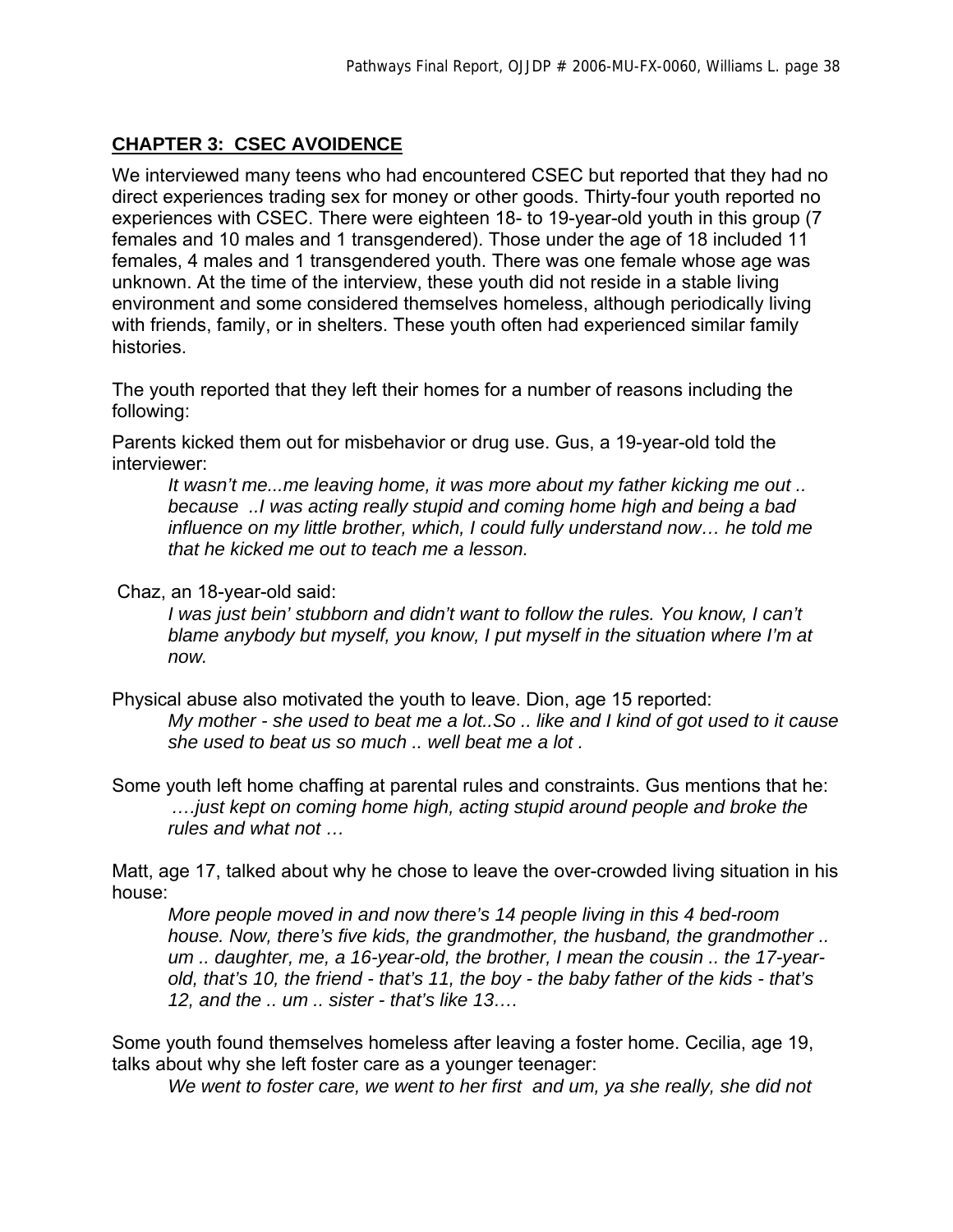like us at all. And we used to have sit in the corner, the like the nine months that *we were there, we had, we sat in the corner that whole time. And she, ah she beat the mess out of us."* 

Many of those young people who escaped these situations by heading to the streets reported no CSEC involvement but did recount experiences with being approached by others to get involved or having a friend who had been exploited in this way. While each youth's experience is unique and nuanced, several themes emerged as we read and reread their accounts and examined how they handled their experiences in situations of potential high risk for CSEC.

Some who avoided CSEC were also adept at avoiding other situations in which persons would attempt to exert control over them. So there were reports of learning to avoid control by child protective services and "escaping" from foster care (although, of course as we have seen there were many who left foster care and quickly became a target for commercial sexual exploitation.) Those who avoided it often survived through connection to one or more non-abusive romantic partners or the development of groups of support -- either informal networks they formed or joined or through reliance on networks of community agencies and drop-in centers that were most accessible to youth and required little of them in return for some key support and shelter.

In the literature on runaways there have been many attempts to describe the different ways homeless, runaway and throwaway youths are viewed (Springer, 2001) and to describe their living experience (Thompson, et al 2000). Typologies of youth have been identified. This approach can oversimplify the unique characteristics and issues each youth faces on a daily basis but can be useful in an attempt to understand the different challenges youth face (Mallett, et al 2004). As we reviewed the narratives of the homeless/thrownaway non-CSEC youth in this study the following themes emerged that suggest potentially useful constructs of ways in which the youth cope with their lives on the street. It is important to note that a youth may not exclusively belong to one group and that the strategies that have emerged from our analysis may not work for all youth or for these youth as time passes and new difficulties are encountered. Also these strategies may involve more risk of other types of victimization or harm.

### **Themes that reflect coping for homeless, runaway and throwaway youths who are not CSEC-involved**

#### Traveling and continued movement as a strategy for survival.

The first theme involves youth who may be considered the **"**Travelers." This theme emerged as we read about youth who were adept at the use of a wide variety of means to seek shelter and at moving on when danger was present – this included couchsurfing/-hopping with friends or family members other than parents. These youth would also at times use shelters (often lying about their age) to avoid inclement weather and avoid being forced into other situations deemed by them to be more dangerous. Many of these youth slept outdoors when weather permitted.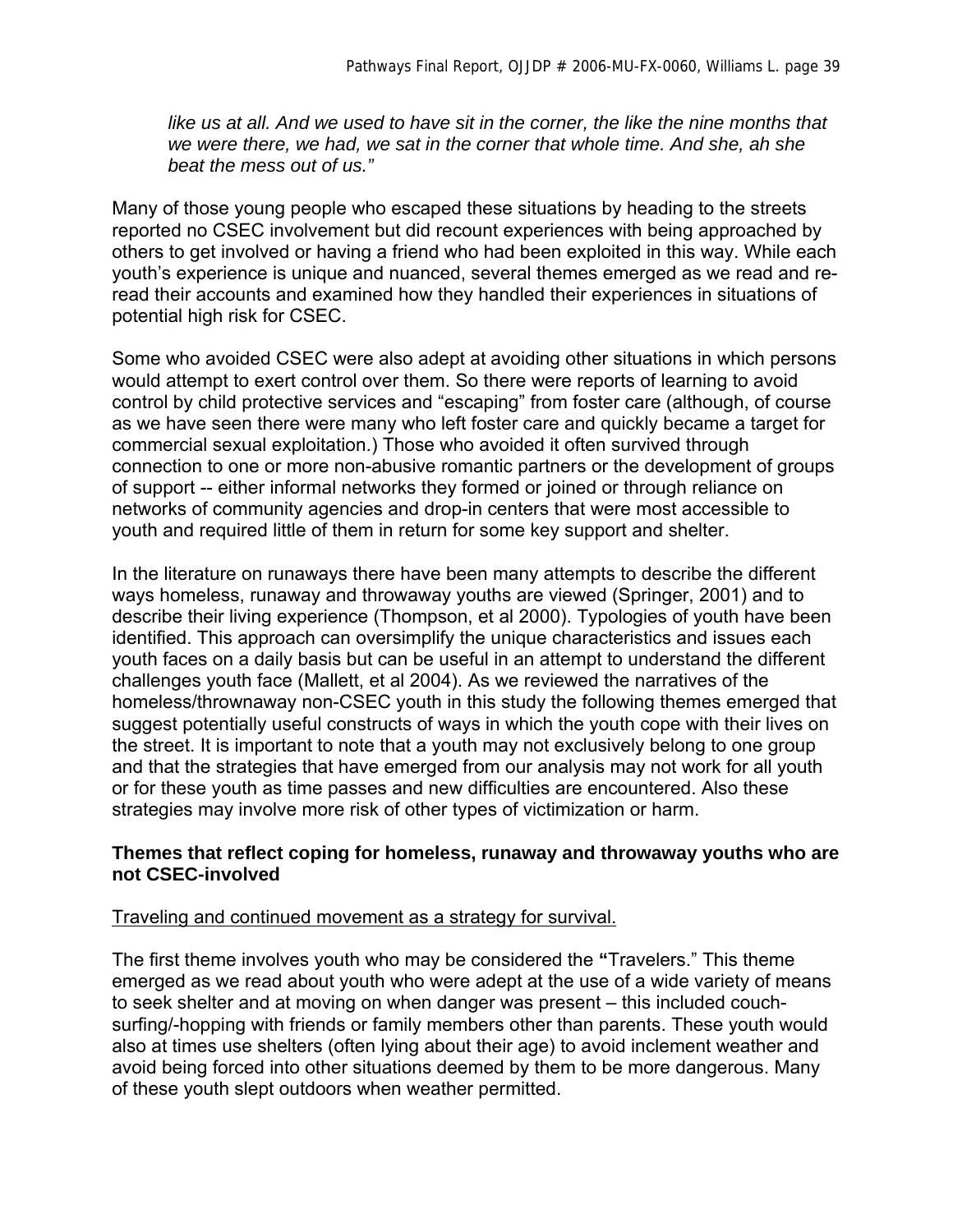Mikai, 19, talked about finding a place to sleep:

*Sometimes - like I try to be smart about where I sleep. I try to like kind of find like .. have a squat or something. If I'm going to be like just in a place for a few days. I wouldn't sleep out in the open anywhere.* 

Daniel also 19, told the interviewer about the challenges of transporting his things with him while moving around, finding a place to stay and looking for employment:

*I've had experiences where like I've had a place to stay for a few days and then comes you have another place to stay for a few days but in that same time you're lugging a lot of your belongings with you. You're basically stashing.. what you do have left over that really is impractical to… carry with you on and off the bus all day, or …interview for a job…* 

## Use of a "Cut and Run" strategy for survival.

This theme reflects the actions of youth who appear strongly motivated to avoid being located by family members or others and who are highly adept at such strategies. A common element of this theme is that they often travel a long distance from their home base and actively avoid contact with parent or caretakers. This theme is similar to the traveler theme because it suggests that the youth are adept at moving away from situations they deem to be dangerous or unhealthy for them.

Daniel, (referring to his family):

*I got a couple of voice-messages, you know on the cell phone you know, on voice-mail but I never returned them.* 

Montel, Age 19 (talking about avoiding his mother):

*I just avoid the questioning and go around to a different place.* 

The interviewer asked Montel if he thinks his mother worries about him. *She .. I know she does but she should have been worried about me before.* 

And finally he was asked if he would go back home if he could and replied: *No. Not a chance.*

### Street-dweller strategy.

This theme reflects youth who have found a way to exist as long-term residents of the streets and have adapted to their situation by learning how to survive in often the most brutal and physically challenging situations. These youth often do not use shelters or try to seek overnight accommodations. At times the street-dweller approach also involved reliance on pseudo-families but also was present among youth who reported suffering from mental disorders or heavy drug or alcohol use and abuse.

Mikai found a place to sleep: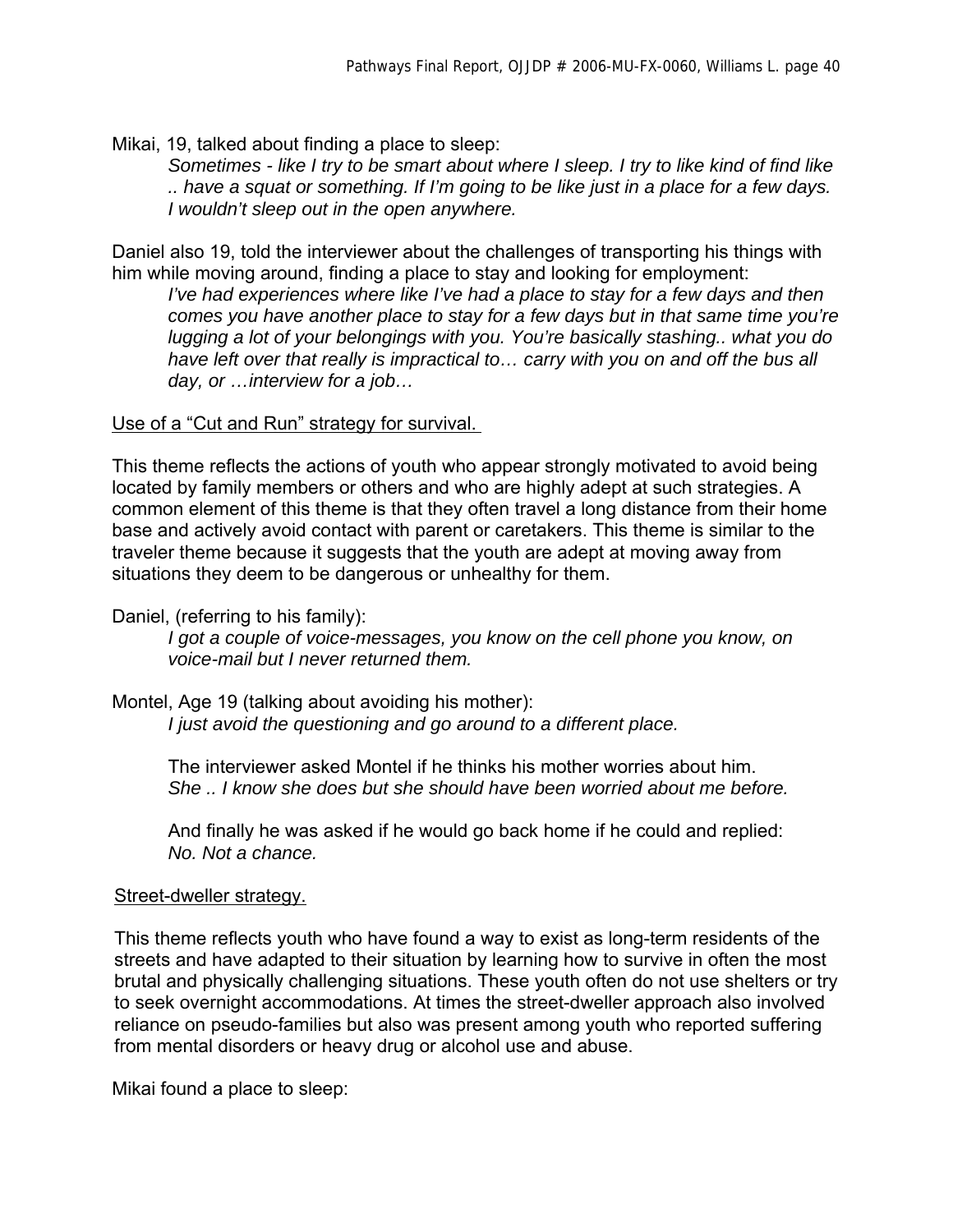*....in a little park...It's like... the cops really don't care if you sleep there. A lot of people sleep there. It's a lot warmer than the river too, which is good this time of year.* 

However, even sleeping outside on a cold night was preferable to some youth like Alberto, who told the interviewer**:**

*I had a couple of cold nights where I didn't want to stay at my friends' house and I* stayed out in the winter but didn't want to put up with no rules or anything. I *wanted to have some freedom.* 

*Well I had blankets but they threw 'em away yesterday. When I went to squat at the park people cleaned everything up….. threw it all away….. And there's nothin there so I had to go to sleep, like you know .. outside with nothing.... and it got really cold. Kyle, age 17.* 

### Another coping strategy is to use shelters. Shelter-dweller.

Lying about their age, some youth use adult shelters, but this solution may place them at high risk for violence or other danger. Often alone, the absence of a social network marginalizes the youth and forces them to look at daily needs instead of a long term goal of finding a safe place to live, finishing school or looking for a job. Older teens also find living in shelters difficult at best.

Bee told us about her experience at a shelter:

*I've stayed at a shelter once which was terrible. Because I've had bad experiences with um, other alcoholics, like friends, that have ruined their lives and now I even hate the smell of alcohol and so I hated that and the problem with pedophiles, I mean, there are a ridiculously amount of pedophiles just out on the streets around here ….I mean, the staff don't really do anything.* 

### And Nola said:

*Right now I think the shelter, in and out of shelters and stuff is one of the biggest struggles of my life now.* 

Dante, age 18 shared some insight into why staying in a shelter may not be best for him:

*I'm not tryin' to refuse help from the shelters but me being the person I know, I'm more vulnerable in the shelter. I'm more vulnerable to do bad things, be in a bad mood.*

### **Coping with living life on the streets**

The CSEC and non-CSEC involved homeless youth in this study were seeking the same things: love, support, safety, a job, a safe place to live, money. And both groups often had the same approach into getting what they want.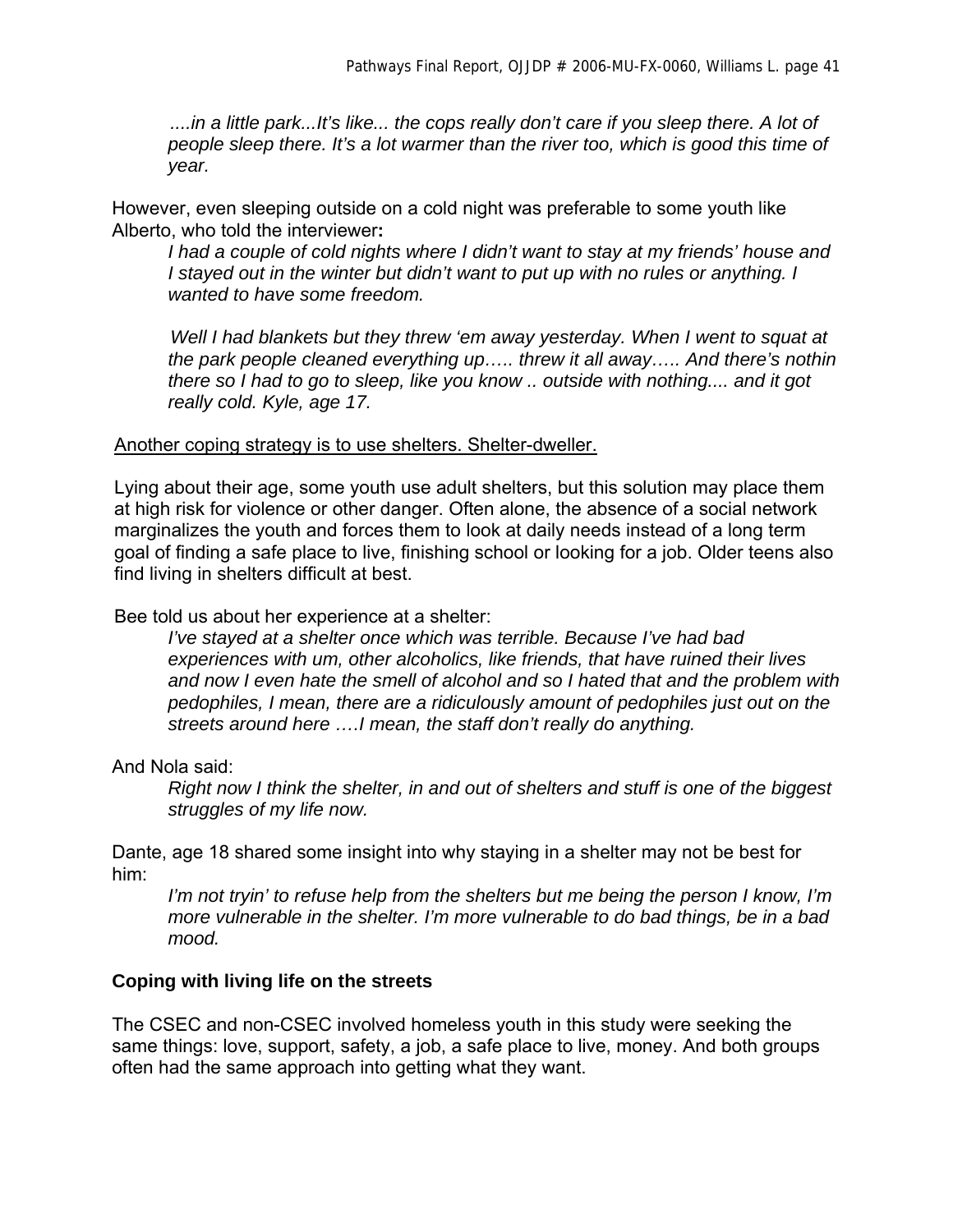### Romantic partner/emotional support

Young women often sought a romantic partner, someone to help them avoid attack, gain emotional support and navigate the streets safely.

### Bee said**:**

*I have a boyfriend and I've been with him seven months. We've been out on the street together, so he's really important in terms of supporting me.* 

It is the quest of finding a suitable partner that put many young women at risk for getting involved in CSEC.

### Pseudo-family

The street-dweller youth often lived with others who shared common goals such as staying safe and sharing food and drugs. They looked out for one another. They were knowledgeable about life on the streets and shared this information with others. Often they used the available resources at drop-in centers and medical health care centers. One clear, difference for non-CSEC involved youth was that pseudo-family life revolved around survival on the streets and not making money for the pimp-businessman.

*We're there for each other. We support each other. Um, it's good not to be like lonely out here, we can protect each other. We can keep each other motivated, to like work for things and you know it's always good to have somebody to love you. It just makes you happier and, and/it, it makes things easier to like keep hope for other things.* 

### Food and necessities

The youth who utilized services directed at homeless youth often took advantage of a full range of services such as hot meals, showers and washing and ironing their clothes. In addition, they got tested for HIV, received advice and counseling from the center staff, and checked their status on MySpace or Facebook. It was also a place where they were able to simply hangout for a few hours.

Daniel spoke about his experience at a drop-in center:

*I mean you can, you can eat, you know. You can put your stuff, even if it's just for a few hours until they close for the day. I mean it helps not having to carry a backpack if you want to apply for a job, you know, just like, wear your jacket…. I mean even, even just that little bit of time, cause all the shelters, I mean, they have a year's waiting list just to, for lockers ...* 

Some youth either did not know of drop-in services or were highly suspicious of the staff and sought other ways to obtain food. Some "spanged" (a contraction of the words spare and change) and used that money for their daily meal. If not successful, they often went hungry.

*For food I usually like eat out of the garbage; I just think it's a lot easier. It's a lot cleaner than people think it is.*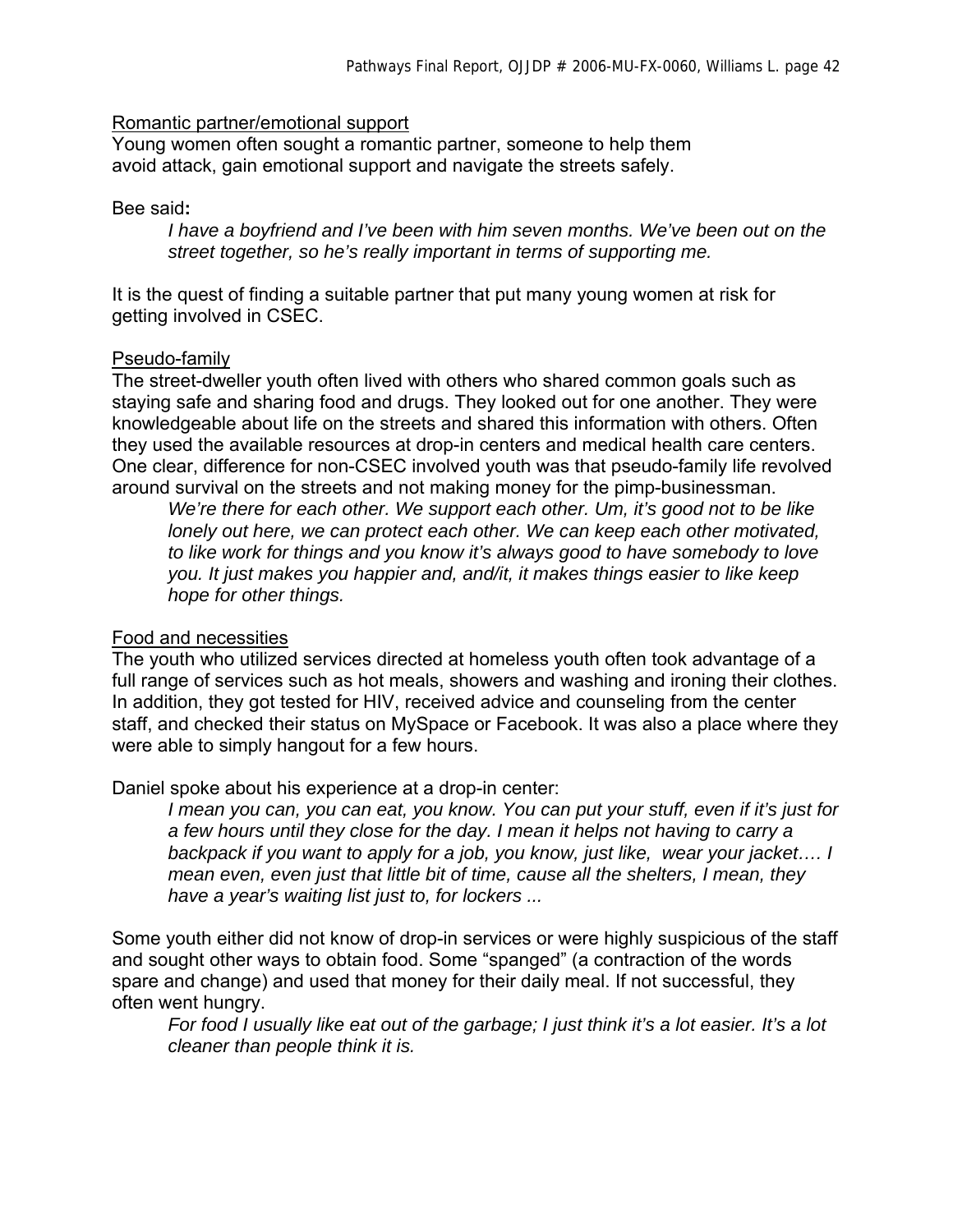*Like the days that I didn't have any food or a place to sleep like I just hung out in one spot, spanging until I could make enough money to buy some food. And then ….I was kind of like .. it felt kind of degrading because I'm usually not used to being homeless.* 

#### **Spirituality**

Some youth reported that faith in God or a spiritual being helped them cope with their current living situation.

#### Matt shared with the interviewer:

*I know God got me so I don't care. He guided me all this damned times so I don't ….So I know not to be crestfallen or despondent about ... oh ... just gloomy and feeling alone and depressed about where I'm going to go next cause I will finds a way ... Cause everything happens for a reason if you believe and understand this, okay? I'm here for a reason; everything happens for a reason.* 

#### **Challenges of homelessness**

The youth encounter numerous challenges in their recent lives.

#### Isolation

Social networking played a large part in the lives of homeless youth. The youth who isolated themselves from others were under more stress than those who had others to rely on. Montel shared with the interviewer:

*I* don't like to talk to people; *I* just like to ... *I* don't know *I* smoke weed to relieve *stress. I'll smoke a cigarette and that's it; I'll just sit there by myself and just think about everything and try to see how I can … go a different way to see more ideas of what I can do to change more stuff.* 

#### *He continued:*

*…a friend will turn against you. That's why they have a saying "keep your enemies closer than your friends" cause you never know, I could have a best friend and he could stab me in my back. I learned the hard way.* 

### Andy, age 16, told tell us:

*When I'm alone and just thinking because I see things that aren't there and it's hard to deal with it and sometimes it scares me.* 

#### Making money

The youth found a number of means (legally and illegally) to make money for the things they wanted or needed. Most expressed a desire for gainful employment but even the act of getting to an interview posed a number of challenges.

Daniel spoke about some of the challenges: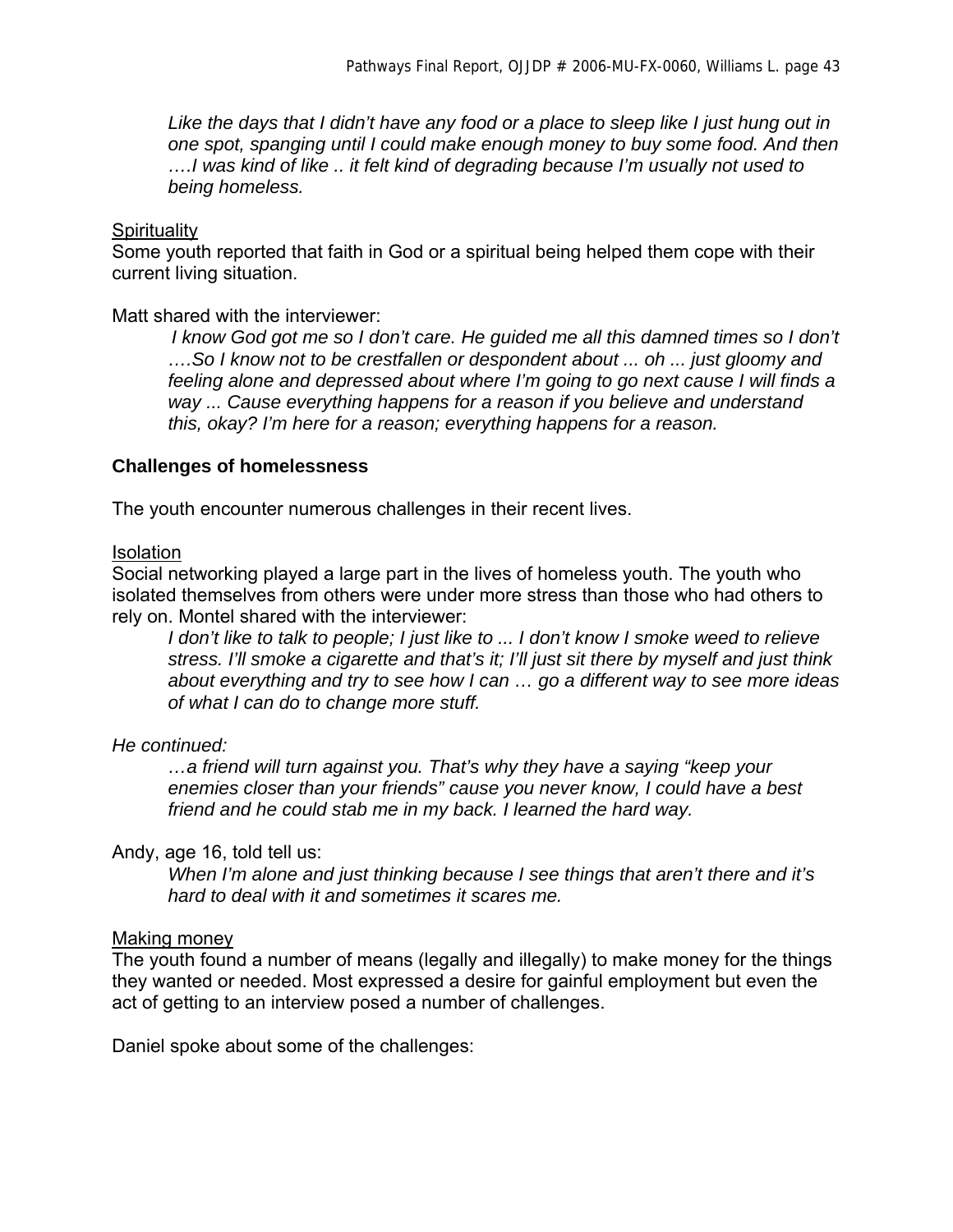*Well just like to be able to have a bus pass versus, you know what I mean? Having to pay, I guess like an example would be like \$2 for each fare, if you have a weekly pass you know what I mean, you need money for that but it saves you a lot of money too. There's not always times where, you know, I mean you can go get free food and free meals because you have to do other appointment…and do other things and so you kind of miss out.* 

Talking about interviewing for a job: *Ya can't say "oh I'm staying with some people.… Oh, I'm just renting a couch", you know and storing my stuff. You know that like, you have to kind of not lie but in a sense you have to like, you have to…* 

#### And finally:

*You still have to be able to afford to go to the hours that they want you to work and be able to make it on time and be able to go there and in a way you have to kind of, like you can't tell 'em, you know what I mean, at least in my situation it's like you can't say your situation.* 

#### Illegal Activity

Some youth opted out of legal employment and sold drugs or stolen goods to make money. Chaz told the interviewer:

*So I'm just sittin' there thinkin' like, you know like if I was, if I was to, you know, sell all my product, I would probably make more than what a person makes at McDonalds within two weeks. If I was to, if I had let's say five, five rocks which is \$20 a piece that's, that's basically someone's check, I mean, that's for two weeks.* 

#### Sabrina, age 19 said simply:

*We sell drugs. Not just drugs; drugs like just weed - that's all we sell.* 

#### And Daniel:

*I was sellin weed, E, some pills and stuff, kind of I guess, it was like a part-time job sort of…* 

#### Alberto spoke of how he occasionally turned to illegal activity:

*If I had to sell like, a bag of weed or something marijuana or you know what I'm saying? Sell a stolen phone or you know, a stolen pager you know, a stolen bike - I'd sell stuff, you know, like that. I wouldn't really, I wouldn't periodically like keep selling drugs or do different things to get money, um, but I never hurt nobody.* 

#### Drug Use

Drug use played an important role in the lives of some of the youth of this study. For some it was a way to cope with living on the street but also an impediment to getting the things they need.

Talking about his drug use, Gus explained: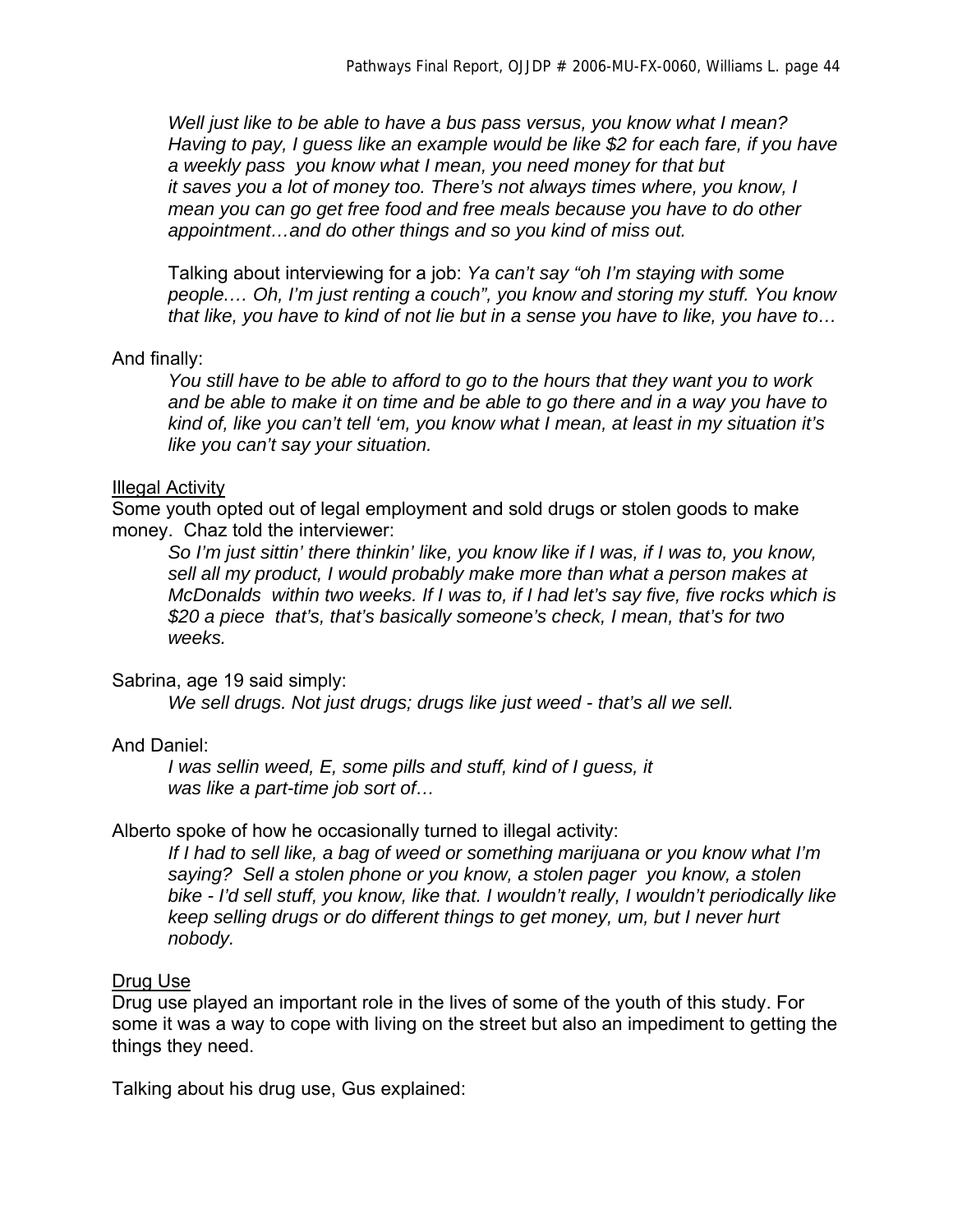*I have a urge to smoke some pot and I have an appointment to get to, my brain would tell me I have to get to the appointment but I also want to smoke some pot and the pot overpowers going to the appointment. …. I would like to, like slow down and completely stop my drug and alcohol use. And it's kind of been getting in the way of what I've been trying to accomplish in life.* 

#### Sabrina said:

*I smoke a lot of weed. And some people it makes paranoid and some people it doesn't. To me, it doesn't.* 

Robert, age 19 told the interviewer:

*I know I have to stop smoking weed and I know I have to stop drinking and I just want to stay home and I want to work. Go home and work. I don't want to go out. I don't want to walk around and have a good time. I don't care, my good times are over. I've done it for too long.* 

#### **Avoiding CSEC**

Many homeless youth live with and around CSEC involved youth but managed, at least up to the time of the interview, to avoid getting involved. Some of the interviewed youth recognized that they could get pulled into this world and actively stayed away from it. Natalie said:

*If you make yourself look like you would do stuff like that then, of course, they're gonna ask you ..but when you .. when you really are .. a really proud person .. and you really do try .. and you really are trying to get things taken care of for yourself, they're not gonna ask you.* 

### Dede, age 14 said:

*You always should dress appropriately cause you don't know who may be watching you and they may think of different things the way you dress – "maybe she's a tramp, maybe she sells her body", you know. So I always wear things that .. to cover my body. I don't want .. I don't want to send a message out to people that's not good and one that just use you for your .. just for your goods.* 

#### Nola commented:

*I don't know; that's just to me that is so nasty and if I say I'm never gonna do somethin, I pretty much say, I'm mean that's it.* 

#### And Terry, age 18 told the interviewer:

*Like a couple of people have, like a couple of guys and and I'm just like 'no.' I'd, I'd rather just sleep on the street. There's, there's no way in hell that I would do something like that. Are you kidding me? There's no way. It's like I'd rather sleep out in the freezing cold. And not even sleep, I'll just walk all, walk all, all night … than do that.* ….*I really think that's just something you just don't do. I don't know, people do it but I just…. really think you should not do it. As bad as it seems, like*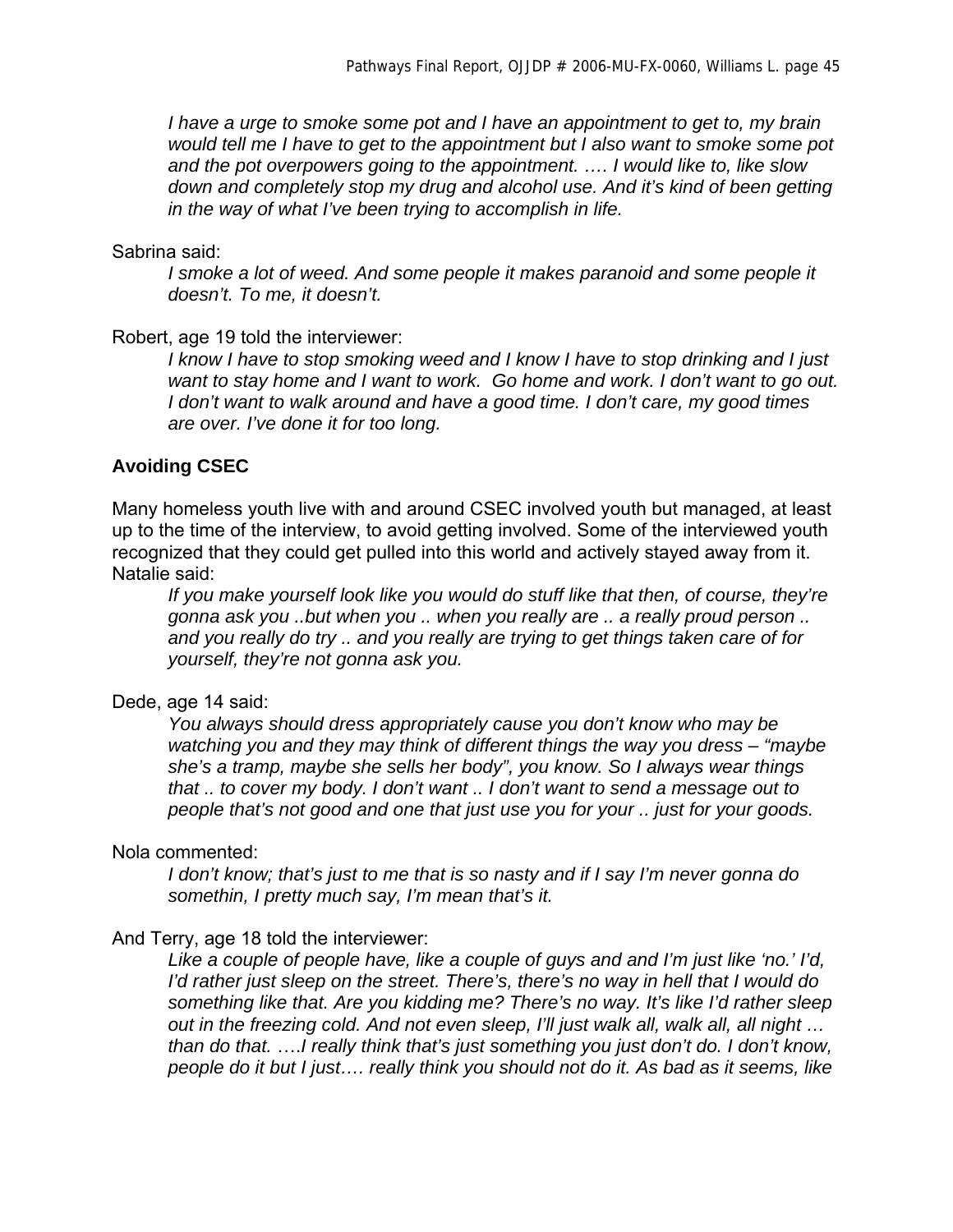*as bad as your situation seems you should never go to that point and like of sleeping around just to have a place to stay. Like no…..* 

Montel told the interviewer:

*You can never forced into it unless like, you want to, cause I know a lot of homeless people that would not do that but they will spare change all day. That's something you must want to do to try and get money faster than just being patient. That's the quick way out, you know; it's the easiest way out.* 

While some youth have been creative in their strategies to avoid victimization through commercial sexual exploitation their narratives reflect a need for housing options including youth shelters, transitional housing, permanent housing and supportive housing for homeless youth. In addition, access to funded services through mainstream programs there is a need for youth development programs that engage youth in ways that build leadership and decision-making skills. Finally, income assistance to homeless youth would help them to access educational and vocational programs.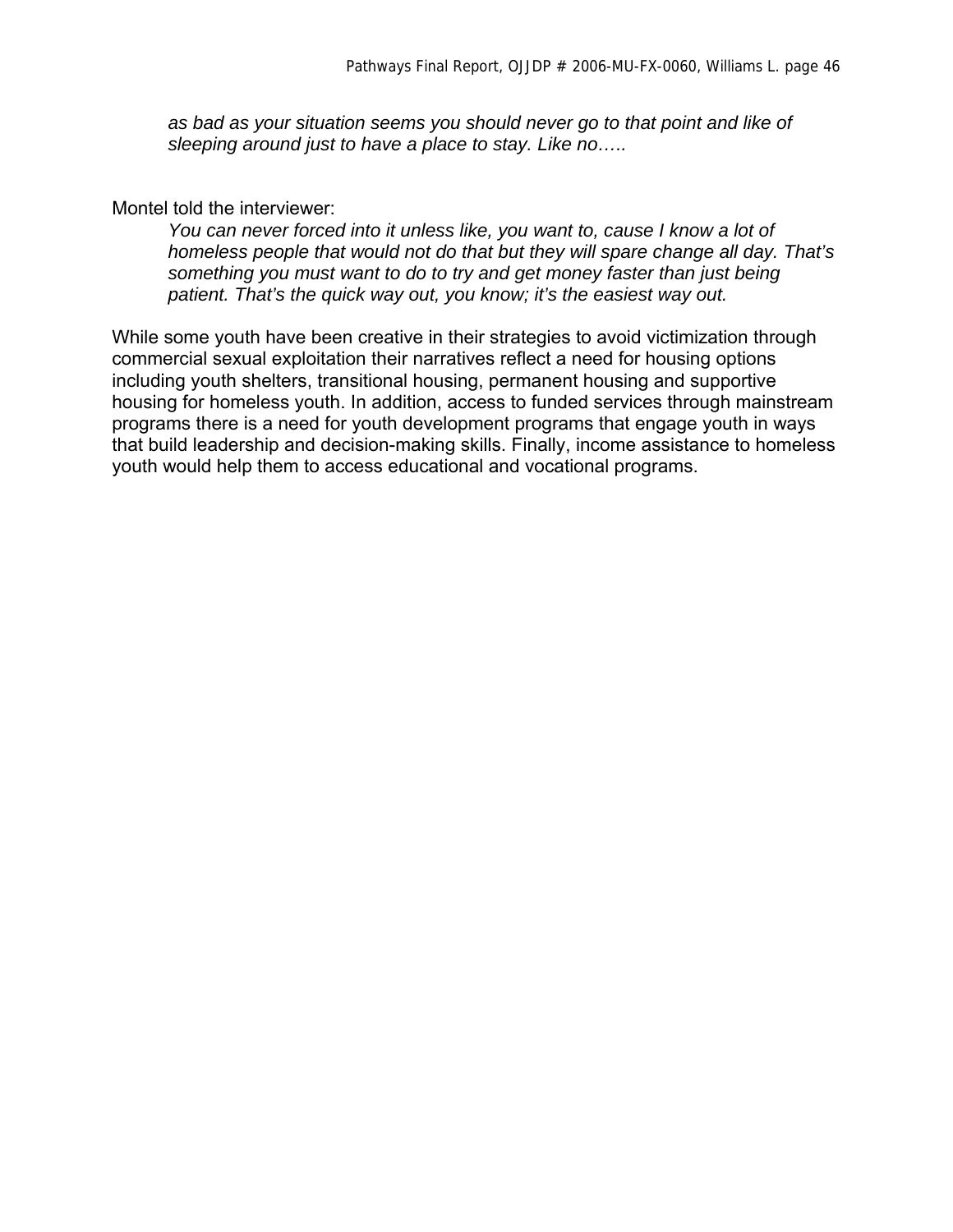# **CHAPTER 4: CSEC and PATH MAINTENANCE**

In the earlier chapters of this report on pathways in to CSEC some of the examples give a sense of the ways in which commercial sexual exploitation commenced in the lives of the teens we interviewed. We also suggested that there were some classic "in the life" accounts that we were told that fit almost exactly parallel with reports we have heard in the field, from those working with survivors around the country and from survivors themselves. In addition, the youth told us about short-term or one time victimization experiences of involvement in CSEC. Many of the youth indicated that they had escaped or had stopped after a short duration of involvement. Chapter 5 addresses some of their accounts of exiting CSEC.

In this chapter we take a closer look at a theme we have called "path maintenance," based on the youth narratives about their experiences in "the life" and the factors that may be related to staying there or getting "stuck" in a life of commercial sexual exploitation. Clearly one major element of this status is force, fear and coercion by a pimp or trafficker. Many teens had great difficulty negotiating a path out. Notably these include those teens with few supports outside of "the life" and also those who are most invisible to their communities.

In describing the psychology and social psychology of the interactions that contribute to path maintenance it is important not to lose sight of the cultural and societal frame that surrounds the commercial sexual exploitation of youth in the U.S. The methods used by pimps and others to control and exploit children and teens exist in a context of a larger culture that normalizes the "pimp" and "ho" terminology and roles. In the U.S. today there is a market for baby clothing that displays the word "pimp" on a toddler's blue shirt and "ho" on a pink shirt. Recently stores were found to stock panties for pre-adolescent girls with the phrase written on the front "who needs credit cards?" The notion of a child as a "ho" and other cultural messages that teens receive in music and the media normalizes the propositions made by pimps. As one teen told the interviewer:

*But like it's crazy; they go from all different ranges. They don't care if you're 14. They don't care if you're 13,12. And it's like a lot of girls these days is doin it. . A lot of girls these days is doin it, ya.* 

On the demand side of CSEC, the "john" and the societal response to these individuals who pay a child or teen for sex is an important element of the "path maintenance." Prostituting children is a booming commercial enterprise with great demand. That these perpetrators and rapists are released or fined or sent to school so they can have their records expunged reinforces the message to youth that what happened to them is not a big deal. As two young women making reference to the widespread demographics of their "clients" / "johns" told the interviewer:

*You know, there was husbands. There was boyfriends… the ones who were married, the ones who weren't, and the ones who were driving a luxurious car with a ring on their finger.*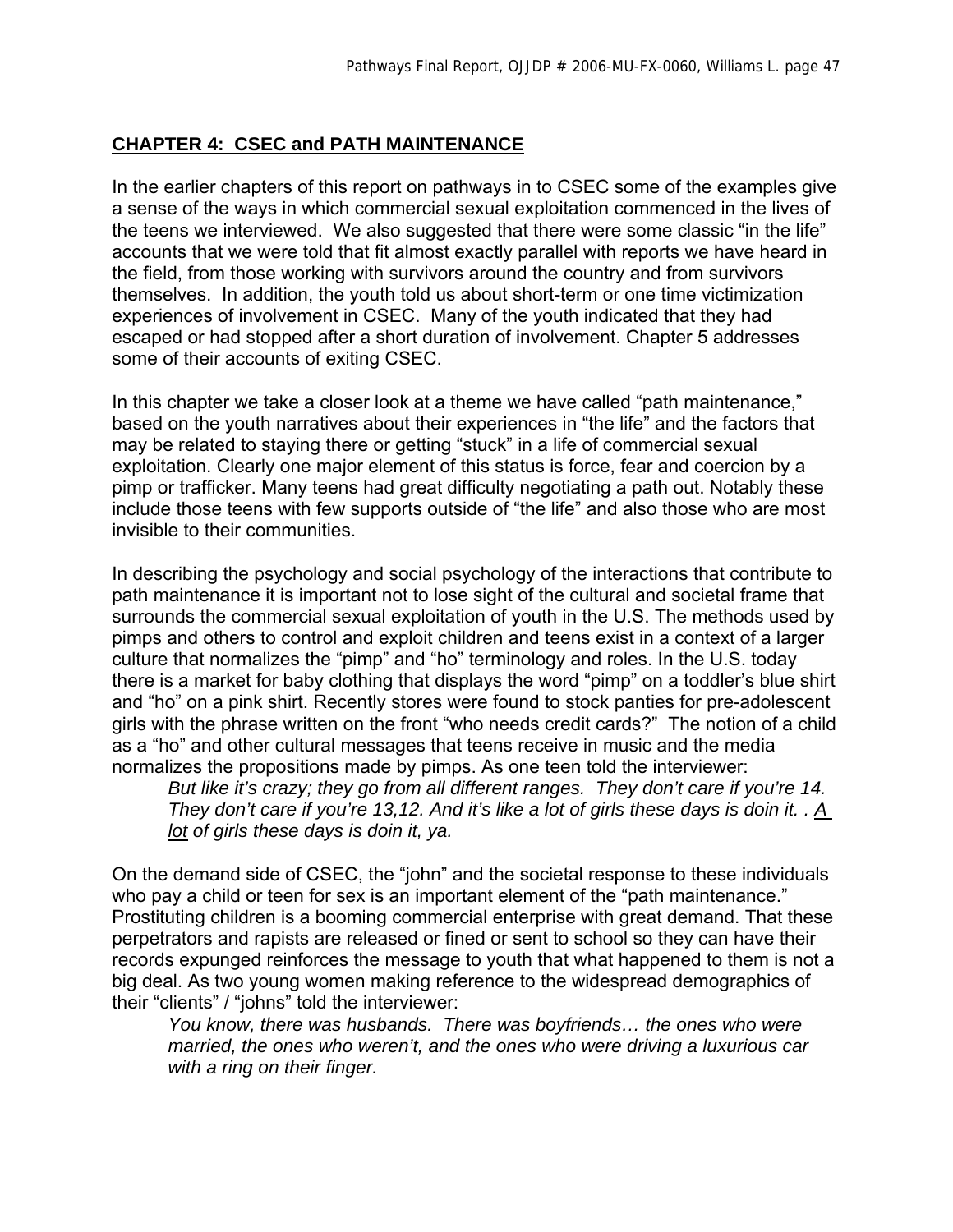*Don't talk to me like I'm nobody* (she tells the local cop on the beat) *'cause I guarantee you your son came to see me the other day.* 

Understanding the cultural context in which CSEC occurs, helps to ground these themes of path maintenance that emerged from the interview data.

## **Survival and CSEC**

To understand why youth stay "in the life" it is also important to understand these youth as survivors. In addition to victimization, coping and survival is a key theme for runaway and homeless teens (Williams, in press b). Of course the nature of this survival is complex and fraught with contradictions. To some outsiders it may barely resemble "survival." But based on their own reports these teens have "survived" the extreme difficulties that violence in their natal homes and on the streets have presented. They have negotiated life at a very young age to deal with hunger and poverty. They see CSEC as their most recent episode of survival. Yes, in no uncertain terms they have been victimized and in some jurisdictions they are counted among the offenders and have violated the law. The complexity of their lives and their survival skills, however, often are not taken into account in common depictions of the prostituted teen. The narratives of these teens suggest that being prostituted is not only a form of sexual victimization and exploitation representing extreme vulnerability but that it is also, for some, a form of survival based coping (Goodman et al., 2009).

## **Control exercised by the Exploiters**

Exploitation and control are, of course, a major aspect of CSEC, although there may be some in the community who still would suggest that this life is the "choice" of teens rather than a survival strategy. The reality is that CSEC involves adults having sex with children and teens in exchange for money or goods. For those teens "in the life" it also involves and ultimately would not continue without a 3rd party exploiter—the "pimp" or "daddy." This person, usually a male, procures the child for the "customer-exploiterjohn" and benefits from the exchange. The primary feature of CSEC is the status of the exploited person as a child. Sex with a child is achieved through coercion, manipulation, grooming or force and although this varies by state, without consent.

### **Force and violence**

In addition to the power and authority that comes with the older age of the pimp (in relation to the victim) the narratives of the teens we interviewed provided extensive evidence of force and violence. Interestingly the force and violence were not as often used to pull the teen into the life, but more commonly relied upon to make her stay. Extreme violence by a pimp has had the impact of leading to teens exiting "the life" as is described in the next chapter. The violence reported by our participants that kept them in "the life" often was directed at others but executed before an audience of other young girls, thus maximizing its impact on maintaining control over the young women and girls. Many of the accounts of violence reported to the interviewer were about violence her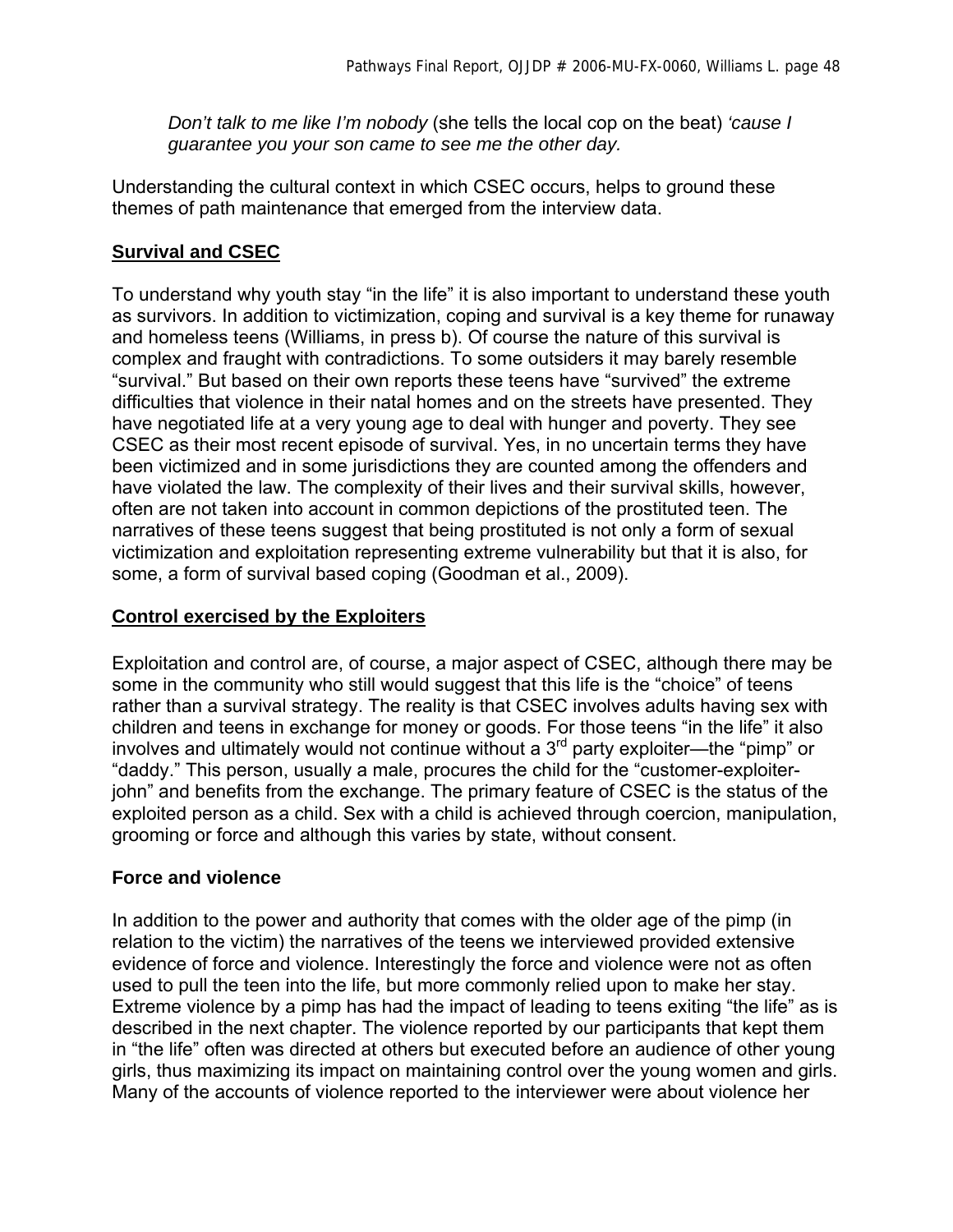pimp or another pimp perpetrated against another female.

 *I mean sometimes you get some pimps that are nice but then you get other pimps, like the pimp that I went to (another distant state) with. He whooped this girl's ass right in front of me.* 

*And when you come out your mouth wrong for your daddy you get slapped. Um, I don't remember what she said but she said somethin' and she had her hair like up into a ponytail.. he picked her up by her ponytail off her feet and it was just like, pow!, slapped the s\_\_\_ out of her.* 

*He had other friends that were pimps. And I seen them do some things to some of the girls that work for them. But luckily I never went through any of that.* <Like what kind of things?> *Beat 'em. Um, just embarrassing, like humiliating things in public. Slap 'em in public, um, I seen some of 'em stripped-- like if they weren't/like when I was working at the hotels in the day, they'd be other girls in other rooms, they'd have stripped their clothes off and throw 'em out if they didn't have their money. Um, them type of things.* 

Violence, rules and control were not used extensively to bring the youth into prostitution possibly because the pimp did not want to severely injure a young woman whose body he could sell. Instead, many of the violent incidents appeared to be directed at maintaining the profitability of the business of CSEC. Anyone who endangered the broad profitability for the pimp could expect violence in return.

*Now it's very, very dangerous for a female to go out there and do it on their own because if a pimp know that you don't have a pimp or what they call "daddy"… that's so dangerous. I've seen people get shot in the head in front of me over it* 

*It wasn't like he was threatening me not to leave, it was just most telling me not to snitch. Not to tell anything. Or you know like giving any information.* <So did he threaten you if you left then?> *No.* 

This last example reflects the violence that pimps used to keep their activities profitable. If a child was arrested the most important thing for a pimp was that she not "snitch." His threats were directed at extinguishing that possibility to protect his "business." This is an important distinction that should not be lost on law enforcement and others who attempt to extract testimony against a pimp from a child. While she may not have experienced physical violence directly at his hands, it is likely that she witnessed it often and has learned that dire consequences will be meted out to the snitch.

#### **Psychological manipulation and isolation**

It is likely that the psychological manipulation the pimp employs is the most common tool he uses to bring a teen into "the life." We have heard how pimps "romance" teens, starting off as a "boyfriend" who showers her with gifts and attention. This works, especially with young women who have received little from their families or foster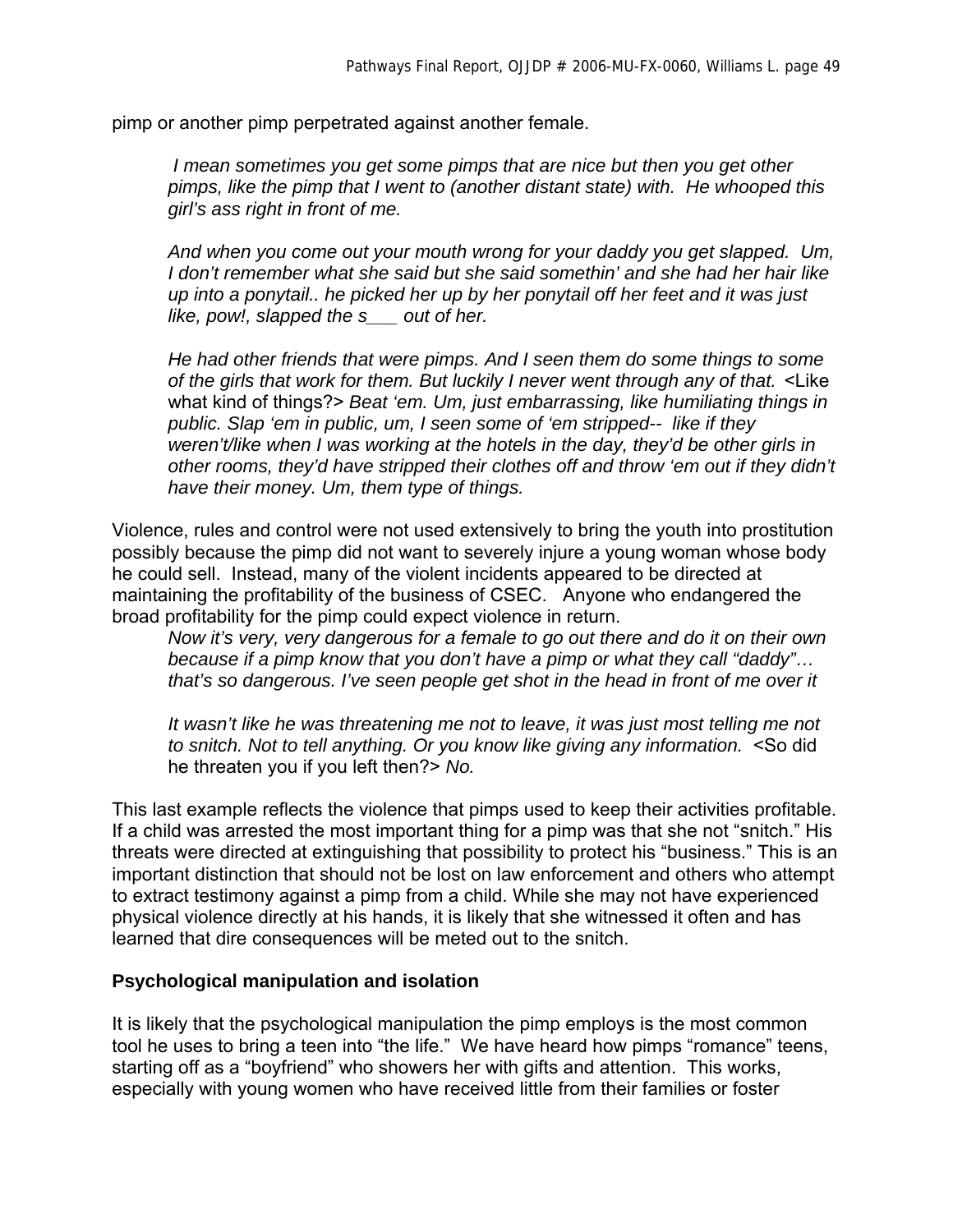families.

*He treated me nice. Spent a thousand dollars on me. Got my nails done, my eyebrows arched. My hair, I had weaves. He just spent a whole lot of money on me. And I felt like a queen. Everything I needed he'd get it for me.* 

*I felt like a Queen…. I never felt like a queen before.* 

*I went shopping all the time; always got my nails done, always had my hair done but it was on his terms, when he wanted to go.* 

Once the child was in "the life" and had experienced its traumatic consequences, the pimp appeared to know exactly when to reel her back in to "daddy." As one young woman told the interviewer:

*I mean when you get the money it feels good… When you're buying the stuff from the money it feels good when you have the cars, the clothes, the jewelry. All that feels good but at the point in time when you're jumpin' in and out of cars, sleepin' with this guy and then goin'… to sleep with that guy, you feel nasty… You feel like… like you're not wanted … and that's when the pimp comes in to make you feel like you're wanted… You know what I mean?* 

But pimps also used more than affection and attention to keep the teen trapped in "the life."

*He would always just remind me, "you have nowhere else to go, if you go back home you're gonna go to jail. I take care of you, ain't nobody else gonna take care of you like that."* 

These narratives exemplified the isolation effectively fostered by the pimp was highly successful, especially with those teens who were most isolated and alienated from family and community. If she had any potentially supportive family ties the pimp threatened to tell those family members. In addition, to insure isolation and protect against a snitch, he cut off all means of direct communication:

*He took my cell when I met him,… when he introduced me to what I guess was gonna happen… he gave me a cell phone and I guess he would give his clients the number and they would call me when they were on the way to the room.* 

As life in "the life" continued the isolation of the victim grew stronger and as Pam, 19, told the interviewer:

*I keep myself distant from everybody cause I don't feel like they approve of me ..* 

### **The strength of the commercial market**

The narratives of the teens suggest that the strength of the commercial market for the pimp and the ways in which "the life" met some of the needs of the youth (appealing to a desire for "fun," "material reward", and "success") played a central role in path maintenance—in keeping them in "the life."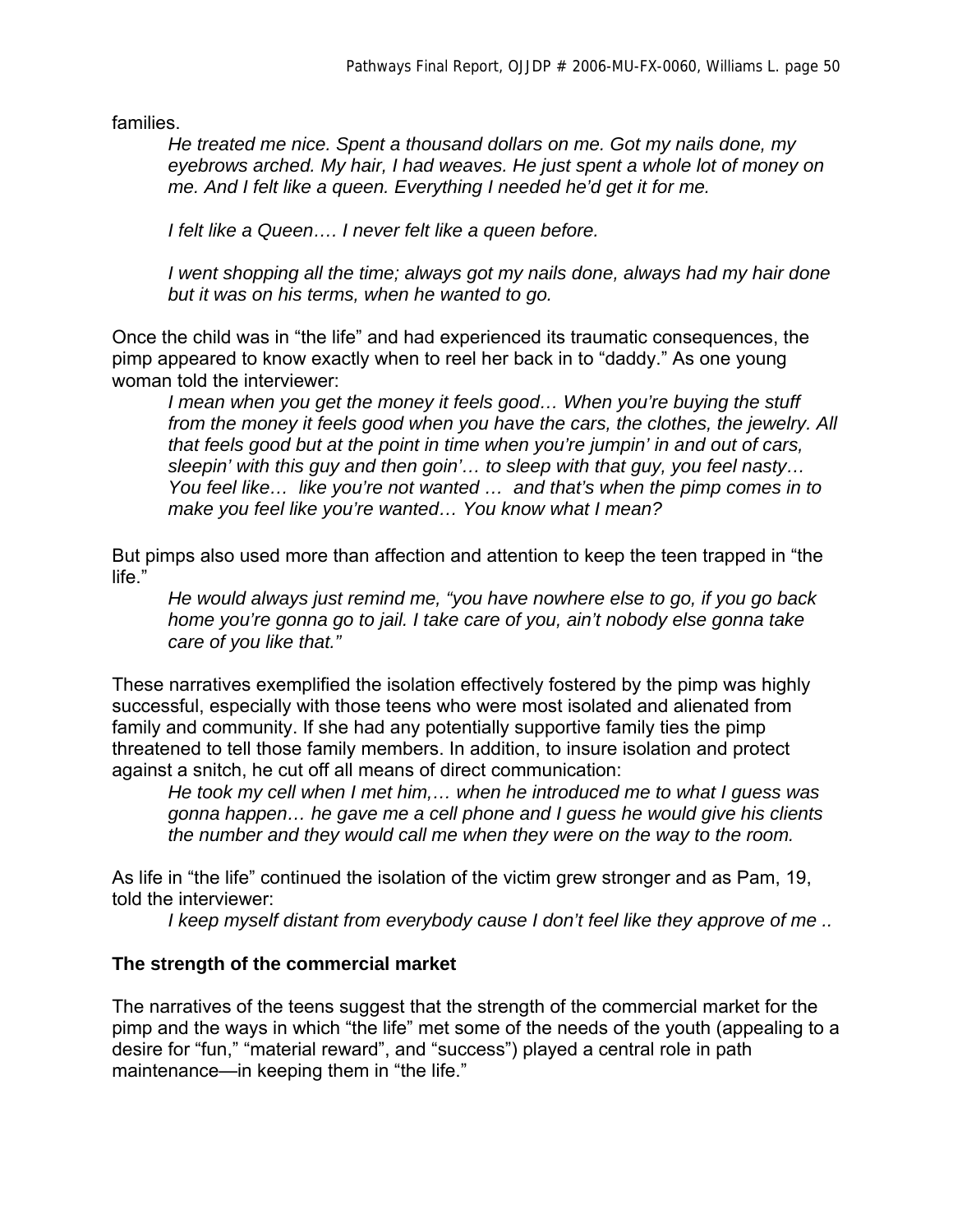The pimps made money. That much was clear based on the accounts of the youth. When one teen was asked, "How much money would you usually give him in a day?" she responded, "*probably like, 500 to 800 dollars*." <Was that 7 days a week?> "*Yeah. Sometimes not on Sunday though*." But amounts of over a thousand a day for each female were commonly reported to the interviewer.

Of course none of the money was given to the teen.

*He would buy the food. He took all the money,..anything I needed I had to ask him.* 

*Um, typically ho's are not supposed to have no money. All the money goes to your daddy. Your daddy's supposed to take care of you. He's supposed to take you shopping. He's supposed to put minutes on your phone. He's supposed to buy you food, supposed to give your family money if they need money everything. He's supposed to be pretty much like your personal bank. That's what it's supposed to be.* 

This financial control was a technique used by the pimps but also simply a basic part of the business of CSEC. Such a business focus was clearly evidenced in many accounts of the pimps' behaviors and also in the young women's understanding of this "job."

*There was three other girls with us. One of them was pregnant and we ended up dropping her off in* (another state) *because she was pregnant…. Every state, every new state that we went to…we started working and we'd make some money in that state and then we'll stay in a hotel for a night and then we'll leave the next day and go to another state and make the money in that state and so it's like a … trail 'til we get to (the other side of the country).* 

Leaving a pregnant teen in another state should not be viewed as a good will gesture but rather it reflected a pimp's business decision in executing a cross-country business plan that demanded no malfunctions.

Some young women's accounts also made it clear that they understood the financial enterprise. One teen referred to being in "the life" as her "job." And Alisha offered her market assessment:

*When you're a female you can make any street a strip and that's what we call it, a strip. Any person, if you look good enough and if you're showin' enough, any person's gonna pull over --and that's anywhere you are.* 

Another told the interviewer:

*So, once you get your dates and you get into that business you have a cell phone, you have a business phone that they call and there's calls all day. The phone don't stop ringing.. You gotta know how to work the system. If you don't know how to work the system then you don't make no money.*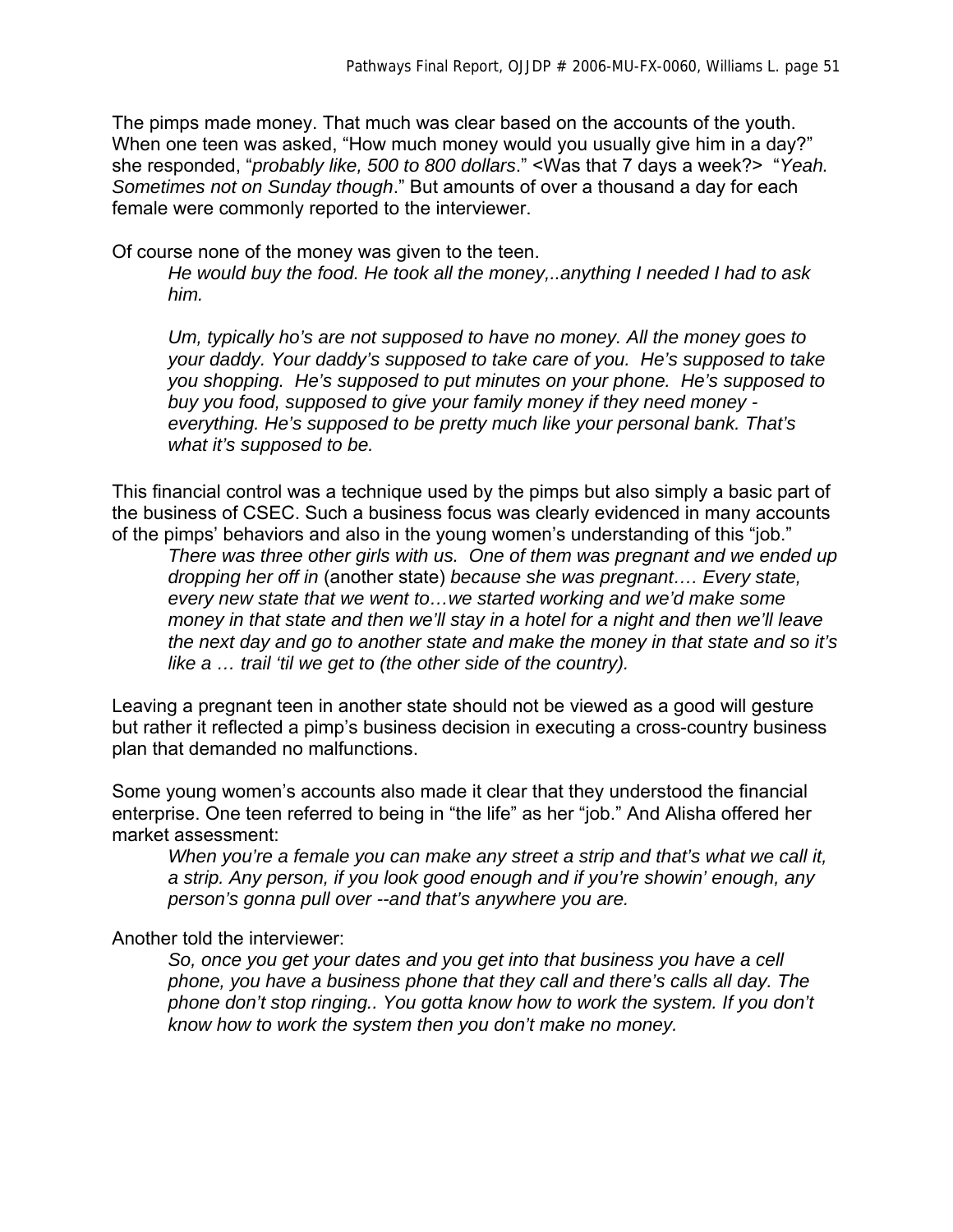Anyone who might doubt that CSEC was approached as a business by some pimps might be convinced otherwise by the description of one 16-year-old girl's first days under the control of a 30-something pimp.

*Like he would tell me, um, "One," he had a board and we/I'd sit there and he'd … stand up and like put the stuff on the board. For instance, um, if you get a client and you're doing an in-call? How would you know the police at the door? Rather than some client?* 

On a number of levels this young woman's account is striking. This pimp had within a period of less than a week brought a neglected 16-year-old he had never before met into his "employ." He then implemented a detailed training session for her and another new recruit complete with a white board and question and answer sessions.

### **Rules and social control through other players in "the game"**

This enterprise has rules that the pimp and his surrogates use for social control. *.. you're not supposed to talk without him saying you could talk. You're not supposed to back talk. You're not supposed to leave when you want to leave. You cannot walk to the store. You can't go outside. You can't sit on the front porch.* 

*You just have to do whatever he says …No boyfriends. Nothing; you … you have no life. You stay … you live hotel to hotel and take calls. That's it. You just have to be obedient.* 

Most of the teens were very willing to tell the interviewers these rules and recited them willingly and often with great attention to detail. Their detailed reports of the rules indicated the importance of following these rules for their own survival. One young woman told the interviewer:

*It's like...It's called "The Game"… I don't know if you've heard of it. … it's like the pimp has female or multiple females and when he has multiple females there's always his number one girl, the girl that, you know, brings in the most money . And his number one sits up front in the front seat when he's drivin'.. Like, um, it's called the track where the girls work the streets. It's called the track and when you're on the track you have to stay in the street… when other pimps walk by, like when other guys walk by that have, that have other girls you have to put your head down. You can't look at them. You can't talk to them. You can't step on the same sidewalk as them…when you do, when you violate any of those things it's called, um, they break your pockets. … And that means like say like if I'm on, if I'm on the date, I mean, in the streets and there's another pimp walks by and if look at him he can come and take my money that I'm makin for my pimp. … he can just come and take it because you're disrespecting your pimp by looking at another pimp. … And like you can't be on the same sidewalk as another pimp.*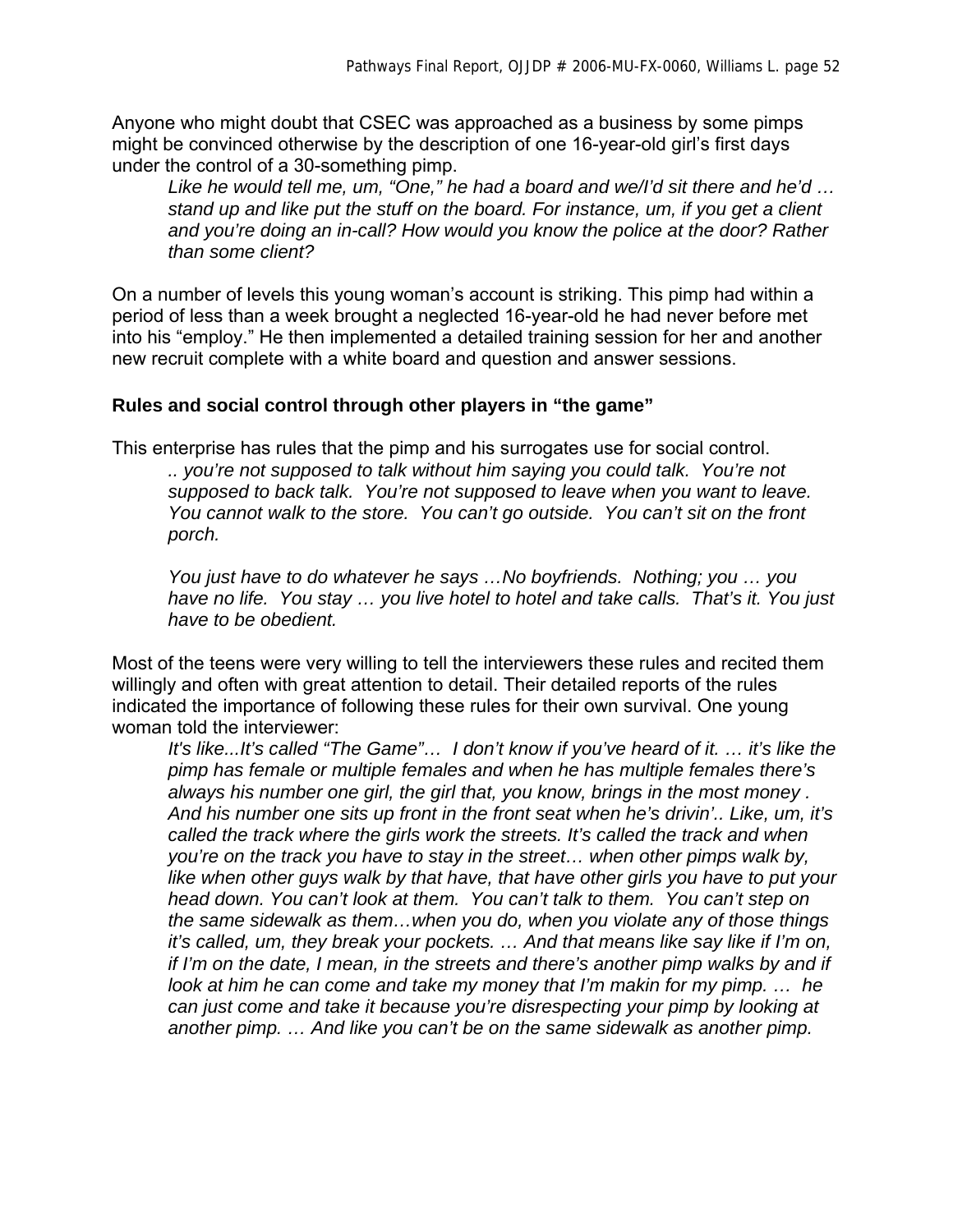The rules are in place to control the teens and control the market. The pimp's position in the market is enforced and bolstered by these rules and by the behaviors of the other market-makers and their willingness to follow the same rules.

*If a pimp is talkin to a ho, he has to tell her that he's a pimp. He can't just carry on a conversation with her. She needs to know from the beginning that he's a pimp. And usually they'll be like, the, the normal pimp first conversation goes, "ah yo' bitch, what's goin," or "when you choosin up?" …something like that. You can't talk to 'em, can't look at 'em. Can't touch 'em even if they put their hands of you, you cannot touch them, can't look at them, you can't say nothing. …. So, if you talk to them or if you stay on the sidewalk it's called "being out of pocket" and you have to give that pimp the money that you have in your pocket at that time. It's pretty much a big game; that's all it is. It's just a big game…* 

*Then you have to give them the money you have in your pocket at that time and then, um, let's see if I can explain it, they call your pimp and be like, "listen, your bitch is out-of-pocket." This is what she gave me. And then you have a decision at that time, you can either choose up, which means that you can go with the other pimp or you can go back to your pimp. Ya; and usually when you go back it's not a pretty sight.* 

*Any pimp that you mess with they, they are experienced. They know the game, they know the ropes, they know what they supposed to do. They know how to talk to a girl. They know how to get a girl. They know it all.* 

### **CSEC Path Maintenance—When teens are hidden in plain sight**

In addition to and in part because of the control of the pimp, the commercially sexually exploited teen is hidden in plain sight. She may be out on the streets, or more and more frequently, marketed on the internet, but the rules keep her in control. The fear that she has of the police is reinforced by the pimp and by her brief encounters with law enforcement. The interviewer asked one 16-year-old: "Were there times when you felt unsafe when you were out there with the clients or with other pimps?" And the teen replied, *"Not really. I was more scared of like, police."* 

In most jurisdictions there is little proactive police activity designed to identify underage youth among those who are known to be involved in prostitution. As a result the teens remain hidden. One young woman told the interviewer of her frequent encounter with police who had never seriously questioned her about her age. One night, her guard down due to intoxication, she decided to no longer remain hidden in plain sight:

*Later on that night I went (out) again and… the officers stopped me cause I was … drunk and he said he seen me before walking around. And I just got so tired of it… I just broke down in tears. I said "I'm 15. I'm a runaway and I've been telling everybody I'm 24, 25 and I'm out here prostituting. I want help!"* 

There are numerous examples of teen's interactions with people in the community who could potentially have rescued them or offered other assistance--persons and business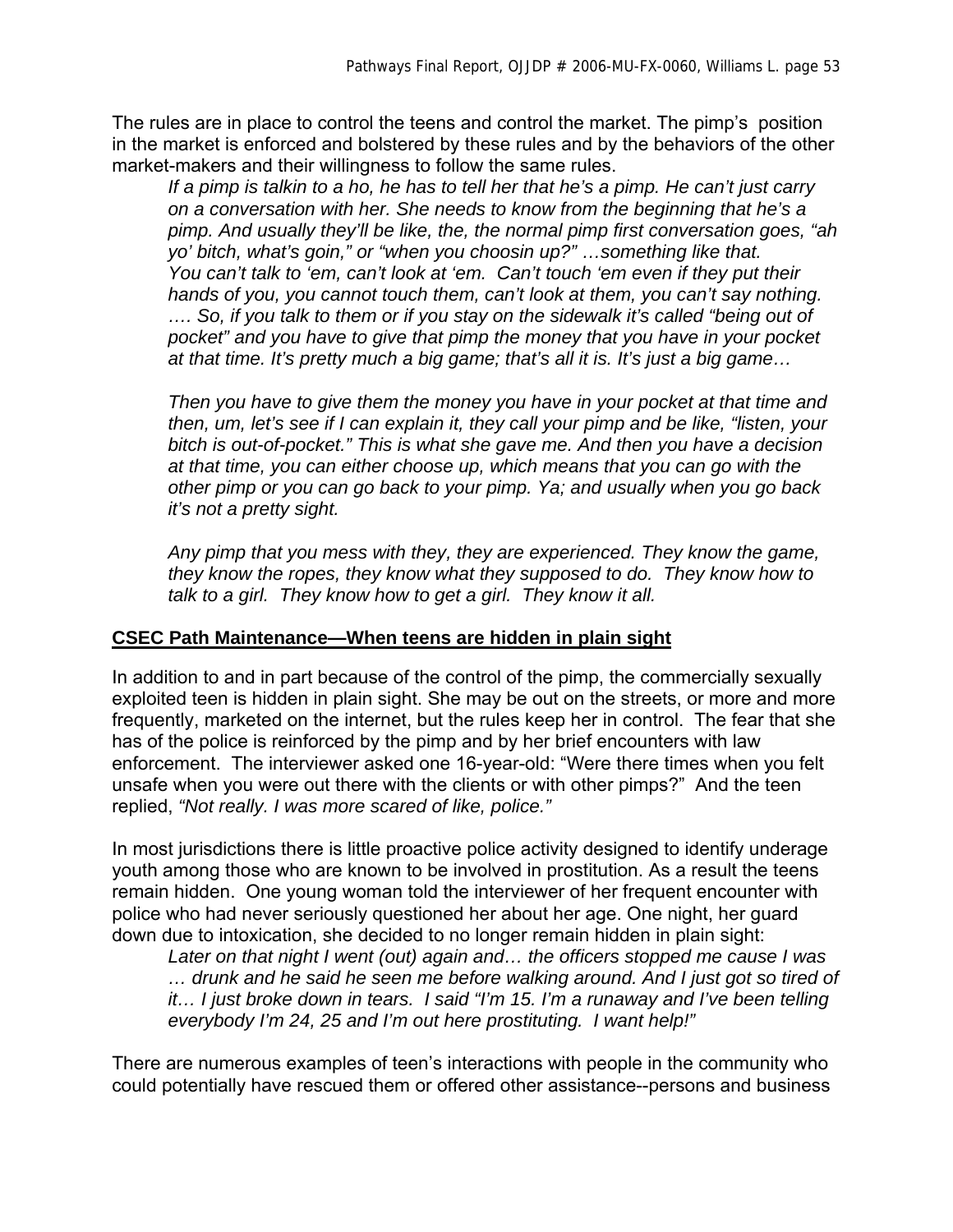that did not take a pro-social approach but instead stood by as witness to CSEC. One example of this comes from an account of teen's interactions with hotel staff and management. After a teen spoke about the many times she was booked by the pimp into the same chain hotel in a suburban location, the interviewer asked, "Do you think the hotel manager knew you guys were there?" The teen replied:

*I* mean, they had to...they had to know what was going on. 'Cause it was, it was *in the open. But um, I don't really think they cared. As long as they got their money I don't think they cared. <*Did you ever think about asking anyone for help?*> No, because I was underage, I was scared of like, what was going to happen and at that age I was scared of what people was going to think. So I didn't really ask nobody for help or nothin'. I was pretty much on my own.* 

The teens' narratives reflect the nature of the entrapment in CSEC and the myriad of difficulties they encounter in exiting "the life."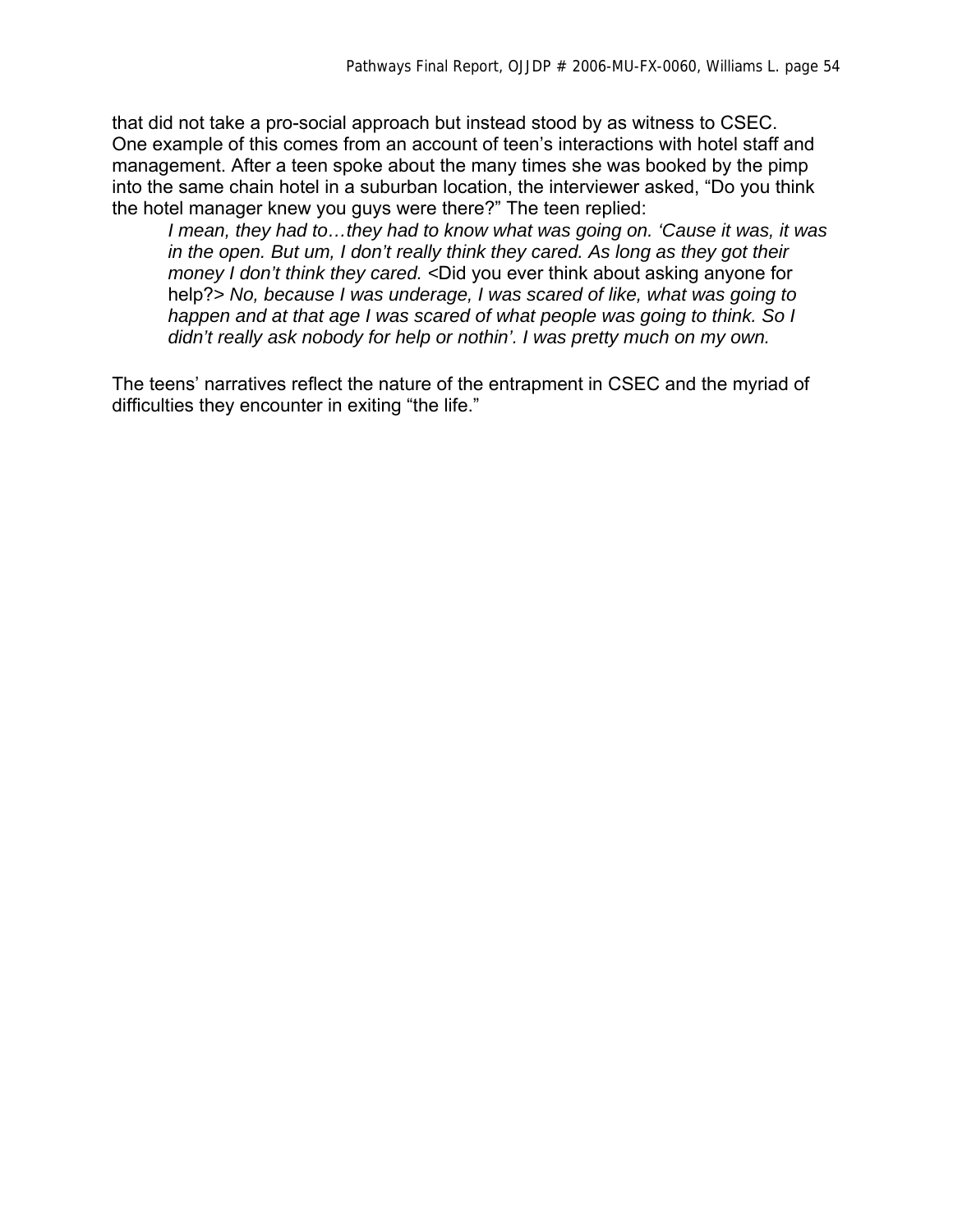## **CHAPTER 5: ESCAPE and EXIT from CSEC**

There are many, complex, and significant barriers to exiting prostitution. The teens' selfconcept and self-esteem may be damaged. Familial supervision, support, and protection are often weak or operate in just the opposite direction, to damage and harm the teens more. Their closest peers often experience the same kinds of difficulties and they themselves may even support/condone sexual exploitation via prostitution. School personnel typically are not knowledgeable enough to be on the alert for CSEC or, if they are vigilant and encounter such activities, commonly they do not have procedures, practices, and policies in place to adequately challenge and respond to it (Priebe & Suhr, 2005). Finally, communities generally do not know much about the problem and how to confront it. In short, many adolescents appear to face long odds against getting out of "the life" of prostitution because they suffer many and intense risks, have weak or nonexistent protective shields, have few resources upon which to draw, have scant (if any) exiting options, and limited capacities for resilience even if they do manage to leave the life (Friedman, 2005; Priebe & Suhr, 2005; Estes & Weiner, 2001).

Commercially sexually exploited girls interviewed who were in "the life" stated that at some junctures they felt that it was unsafe to try to leave. The level of control, both physical and mental, was so intense that they could not leave for fear of future abuse or not knowing who to turn to for help.

*Several times day*… g*uys would, you know, call me* …*and it was just the most terrifying thing ever*… *it just*… *I can never show my fear and I'm the type of person that doesn't like to show fear cause I don't cry often but several times, you know, a night I would pretend that I was in the shower but I was actually crying because I didn't know what else to do*… *cause I wasn't really allowed use the phone or nothing like that and I like to eat and he didn't really feed me that much and it's just I really didn't know what else to do.*

Fear and violent incidents did lead some teens to leave the pimp even at great risk to their own safety. Their lack of resources and the absence of visible community support, however, often pushed them back. In many communities if they were arrested or went to the authorities they were greeted with blame and disdain or extreme measures. While at times motivated by considerations for their safety, steps such as prosecution and confinement could trigger a re-experiencing of past traumas and, thus, being locked-up was, as the pimp had promised, even more frightening than being in "the life." Under these conditions it is not surprising that young women returned to the pimp or were at high risk for recruitment by another pimp.

### **Exiting "the life"**

We asked the young woman, *"tell me a little bit about like what you made you start*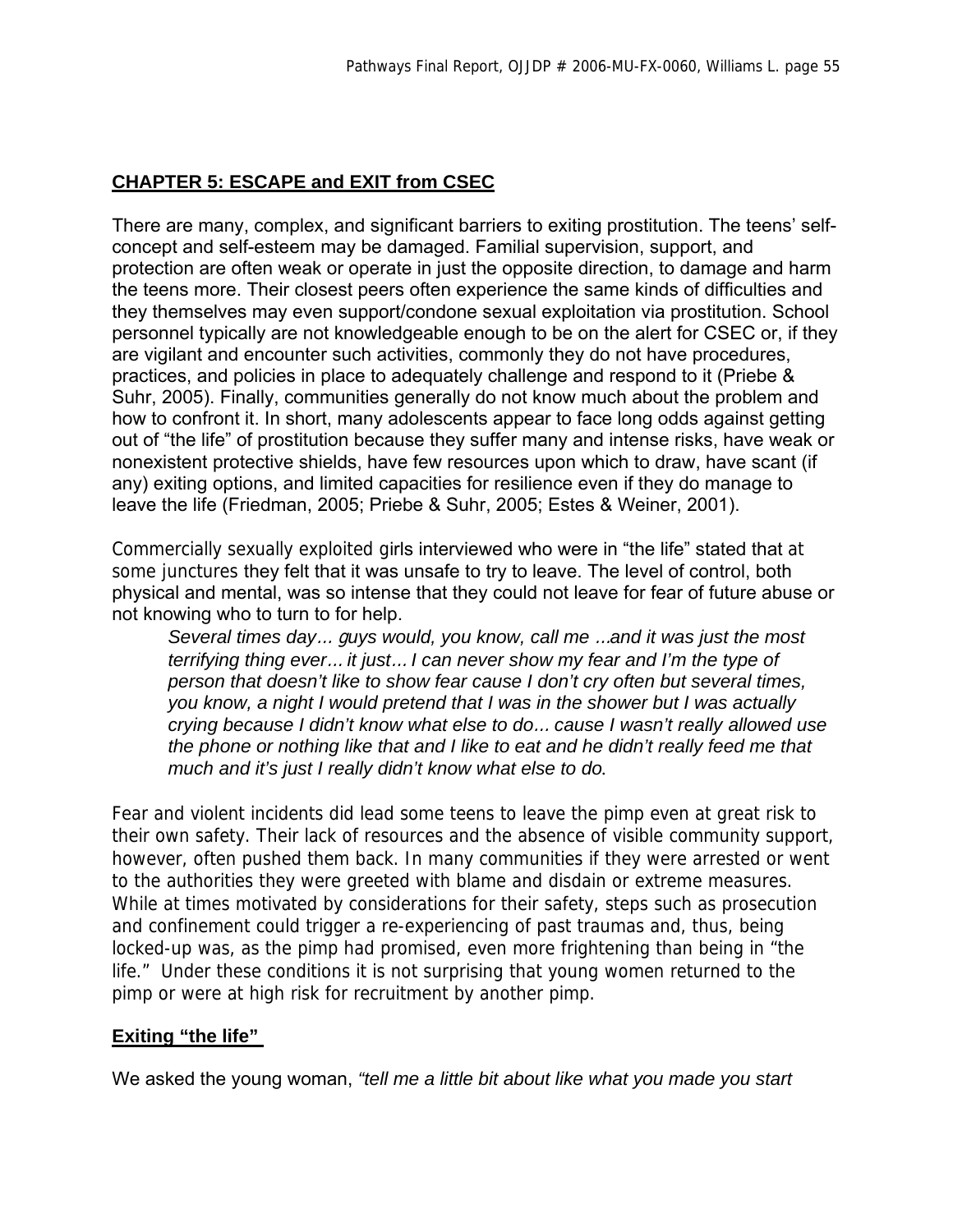*thinking about…. getting out of this life."* She replied:

*Because it was bringing down my self-esteem. I didn't feel good no more. I wasn't … I didn't feel connected with my family and I missed my family and I just kept getting more and more into trouble, and I'm not the type .. and I wasn't the type of person who got into trouble.* 

Another told us about how the violence she witnessed by the pimp against another young teenage girl who "worked" for the same pimp precipitated her leaving:

*And she was in the tub and I went in the bathroom; the whole tub was filled with water. She was bleeding from her eyes*…*she was bleeding from her lips. She was bleeding from her nose. She had scratches on her neck. I was just like 'oh I can't, I can't go through this. I can't.' And after I seen her I had to leave him (the* pimp) … *even if I didn't have no place to go…* 

For another teen, witnessing violence against another young girl also played a role in her leaving the pimp. She was present when one of the other females involved with her pimp did not follow the rules and would not help program new cell phones for "work" that night. A third female reported this to the pimp and when he returned to their location he brutally beat the young woman. The young woman told the interviewer that after she witnessed the consequences of the beating she left the pimp. She told the interviewer: *"I couldn't do anything else. I couldn't do no more."* But she also reported that her resolve to leave her pimp was weakening. She had found support from a counselor and group but needed to confront the challenges and decision-making dilemmas raised by so many of the youth we interviewed. How could she find assistance to work through the decisions she needed to make in her life given the complete lack of emotional or material support from her family? In the face of prospects for a dismal life struggle regardless of her decision she viewed "the life" as one possible way to take care of herself, put clothes on her body, and have someone (the pimp) who would take care of her too. For her the alternative was to go home and just struggle to cope with a neglectful, criminally involved and impoverished family. Her limited support system had deteriorated and she saw the alternative of life with the pimp as a decision to "just keep struggling life."

The account of this young woman and of several others who had "exited" the life and connected to some potentially supportive services in their communities revealed enormous risks of re-recruitment absent solutions that give youth recognition of the difficult steps they are taking and assistance locating safe places to live that do not totally discount their abilities to exercise responsible choice. Youth need to participate in planning the steps for a positive future. The teens sought opportunities to build a new, healthy support system and complete their educations. At 16 and 17 the youth often were aware of and caught up in the dwindling services available to those who are agingout of the youth services systems.

As one young woman reminded the interviewer:

*That's why most, the majority of girls that are in this business are girls that are runaways and girls that are from the (CPS) programs. It's because they feel like*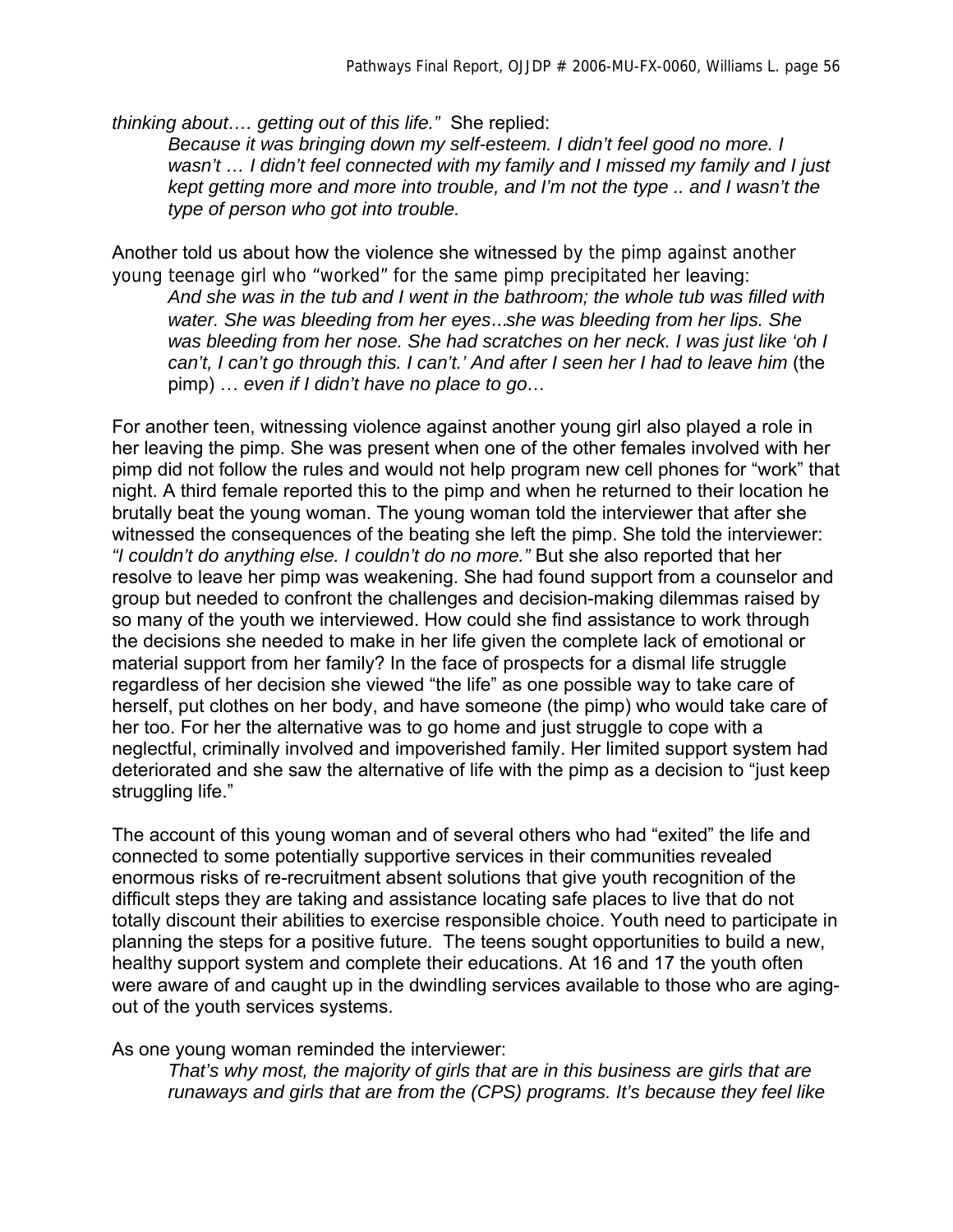*they don't have nobody there for them to care for them and plus they're and putting, um, food in their stomach. They're putting on brand new clothes. They're driving in cars, getting fake names, going to clubs, you know what I'm saying that's the life to a 15- and 14-year-old girl. … and when they get older they realize that that's not the way they want to go and they want to do something else like me. When I got older I realized like I don't want to be doing this all my life. You know what I mean, like I don't want to do it all my life. Please, I'm a lot smarter than that.* 

In addition to social services, law enforcement had a role to play in exiting "the life." They did not always play the same role in every jurisdiction. Missed opportunities for police to detect CSEC or intervene when risk for CSEC was high have been noted in earlier sections. When face-to-face with a teen victim of commercial sexual exploitation police often view her as an offender (Halter, 2009) or blame the victim for her situation. As a young woman who had been injured in a fight with a pimp described her interactions with the police:

*They told me … like, "it's your fault," you know? And I said, "Excuse me? I'm the one who is sitting here … (beaten up) …. and you say it's my fault?"* 

Youth reported that the police had no alternatives available to help them escape "the life." An arrest of the young person was more likely to occur when they were not (or claimed to not be) pimp-involved. But such an arrest might logically drive the youth to a pimp. In the absence of coordinated community responses (such as the SEEN program in Boston) police may have viewed arrest as the only option available to them.

Police interactions with teens were discussed often in the interviews. The youth experiences highlight difficulties in the encounters with police, As we noted in an earlier section, teens in "the life" were often more afraid of the police than the pimp. Teens, however, also told the interviewer of positive connections with law enforcement:

*He said, "what's goin' on" and actually sat there and listened to me while he was taking me to the station… and I still talk to him to this day … I just… feel like they are family. They helped me out a lot.* 

Participants also discussed a number of encounters with law enforcement in which the officers on patrol missed an opportunity to remove a teen from an exploitive situation. Unlike policies relative to domestic violence, when conducting filed interviews officers seldom removed the teen from the control of the adults or others she was with, even by asking her to have a more private conversation out of earshot of the others. For example, one young teen reported being parked late at night in a vehicle with a 32-yearold man when the police pulled up and asked her, *"you okay, young lady?"* And she responded, *"yeah, I'm good."* At that point instead of taking steps to speak privately with the minor or more carefully assess her relationship to the man, the police reportedly said to the male, *"Well, weren't you over here with another girl/two other girls last week? I mean, dude, you've got to stop doing this."* Such interaction suggests that the police had suspicions about the intent of the male but did not act further on them.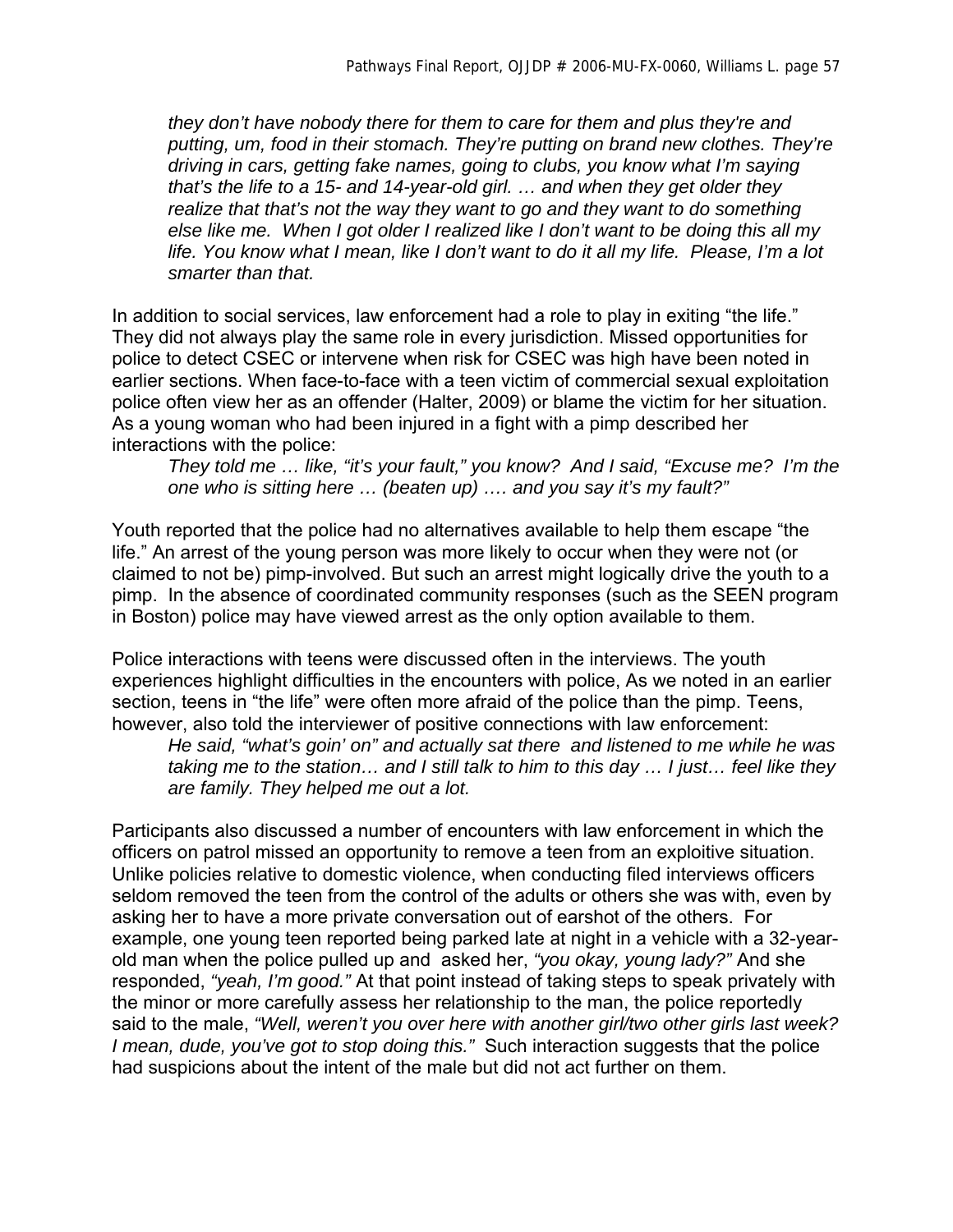In another account provided by a participant, the response of police reflected not only a missed opportunity to assist a teen but direct police misconduct. As the young woman told the interviewer:

*I had got in a car .. with a guy and I guess the police officer was following us. When we parked.. he put on his lights and we got out of the car and he's like "what are you doing?" To which she replied "Nothin', this is my friend."..You know you have to make up stories. "I have a boyfriend so we're not allowed to do anything in my house, you know, I know it's embarrassing but we come out here to....." … and the police officer is like "oh, I know what you're doing, just give me the money and you can go." Ya, he wanted the money and so for the longest time I'm telling him I didn't have no money and then I just finally gave in, I'm like, it's not worth it, I'll get another date .* 

On several occasions police assistance came as a result of proactive steps taken by the prostituted teen. One young woman told the interviewer:

*I just packed my things and I went across to the police station and I told 'em I said "look, I'm on the run. I've been on the run since I was 14-years-old. … you can reach my (caseworker) on this number."* 

The police got in touch with the caseworker and in a few days the teen was provided with transportation to the state she had left some years earlier. Sadly at that time there were no specialized services for CSEC survivors and this teen ran away again, back to a former pimp.

Many of the teens we interviewed recounted interactions that had occurred in other jurisdictions or which occurred across the U.S. before increased training and community coordination around CSEC had occurred. There are some new programs in place to begin to address these issues and help teens exit "the life." Recommendations and implications that follow are built on these developments and grounded in the narratives of the youth who shared their experiences with us in the Pathways Study.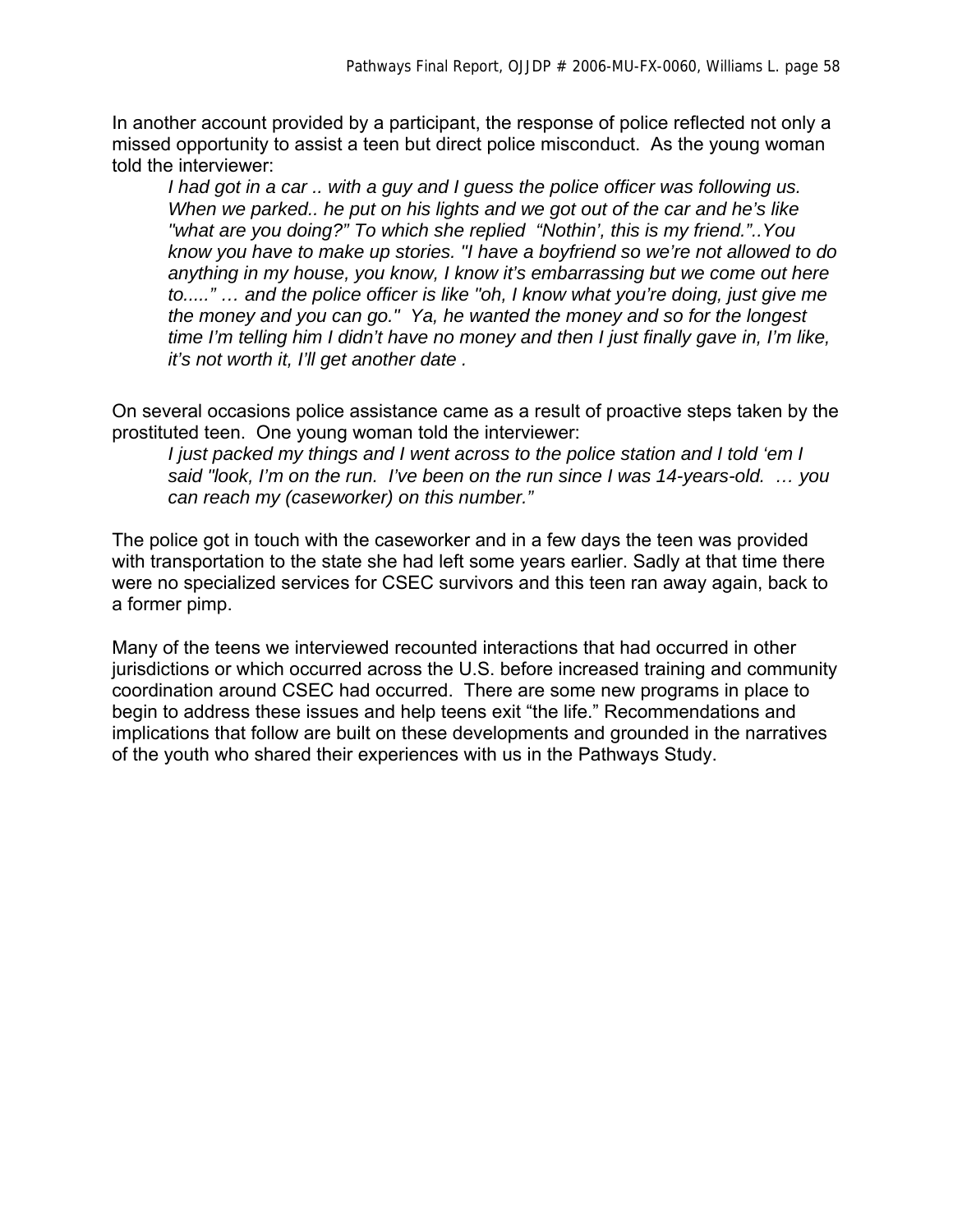## **RECOMMENDATIONS—IMPLICATIONS FOR POLICY AND PRACTICE**

The Pathways Project has examined pathways into and out of commercial sexual exploitation of children (CSEC) via prostitution with the goal of providing useful information to practice and policy communities (including juvenile and criminal justice systems, social service and public health providers, not-for-profit youth-serving agencies, and communities) to prevent CSEC and increase safety and well being of victims. The study was designed to understand perspectives of the interviewed youth; to identify the factors (individual, family, peer, school, and community contexts) associated with the commencement of CSEC; to identify factors that surround its maintenance and escalation; and to identify factors that impede or empower exiting from or overcoming exploitative situations. Our research included primarily qualitative methods with a focus on integrating researchers and grassroots organizers into the design, data collection, data analysis and dissemination. In the Boston metropolitan area and in Washington, DC, we interviewed 61 adolescents (aged 14-19) who experienced sexual violence via teen prostitution or who were runaways at risk for such commercial sexual exploitation.

Our research called for interviewing boys as well as girls with a clear recognition that boys comprise a significant but understudied portion of the CSEC population. While we achieved many interviews with boys, our field-based interviewing methods and more ethnographic-style approach was not well attuned to gaining access to commercially sexually exploited boys. More research on boys that builds on the work of Curtis and colleagues (2008) is need.

In this section we summarize the most salient points and themes we extracted from the narratives of the youth we interviewed and the implications for policy and practice. This report has emphasized the voices of the youth. There are, of course other voices to be heard and recommendations to be made by those in our communities charged with responding to this serious problem. It has been the intent of this project to help give voice to the youth and provide their input to those who may not have an opportunity to hear their voices. Reading this section is no substitute for reading the actual words of the teens who shared their experiences with us.

## **The need to change the way we think about CSEC and commercially sexually exploited youth**

Analyses of the narratives of homeless, runaway and sexually victimized (prostituted and trafficked) teens suggest the need for a more nuanced understanding of both harm and survival that has important implications for practice and policy communities responding to human trafficking within and across borders.

Our research found that coping and survival is a key theme for high-risk runaway and homeless teens. The nature of their survival is complex and to some outsiders may barely resemble "survival." But based on their own reports they have "survived" the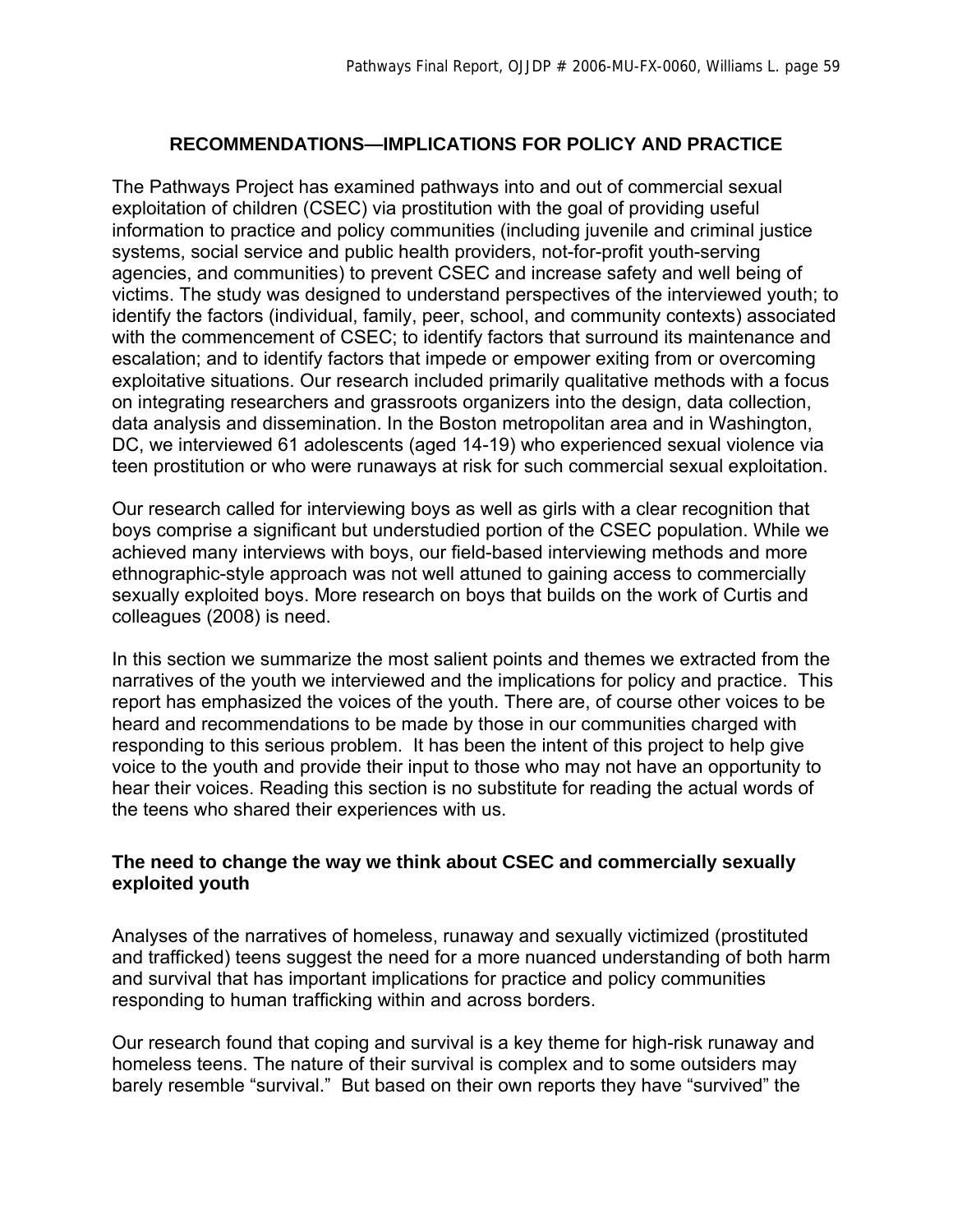extreme difficulties that violence in their natal homes and on the streets have presented. They have negotiated life at a very young age to deal with hunger and poverty. They see this as survival. Agency staff and policy-makers need to understand how important this identification as "survivor" is tin the approach they take to assisting teens victimized by CSEC and why young women and men may rebuff their attempts at "rescue." Some teens may believe that they have in large part already "saved" themselves simply by still being alive.

The teen narratives reflect themes of harm and survival and even agency that any portrayal of these teens as one-dimensional "victims" or "offenders" misses. Yes, in no uncertain terms they have been victimized and in some jurisdictions they have also violated the law. The complexity of their lives and their survival skills, however, often are not taken into account in common depictions of the prostituted teen. This victim image may garner the support of charities and politicians but this victim label may do them a great disservice in the long run because the portrayal of the weak, "innocent," helpless victim is directly challenged by the teen the police or a would-be service provider encounters in the field. Instead of a sad-eyed victim they confront a strong, willful, survivor who looks and acts quite differently from the victims portrayed in the media. That survivor may be mislabeled "offender" because she does not conform to the stereotype of victim.

There are even more difficulties when this perception of victims impacts the policies and services that are put in place. To escape CSEC teens need a safe place to stay with nutritious food and services that respect their "survivor" status and foster resilience. But often there are no services that meet their needs. Some teens see the streets as less harmful and more likely to help them "survive" than the programs offered in their communities. Teens may be understandably reluctant to turn themselves over to adults, especially when they have found so many adults they have encountered to be untrustworthy.

Older teens need places to stay where they may be able to maintain some (appropriate) levels of autonomy and be empowered to make the situation work. Our interviews with prostituted teens reveal a long history of highly destructive families fraught with violence and dysfunction. Many of the teens have been in numerous foster care settings or have lived on the streets or with no permanent home for months and even years. They often have little trust in the child welfare systems that they have encountered in the past. Their experiences and the evidence available about their survival based coping skills suggest a need for the development of meaningful partnerships between youth and social services. Without such partnerships that provide the youth a pathway to achieve freedom from the life of prostitution and the control of the pimp and without some meaningful control over their lives (including in many cases freedom from their families) (Bittle, 2002) there is little likelihood of success. Service providers need to understand that while victimization via CSEC is damaging, for some thrownaway youth it can be part of their survival-focused coping/ micro control (Goodman et al. 2009).

Implementing an approach that would meet the needs of prostituted teens requires a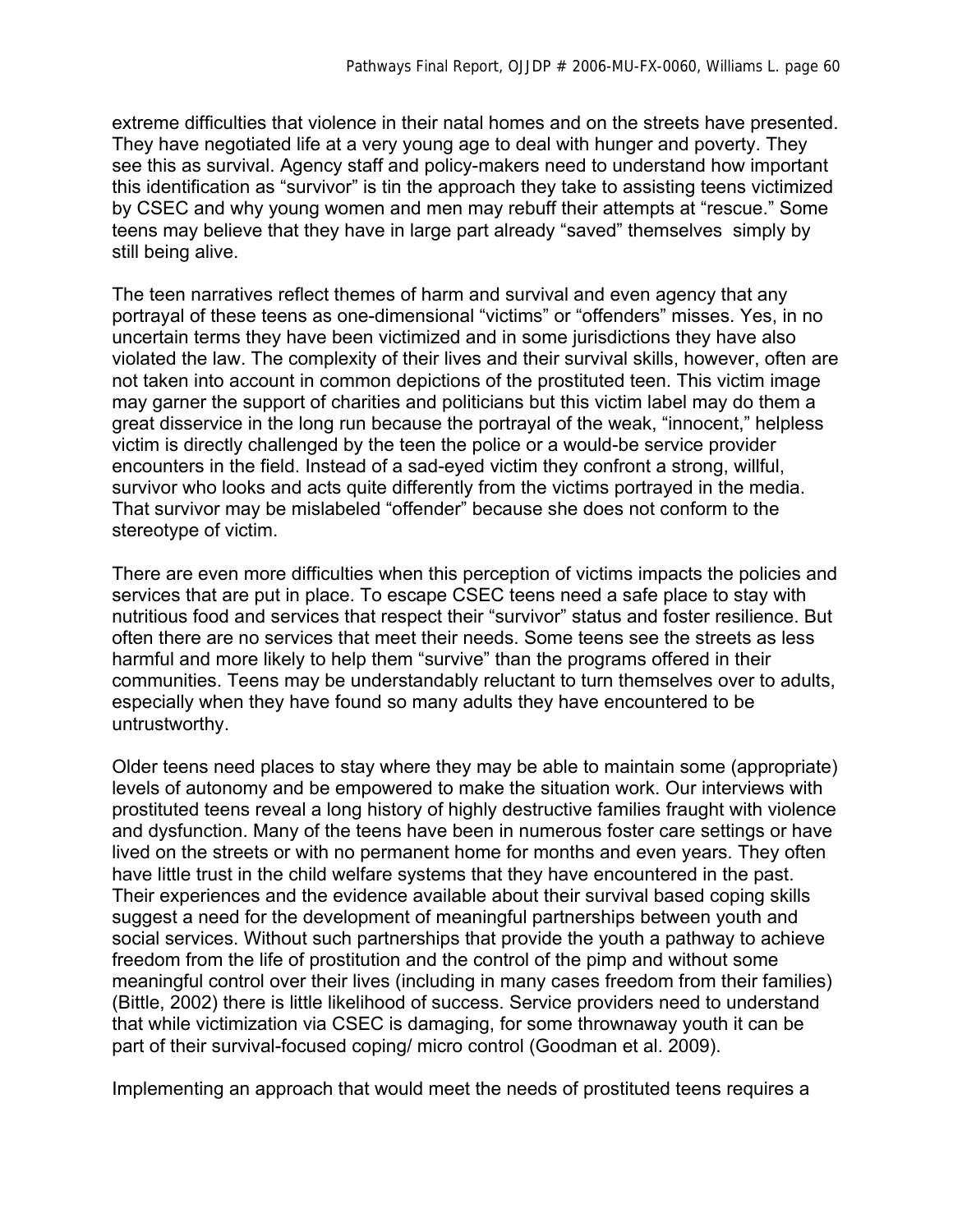shift in the way we understand social control of youth and a major cognitive shift in how we view the relationship between the states, teens and their families. The narratives of teens who have been prostituted underscore the urgency of this need along with the complexity of making this policy change and putting the appropriate empowering supports in place.

As has been increasingly recognized in the literature on resilience and coping there are some who exhibit exemplary outcomes after adversity, those who while not exceptional in their functioning show positive development in the context of adversity, and finally those who may initially show negative consequences of trauma but over time recover adaptive functioning (Banyard & Williams, 2007). Researchers have challenged models of resilience that reflect a linear pattern of increasing growth across time (Harvey, 1996; Barringer, 1992; Banyard & Williams, 2007). Luthar et al. (2000b) suggest that there are developmental progressions to adaptation and survival and that new strengths but also new vulnerabilities may emerge with changing life circumstances. Patterns of resilience may thus be better represented as a spiral than a straight ascending line. This research on prostituted teens may be best understood in the context of such a spiral of harm and coping, recovery and resilience. Determining the trajectory will require future study of the lives of high risk runaway and prostituted teens over the lifespan. The narratives of these prostituted teens suggest that being prostituted is not only a form of sexual victimization and exploitation representing extreme vulnerability but that it is also, for some, a form of survival.

## **Unique Challenges of CSEC for Program Development and Policy**

There are unique aspects of CSEC that are challenging for most systems that have been developed to provide services for youth. These challenges include:

 Youth victimized by CSEC and those at high risk frequently reside in and cross multiple jurisdictions even on a daily basis (many hundreds of communities were mentioned by the interviewed teens). The multijurisdictional nature of the problem calls for innovative coordinated responses by all parts of the system (social, legal, medical, etc.) in multiple jurisdictions and willingness to cross jurisdictional boundaries to provide services for youth;

 Many of the teens involved in CSEC are thrownaway and disconnected youth. This complicates the process of identifying children in need of services in any jurisdiction. It also complicates treatment planning because often the youth have no adult family members who are prepared for or capable of caring for them;

 Youth who have been victimized via CSEC have often experienced complex trauma-including witnessing violence, neglect, abuse, and sexual violence that results in traumatic behavior responses that may inhibit their ability to reach out for or trust in the support being offered. Furthermore, a lack of trust or sense of worthlessness may lead teens to run away from assistance and supports. Special care must be taken devising programs that will draw youth in rather than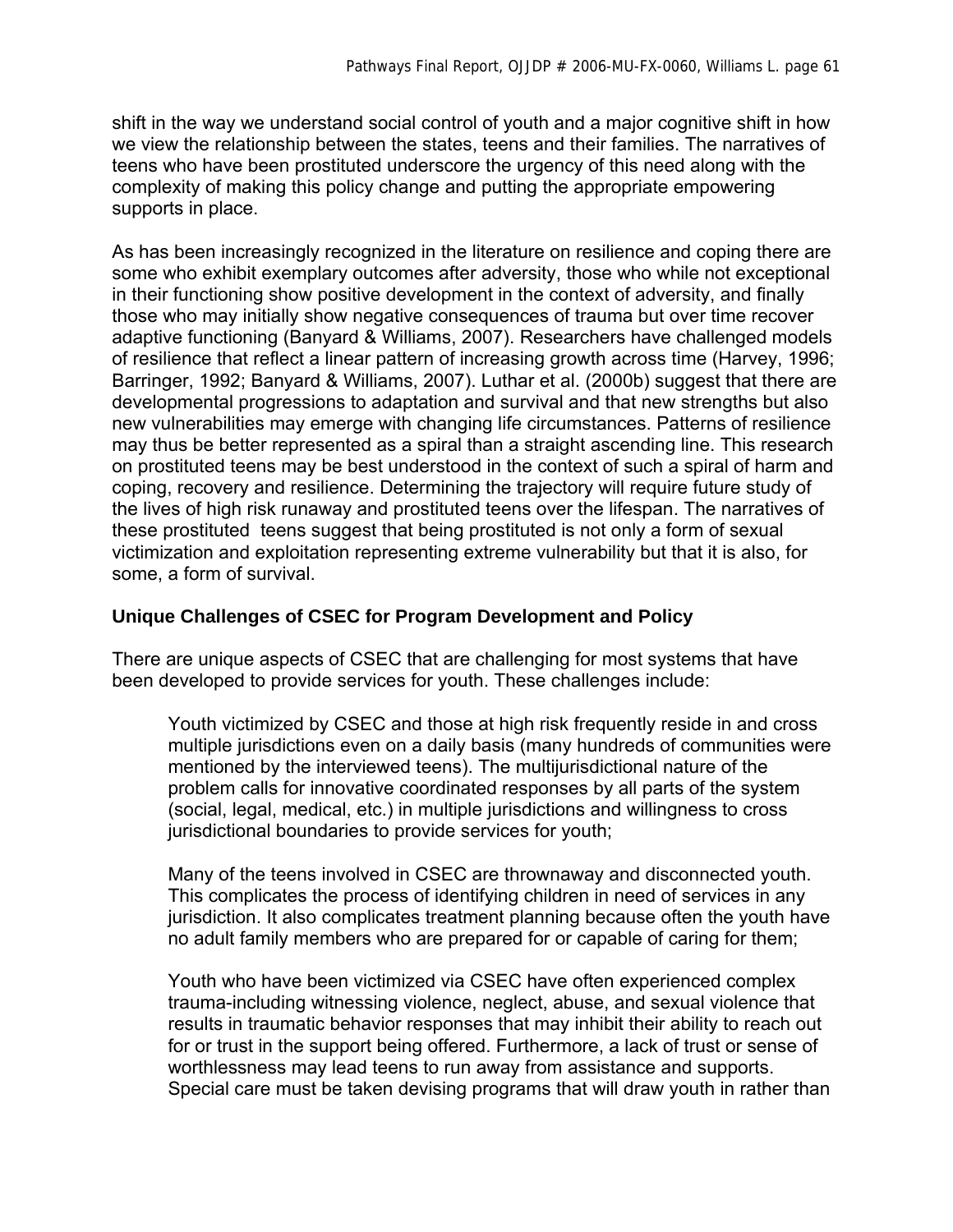recreating for them the distinct feeling that they are once again being abused, neglected or violated.

### *Comprehensive training is critical for communities*

An obvious key to engaging an exploited youth is being able to identify him or her. However, due to the underground and transient nature of this form of CSEC, the lack of awareness and understanding of the problem by providers and law enforcement, and the complex psychological influence of the perpetrators, identifying exploited youth has been a tremendous challenge. (Clawson, H. & Dutch, N., 2008; Friedman, 2005). For this reason, the sexual exploitation of children has been referred to as an epidemic and the most hidden form of child abuse in the US (Estes & Weiner, 2001).

A number of training programs have been developed in communities (examples include: My Life My Choice, Boston; Girls Educational and Mentoring Services - GEMS, New York; Standing Against Global Exploitation - SAGE, San Francisco; Bilateral Safety Corridor Coalition, San Diego; Polaris Project, Washington DC; Center to End Adolescent Sexual Exploitation - CEASE, Atlanta; Breaking Free, Minneapolis; You Are Not Alone - YANA, Baltimore; Paul & Lisa, Hartford; PROMISE, Chicago; National Center for Missing and Exploited Children - NCMEC, Alexandria; Children of the Night, Los Angeles). In 2007, the Salvation Army partnered with GEMS, Bilateral Safety Corridor Coalition and Polaris Project for the Community Capacity Intervention Project (CCIP) with the goal of initiating a coordinated and well-informed community response to CSEC in five cities: Atlantic City, Chicago, Denver, San Diego and Washington DC. The first step to the development of a response in each city was the completion of a 4 day comprehensive training on CSEC for local stakeholders and providers. The University of Southern California evaluated CCIP and found the trainings to be quantitatively effective in increasing knowledge, attitude and skill among the multidisciplinary audience (Ferguson, K. & Soydan, H.). The benefits of training were further supported by another study that identified training "smart and often" as a promising strategy for identifying victims (Clawson, H. & Dutch, N., 2008).

The Pathways project findings suggest that training for social service providers, therapists, teachers, and other adults who frequently may come into contact with CSEC involved youth, in addition to helping them understand the issue of CSEC, must provide guidance in developing the specialized services both the larger community and the youth need. Our findings also underscore the need to involve those who work with domestic violence and run shelters for battered women, substance abuse treatment program staffs, those who operate shelters for homeless adults as well as youth and school personal. Such training should include:

Developing programming designed to confront social norms that support CSEC;

Enhancing peer support for preventing sexual exploitation;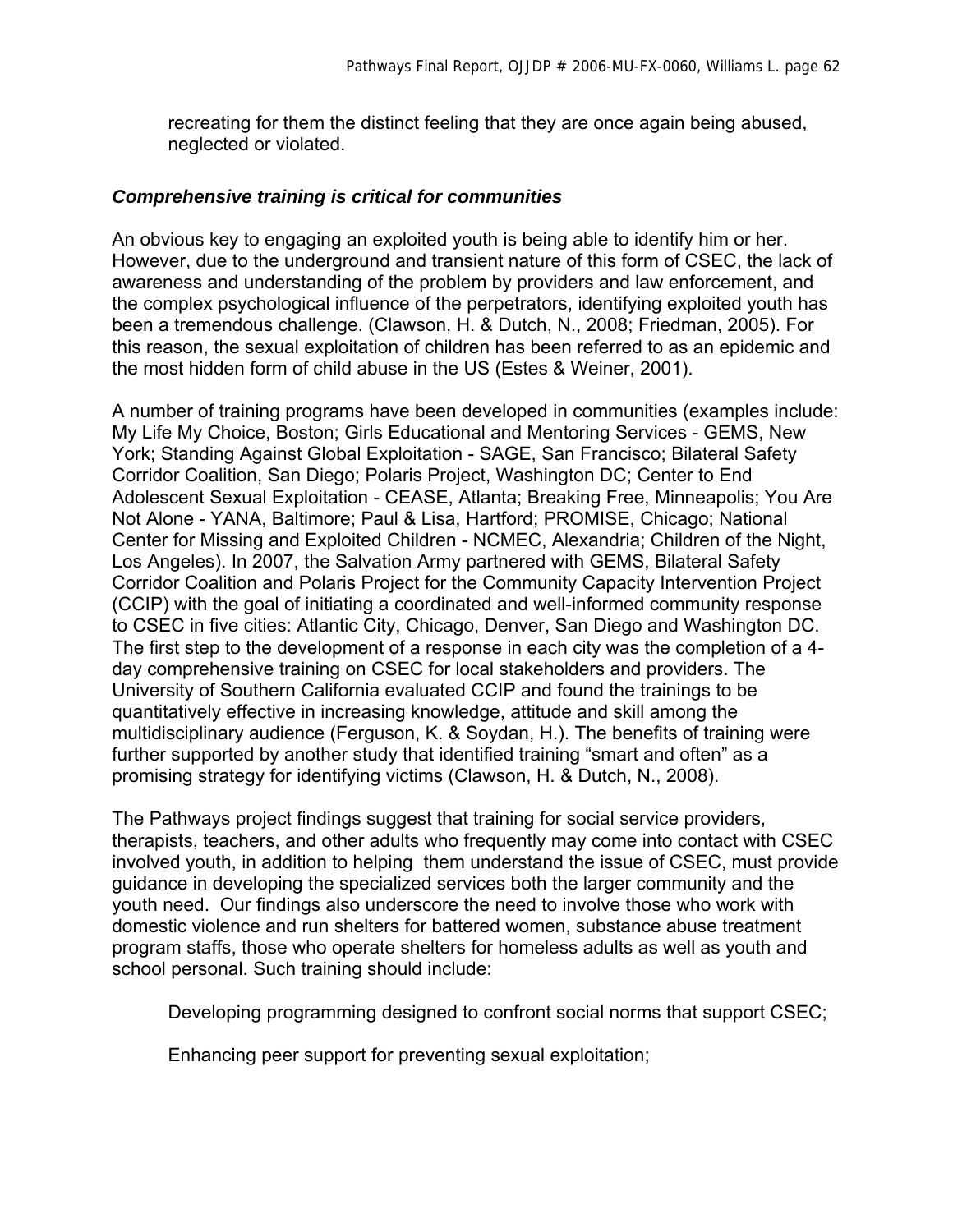Developing social networks for teen survival including positive uses of the internet for outreach and services for youth and social networking for positive change;

Rethinking and helping to build communities of support for teens;

## **Specific components of community and social service response that require implementation for the prevention and control of CSEC.**

- Funding and implementation of both emergency and transitional shelters with personnel who are qualified to help prostituted and sexually exploited children.
- Providing the comprehensive types of services we expect other countries to provide for internationally trafficked victims. These include rehabilitation, health care, locating communities of support, and reintegration;
- More support is needed for programs that provide youth with a safe place to stay, nutritious food, positive support networks that address their needs and empower them to make safe choices; and intervention for trauma and for behavioral issues that make it difficult for them to function in traditional settings.
- Developing programs that are far more intentional in reinforcing the connection to key adults.
- Addressing the issue of balancing family connection with the protection of the child. Assuring that children are protected from abuse by interventions and removal from dangerous and abusive situation. Providing services for youth behavioral issues that may not require removal from their homes.
- Developing comprehensive programs to assist youth who are aging out of the child welfare system.
- Increasing reliance on a "Youth Development" model to maximize participation of youth, support youth autonomy and foster their strengths for survival. Recognize and support youth "agency" especially through utilizing youth as peer mentors.
- Identifying youth as peer/ community leaders who can be involved in helping youth avoid and exit CSEC.
- Identifying programs that interact with prostituted teens but may not have been included in early prevention efforts in program development and coordination including domestic violence shelters and schools.
- Developing not only coordinated community responses but also multijurisdictional and coordinated national responses that are designed not only for the benefit of law enforcement and prosecution but also for providing services and support for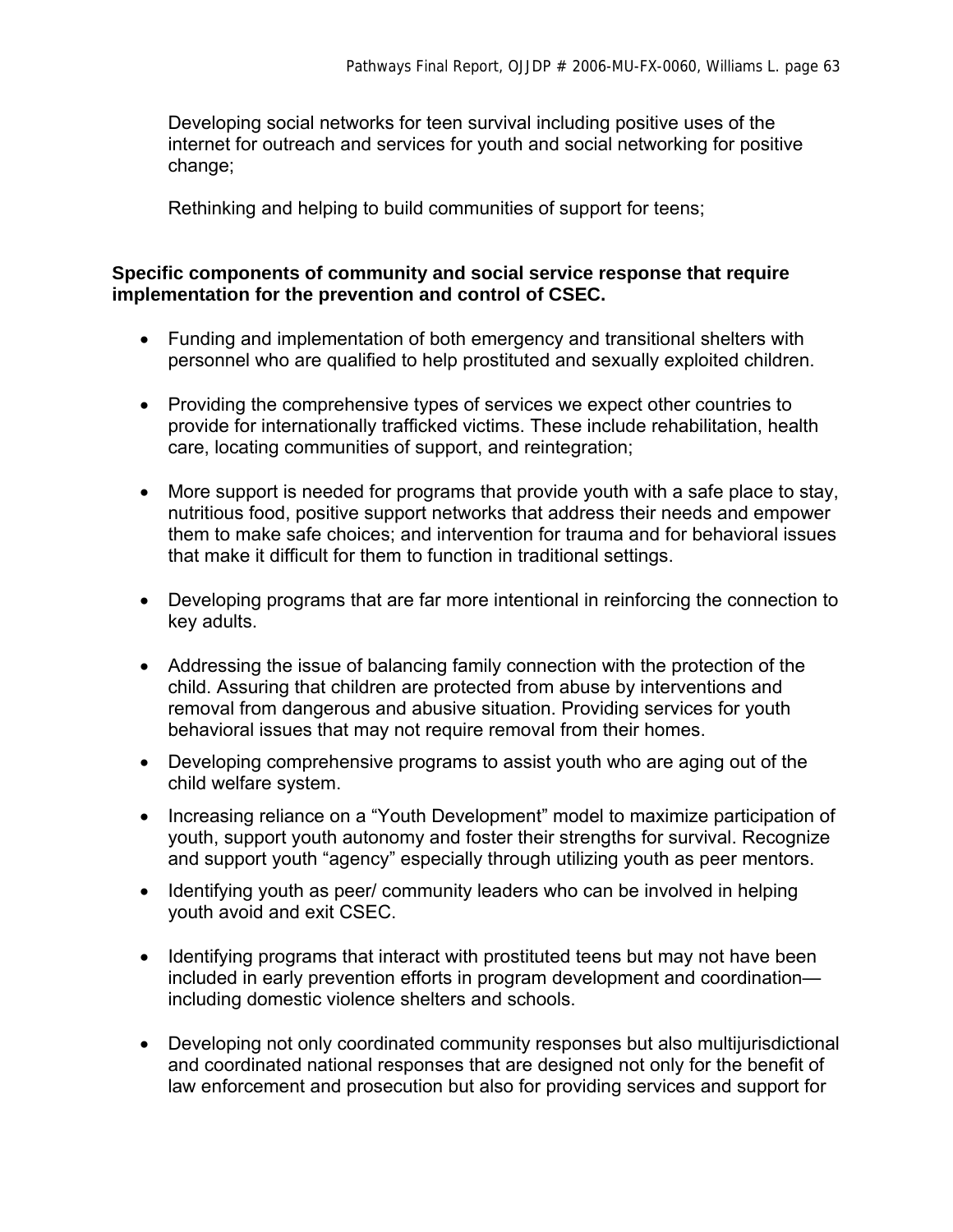youth whose lives span multiple jurisdictions.

- Increasing community awareness so more community members can provide support and pro-social response to CSEC involved and high risk youth in their communities.
- Developing ways to use electronic media and social networking to reach youth and provide them with information on where the find support and also how to keep in touch with program staff.

This study was not designed to assess the mental health of participants. Such a study is needed to plan and provide appropriate interventions to address child traumatic stress and behavioral problems. As we learn more from the victims of CSEC we have come to understand that theories of child traumatic stress and conceptualizations developed from research on other types of child sexual abuse, for example intrafamilial child sexual abuse, may not be sufficient for understanding the complexities of the social context of CSEC. Many CSEC victims are adolescents and this is a more challenging stage of the life course in many ways. In general, our observation has been that while the community can muster concern for pre-pubescent, sexually abused, children this concerned response is less often forthcoming when the victims are adolescents. Perhaps this is because of the challenges of dealing with adolescents who have begun to more clearly form their own identities and desires and because, when compared to younger children, they have a greater level of integration into the community. This makes societal responses necessarily more complex and requires the involvement and coordination of more individuals, community groups and institutions. Seldom has the child sexual abuse literature addressed these special issues of interventions with adolescents.

## **Direct Law Enforcement Efforts at the Perpetrators**

A large national survey of law enforcement found a significant indicator of whether human trafficking cases were investigated to be their agency's understanding and awareness of the problem (Farrell, A., McDevitt, J. & Fahy, S., 2008). To address this challenge, many organizations need to improve law enforcement knowledge, understanding and skills for identifying and responding to at risk teens. In addition:

- Training of law enforcement (not just those in special units)is needed to help police identify and assist at-risk and prostituted teens and to improve skills for communicating with them and connecting them to service providers;
- Police need training on ways to detect the juveniles amongst those persons they question or arrest for prostitution. An arrest that provides a teen who has presented fake ID with an adult identity backed up by her own fingerprints means that in future arrests for prostitution this teen will more easily pass as an adult and be summarily treated as such;
- Police need to have available alternatives for safe shelter (not lock down) if they want teens to be willing to talk and assist in the prosecution of pimps and rapists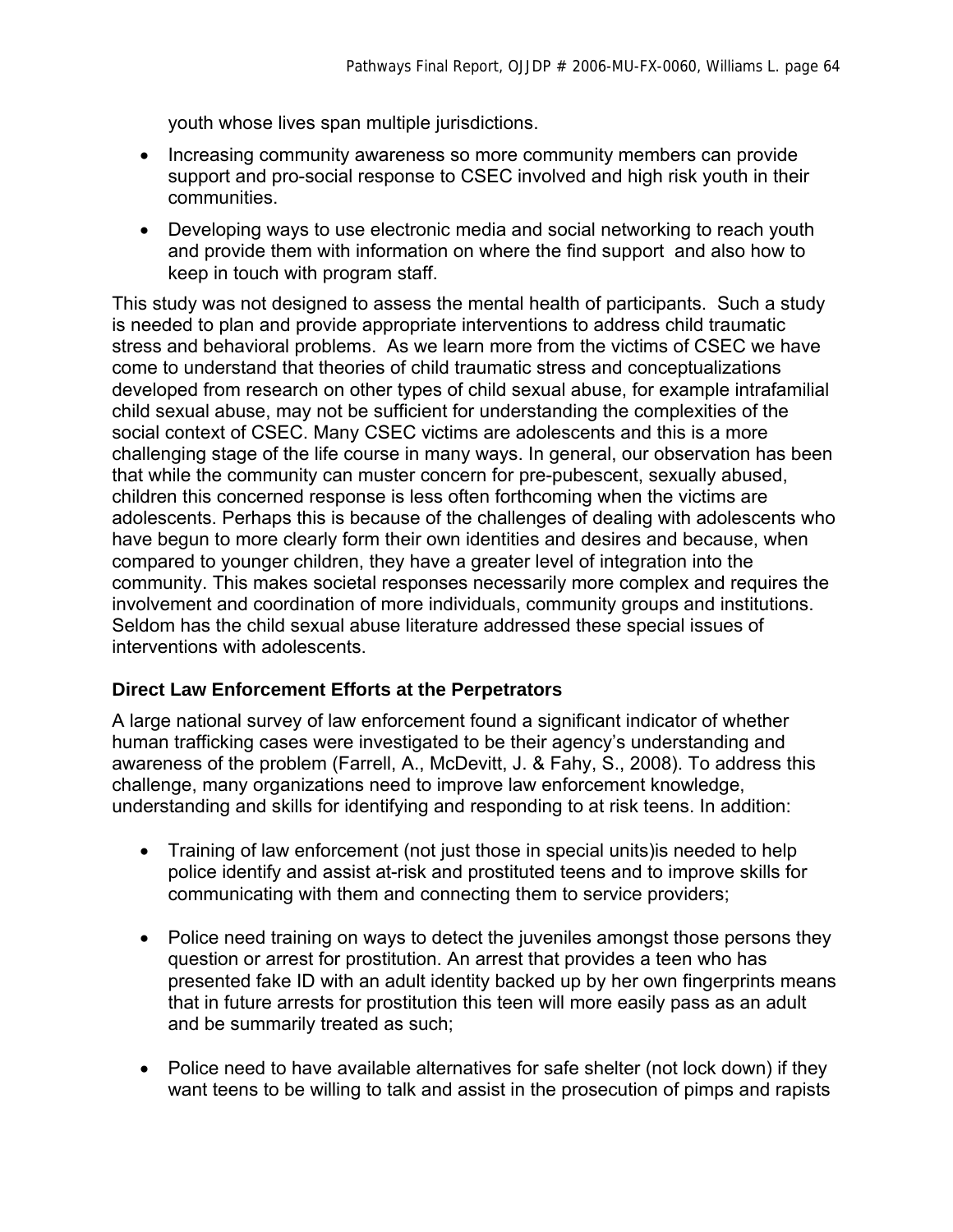(the "johns" who pay for sex with them);

• Police, prosecutors and youth public defenders need to participate in innovative coordinated responses and extensive practitioner collaboration. -- CSEC cases are challenging for systems (e.g., youth reside in and cross many jurisdictions).

Today in response to the prostitution of children, there is evidence that many of the same rationalizations offered 30 years ago to deflect attention from the criminal aspects of perpetration of intra-familial child sexual abuse are employed. The arguments that the girl "asked" for it, "enjoyed" it or "seduced" the male or that he did not know she was under the age of consent are used to defend policies that focus on arrest and control of the prostituted juvenile and release of the customer or "john" who often could be charged with rape of a minor. These approaches reflect justifications which rationalize and neutralize the culpability of the person who pays to have sexual intercourse with a child or underage teen (Estes & Weiner, 2001; Flowers, 2001). While it is true that in the 1970s and 1980s children who were victims of intra-familial child sexual abuse (CSA) were not commonly arrested or prosecuted as happens with CSE victims today, it is useful to recall that in the early stages of the discovery of CSA (Herman, 1981) it was common for the young teen to be the one removed from the home and viewed as "incorrigible" or as a person in need of supervision based on her alleged "misbehaviors" (Chesney-Lind & Sheldon, 2004). In the 1970s it was not unheard of for the authorities to place female teen victims of incest in youth detention settings ostensibly for the purpose of "protecting" these victims while avoiding "contamination" of other "wards of the state" who resided in group homes and community settings. In truth this was a means of controlling these teens. The incest survivor was feared for her advanced sexual knowledge and "promiscuity" suggesting once again that, for girls, victimization is one short step in a pathway to the juvenile justice system (Chesney-Lind & Sheldon, 2004).

Although they often may find themselves kept in secure detention, recent research indicates that minors involved in the sex trade or trafficking who come into contact with the police are as likely to be viewed as victims as offenders (Halter, 2009). Our available social and legal responses to commercially sexually exploited children and youth, however, often make such an assessment of little practical difference for the teen victim. Indeed, in the U.S. minors who are found to have traded sex for money may also be arrested and charged in criminal courts or even when viewed as victims they may be threatened with such charges if they do not cooperate with the authorities. Recent research reveals that U.S. law enforcement personnel are inconsistent in their treatment of juveniles involved in prostitution (Finkelhor & Ormrod, 2004; Halter, 2009). This inconsistency may reflect the conflict between law enforcement driven criminalization of prostituted youth and application of other statutes and regulations that define sexual contact by an adult with a person under 18 as a reportable act of child maltreatment. Indeed child, welfare agencies may place responsibility on the offending adults or on other adults who failed to protect the youth.

The empirical evidence about the criminal justice interactions with prostituted teens and the impact of the system response on these youth is scant. Until such research is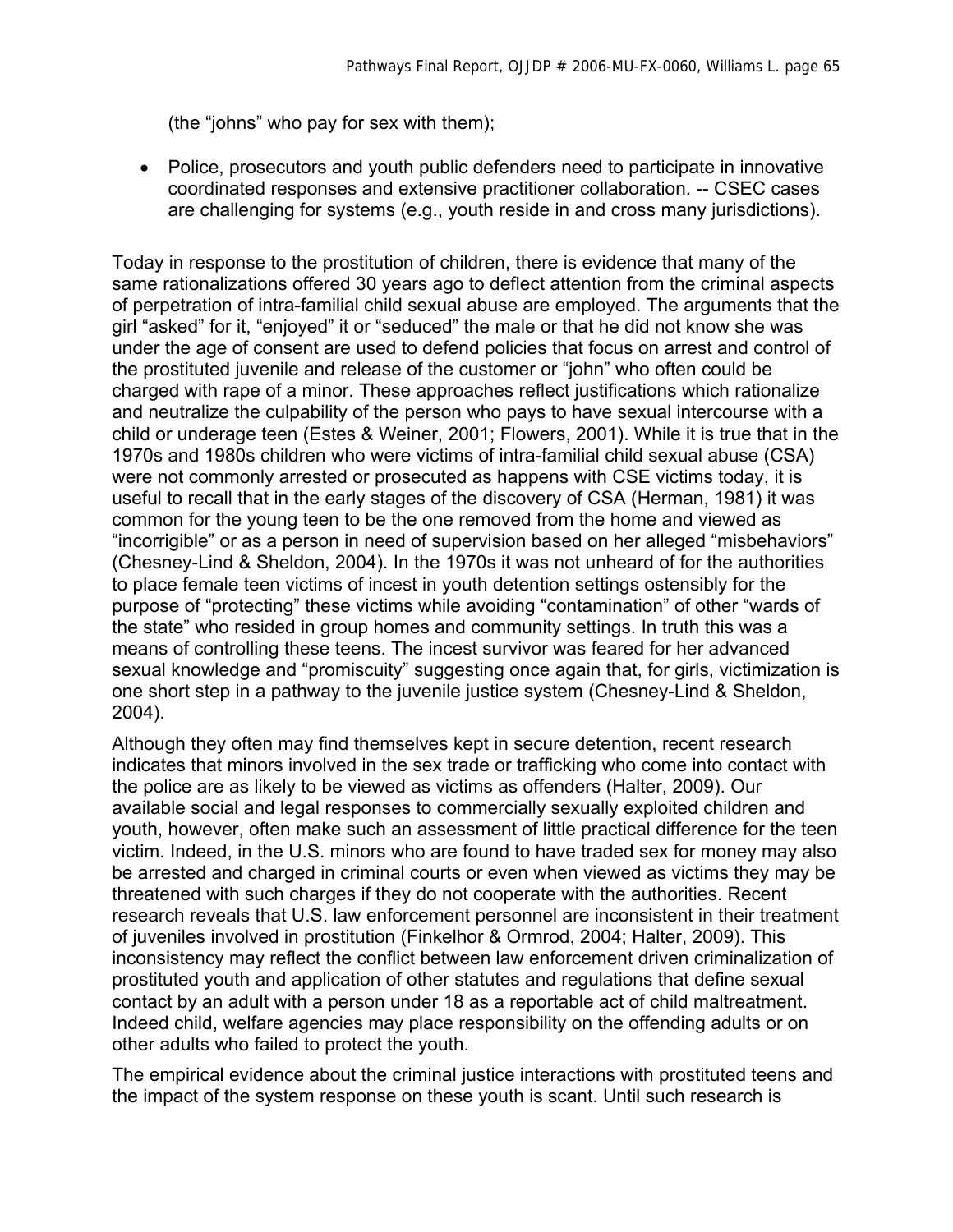conducted, we must turn to evidence related to practice with teens charged with other types of offenses. We have seen evidence that increased criminalization of youth and application of harsh sanctions has generally not deterred these individuals, but, in many cases, these juveniles go on to commit more frequent and more serious crimes (Frazier, Bishop & Lanza-Kaduce, 1999). In addition, prosecution is likely to be disproportionately applied to minority youth. Although the prosecution of prostituted teens had not been studied empirically, the Pathways Study findings suggest that it is similarly unlikely that such action will have a significant deterrent effect on the behaviors of the teen or the pimp.

Some have argued that recent changes in prosecutorial policies or family court statutes that allow prostituted teens to escape prosecution will be a boon for the pimps who, as a result, will find that such changes make it easy to quickly get those identified by police as under-age back out "on the streets" with no consequences or interruption of profit. Others suggest that the pimps may even become more inclined to target and recruit teens, knowing these teens will not be prosecuted. But this argument misses the point that with a pro-prosecution of teen victims' policy in place, under-age girls are most likely to hide their age from law enforcement. Unfortunately, such under-age females then often see the pimp as the one person who can protect her from the "system" and likely incarceration. In addition, the threat of prosecution of a juvenile may increase the likelihood that during all interactions with the police the teen will try to hide her young age and, when arrested, attempt (often successfully) to pass herself off as an adult .

### **Justice calls for more arrests and serious charges lodged against the "pimps" and "johns."**

Achieving justice and social control of prostitution requires a law enforcement focus on the purveyors of sex with a child—the pimps—and also on the demand side focusing on the customers or "johns." Evidence suggests that customers' decisions to engage in prostitution are more free and consensual than those of prostitutes (Monto, 2004). More research is needed on strategies to reduce the demand side of prostitution. Recommitting law enforcement efforts to arrest of perpetrators should be easy; however, prosecuting the pimps is not unlike interdiction in the drug trade where finding the kingpins or bosses requires more resources for investigations that are likely to cross state and even national boundaries. Thus far in most jurisdictions the major law enforcement strategy has been to "clean up" prostitution through a focus on arrests of prostitutes and customers, often using sting operations. When these mostly street or internet-based sting operations occur it is unlikely that the third party exploiters, the pimps and purveyors of sex are apprehended. More coordinated time consuming coordination of law enforcement and prosecution efforts are required to reach the individuals and networks. Sustained and coordinated efforts applied by a law enforcement focus on pimps are likely necessary before more meaningful success will be achieved.

Some jurisdictions have decided not to eliminate the prosecution of prostituted teens but to make it a rarely used option, offering teens the "opportunity" to escape prosecution.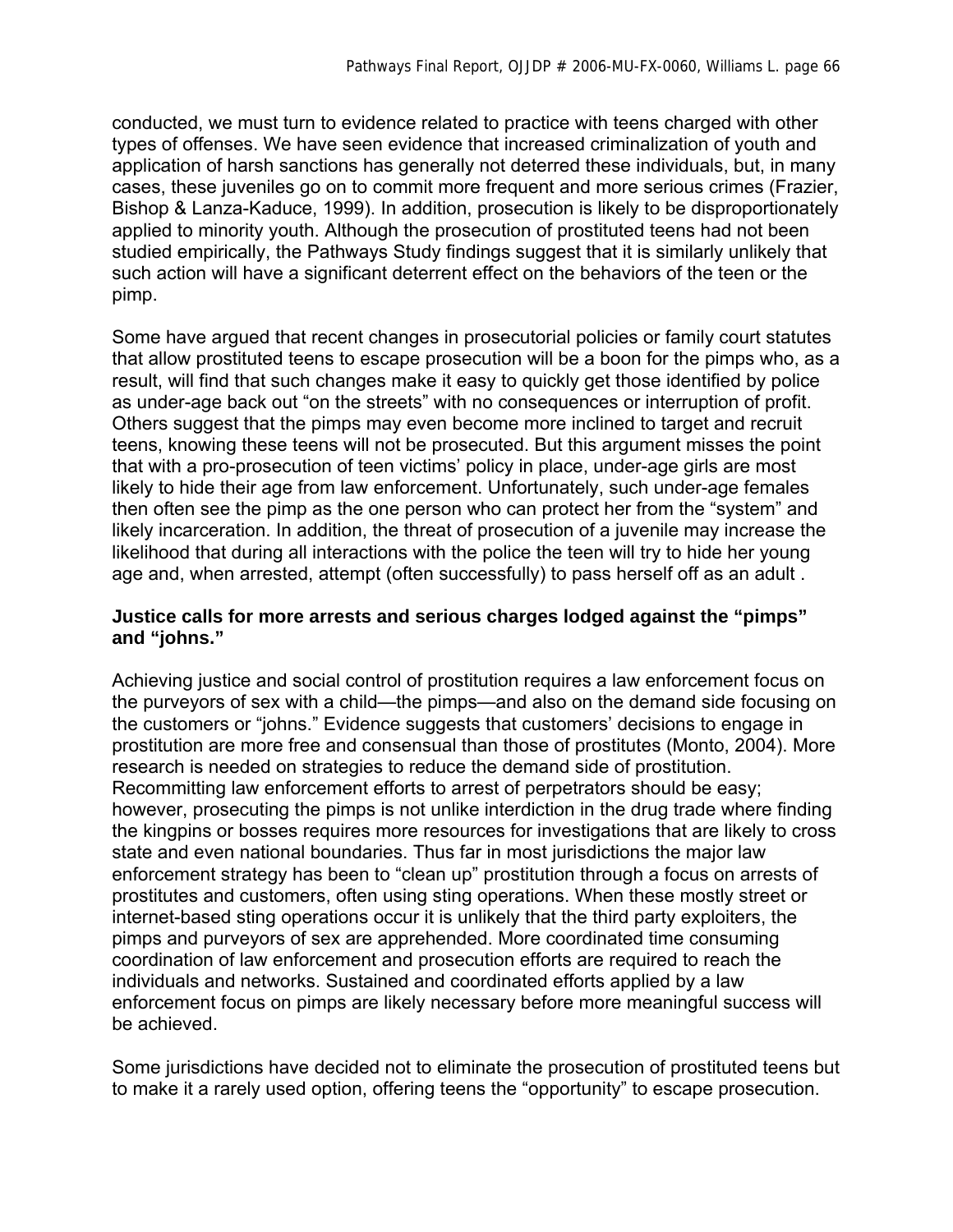In these jurisdictions there are many difficulties faced in an attempt to encourage the teens to regain trust the authorities. To that end, anecdotal experience in cities such as Boston have shown that it is important that the justice system not *renege* on promises too quickly and that prosecutors, judges, law enforcement, and social service providers understand the complexities of the prostituted teens' victimization experiences and connection to the pimp or others in "the life." Exiting the web of relationships and social problems that contribute to a youth's vulnerability to commercial sexual exploitation is likely to be a process that requires some second chances. These second chances may not be forthcoming unless the juvenile and criminal justice system actors are educated about these matters. The success of these approaches requires careful evaluation and documentation.

A review of the family background and experiences of many prostituted teens reveals a long history of highly destructive families fraught with violence and dysfunction. Many of the teens have been in numerous foster care settings or have lived on the streets or with no permanent home for months and even years. They often have little trust in the child welfare systems that some of them have encountered first hand or heard about from others. Their experiences and survival based coping skills suggest a successful strategy for care and support of these youth may be achieved only through the development of meaningful partnerships between the youth and social services (Williams, in press b). Without such partnerships that provide the youth a pathway to achieve freedom from incarceration and some meaningful control over their lives (including in many cases freedom from their families) (Bittle, 2002) there may be little likelihood of success. Such new partnerships need to be implemented and carefully evaluated. The narratives of teens who have been prostituted underscore the urgency of this need but also must be balanced against the complexity of making necessary policy changes to put appropriate empowering supports in place.

It is not enough to develop such programs for youth and to change the way they are treated in the criminal and juvenile justice systems, approaches to stopping prostitution of teens require a broader societal focus. Such an approach should address the social conditions that propel teens into prostitution including family violence, lack of financial and material resources, and sexual socialization of males that feeds demand for teen prostitution and supports patriarchal social relations that facilitate pimps having power over teen girls. Meaningful partnerships are needed between youth and social services to help the teens regain control over their lives.

There are limitations to the current study. The most important of which is that it used a small sample not demographically representative of all prostituted teens or CSEC survivors. More work in this area is needed. However, given the relative paucity of research this study adds the voices of victims to discussions of ways to prevent commercial sexual exploitation of children and youth. Future research focusing on the issue of harm and survival for prostituted teens over time will be important. Such research also will have important implications for social responses to survivors of CSEC that are empowering and build on survivor's strengths.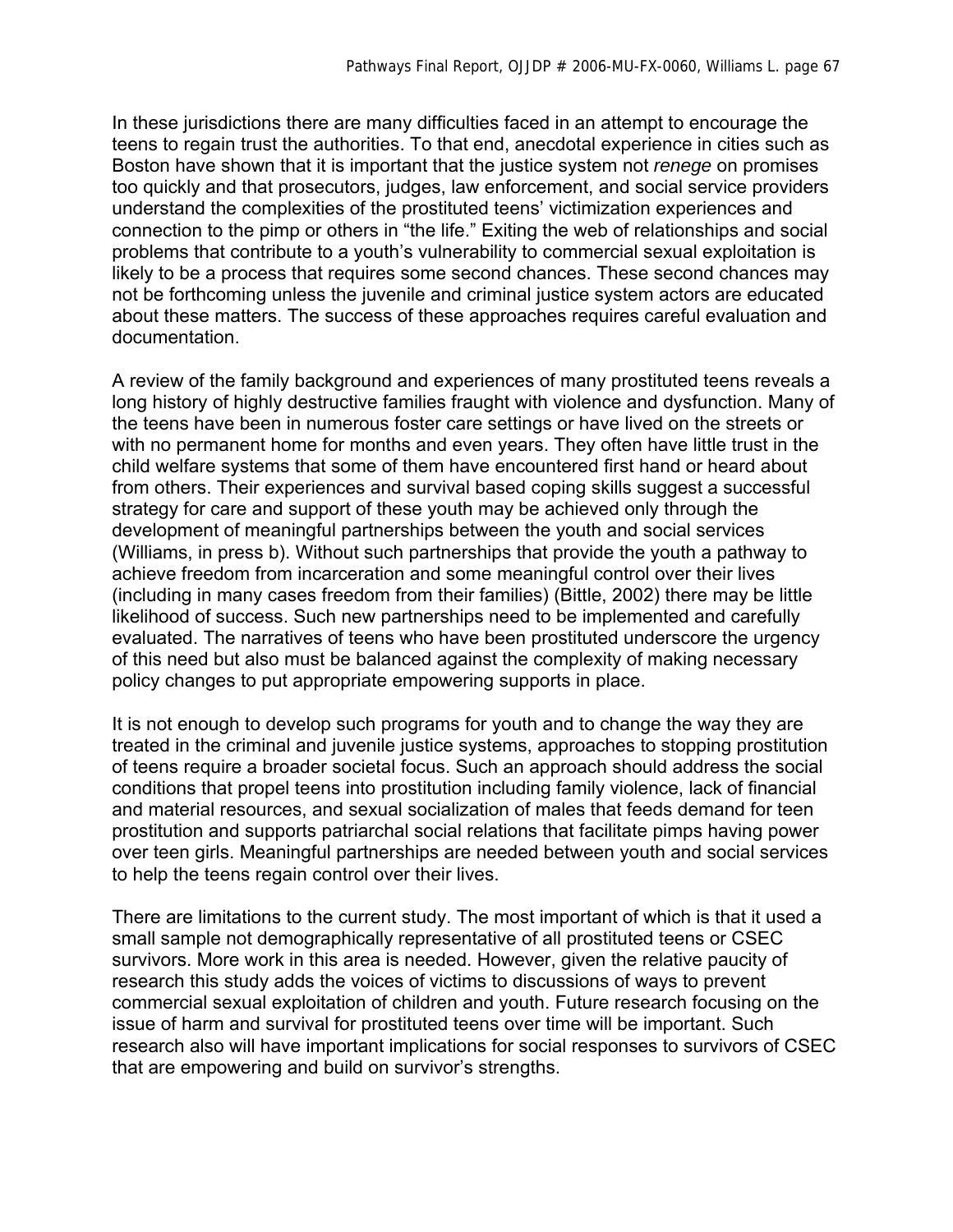# **REFERENCES**

- Albanese, J. (2007). *Commercial sexual exploitation of children: What do we know and what do we do about it?* Washington, DC: National Institute of Justice
- Banyard V.L., Williams L.M. (2007). Women's voices on recovery: A multi-method study of the complexity of recovery from child sexual abuse. *Child Abuse and Neglect, 31* (3): 275-290.
- Barringer, C. (1992). Speaking of incest: It's not enough to say the word. *Feminism and Psychology, 2,* 183-188.
- Bittle, S. (2002). When protection is punishment: Neo-liberalism and secure care approaches to youth prostitution. *Canadian Journal of Criminology, 44,* 317-350.
- Brannigan, A. & Gibbs Van Brunschot, E. (1997). Youthful prostitution and child sexual trauma. *International Journal of Law and Psychiatry, 20,* 337-354.
- Carlson, K. & Corbett, A. (2008). *The GIFT Network: Gaining independence for tomorrow*. Presented at Crimes Against Children conference, Dallas Children's Advocacy Center, Dallas, TX.
- Chesney-Lind, M. & Shelden, R.G. (2004). *Girls, delinquency and juvenile justice.* Belmont, CA: Wadsworth.
- Clawson, H. & Dutch, N. (2008). *Identifying victims of human trafficking: Inherent challenges and promising strategies from the field.* Issue brief for US Department of Health and Human Services, Office of the Assistant Secretary for Planning and Evaluation.
- Clawson, H. & Grace, L.G. (2008). *Finding a path to recovery: Residential facilities for minor victims of domestic sex trafficking.* Issue brief for US Department of Health and Human Services, Office of the Assistant Secretary for Planning and Evaluation.
- Clawson, H.J., Salomon, A. & Grace, L. (2008). *Treating the hidden wounds: Trauma treatment and mental health recovery for victims of human trafficking.*  Washington, DC: U.S. Department of Health and Human Services.
- Cooper, S., Estes, R., Giardino, A., Kellogg, N. & Vieth, V. (2005). *Medical, legal, and social science aspects of child sexual exploitation: A comprehensive review of pornography, prostitution, and internet crimes against children.* St. Louis, MO: GW Medical Publishing.
- Curtis, R., Terry, K., Dank, M., Dombrowski, K., Khan, B., Muslim, A., Labriola, M. & Rempel, M. (2008). *The commercial sexual exploitation of children in New York City.* Report to the National Institute of Justice. New York, NY: Center for Court Innovation and John Jay College of Criminal Justice.
- Dalla, R. L. (2002). Night moves: A qualitative investigation of street-level sex work. *Psychology of Women Quarterly, 26,* 63-73.
- Dalla, R. L., Xia, Y., & Kennedy, H. (2003). 'You just give them what they want and pray they don't kill you": Street-level sex workers reports of victimization, personal resources and coping strategies. *Violence Against Women, 9* (11): 1367-1394.
- Estes, R.J. & Weiner, N.A. (2001). *The commercial sexual exploitation of children in the U.S., Canada, and Mexico.* Philadelphia, PA: University of Pennsylvania, Center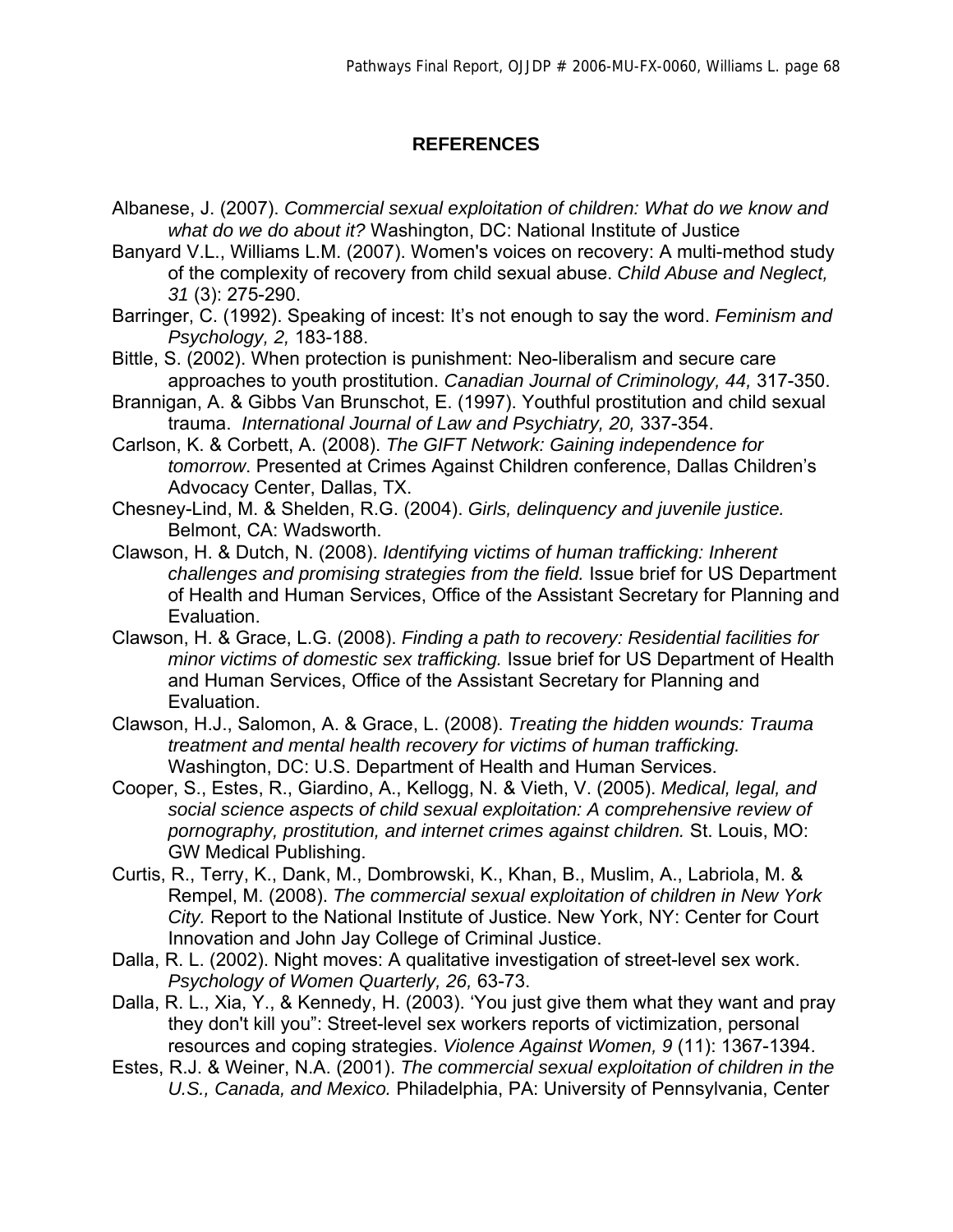for the Study of Youth Policy.

- Farley, M., Isin, B., Merab, K., & Ufuk, S. (1998). Prostitution in five countries: Violence and post-traumatic stress disorder. *Feminism & Psychology, 8* (4): 405-426.
- Farrell, A., McDevitt, J. & Fahy, S. (2008). *Understanding and improving law enforcement responses to human trafficking.* Northeastern University. Final report submitted to National Institute of Justice, US Department of Justice.
- Farrow, J.A., Deisher, R.W., Brown, R, Kulig, J.W. & Kipke, M.D. (1992). Health and health needs of homeless and runaway youth. *Journal of Adolescent Health,13, 717-726.*
- Ferguson, K., & Soydan, H. (Under review). Building agency and community capacity to address the commercial sexual exploitation of children (CSEC) in five cities. *Journal of Community Practice.*
- Finkelhor, D. & Ormrod, R. (2004*). Prostitution of juveniles: Patterns from NIBRS Office of Juvenile Justice and Delinquency Prevention.* Washington, DC: U.S. Department of Justice.
- Flowers, R.B. (2001). *Runaway kids and teenage prostitution.* Westport, CT: Greenwood Press.
- Forst, M.L. (1994). Sexual risk profiles of delinquents and homeless youths. *Journal of Community Health*, *19*, 101-114.
- Frazier, C., Bishop, D. & Lanza-Kaduce. L. (1999) 'Get tough' juvenile justice reforms: The Florida experience. *Annals of the American Academy of Political and Social Science, 564,* 167-184.
- Friedman, S. (2005). Who is there to help us: How the system fails sexually exploited girls in the United States. New York: EPCAT-USA, Inc.
- GEMS (Girls Educations and Mentoring Service). (2008). The GEMS Art Book: Breaking the Silence. New York, NY.
- Goldblatt Grace, L. (2009). Understanding the commercial sexual exploitation of children*. The Link.* Winter. Child Welfare League of America
- Gragg, F., Petta, I., Bernstein, H., Eisen, K. & Quinn, L. (2007). *New York prevalence study of commercially sexually exploited children final report.* Westat, MD: Rockville.
- Goodman, L.A., Smyth, K.F., Borges, A.M. & Singer, R. (2009). When crises collide: How intimate partner violence and poverty intersect to shape women's mental health and coping. *Trauma, Violence and Abuse: Special Issue on the Mental Health Implications of Violence Against Women.*
- Halter, S. (2009). *Youth engaging in prostitution: The social construction of the child sexual abuse victim by law enforcement.* Paper presented at the annual meeting of the American Society of Criminology, Atlanta, Georgia.
- Harvey, M. R. (1996). An ecological view of psychological trauma and trauma recovery. *Journal of Traumatic Stress, 9* (1): 3-23.
- Herman, J. (1981). *Father-Daughter Incest.* Cambridge, MA: Harvard University Press.
- Inciardi, J.A., Pottieger, A.E., Forney, M., Chitwood, D. & McBride, D. (1991). Prostitution, IV drug use, and sex-for-crack exchanges among serious delinquents: Risks for HIV infection. *Criminology, 29,* 221-235.
- Kidd, S. & Krall, M.J. (2002). Suicide and prostitution among street youth: A qualitative analysis. *Adolescence, 37,* 411-430.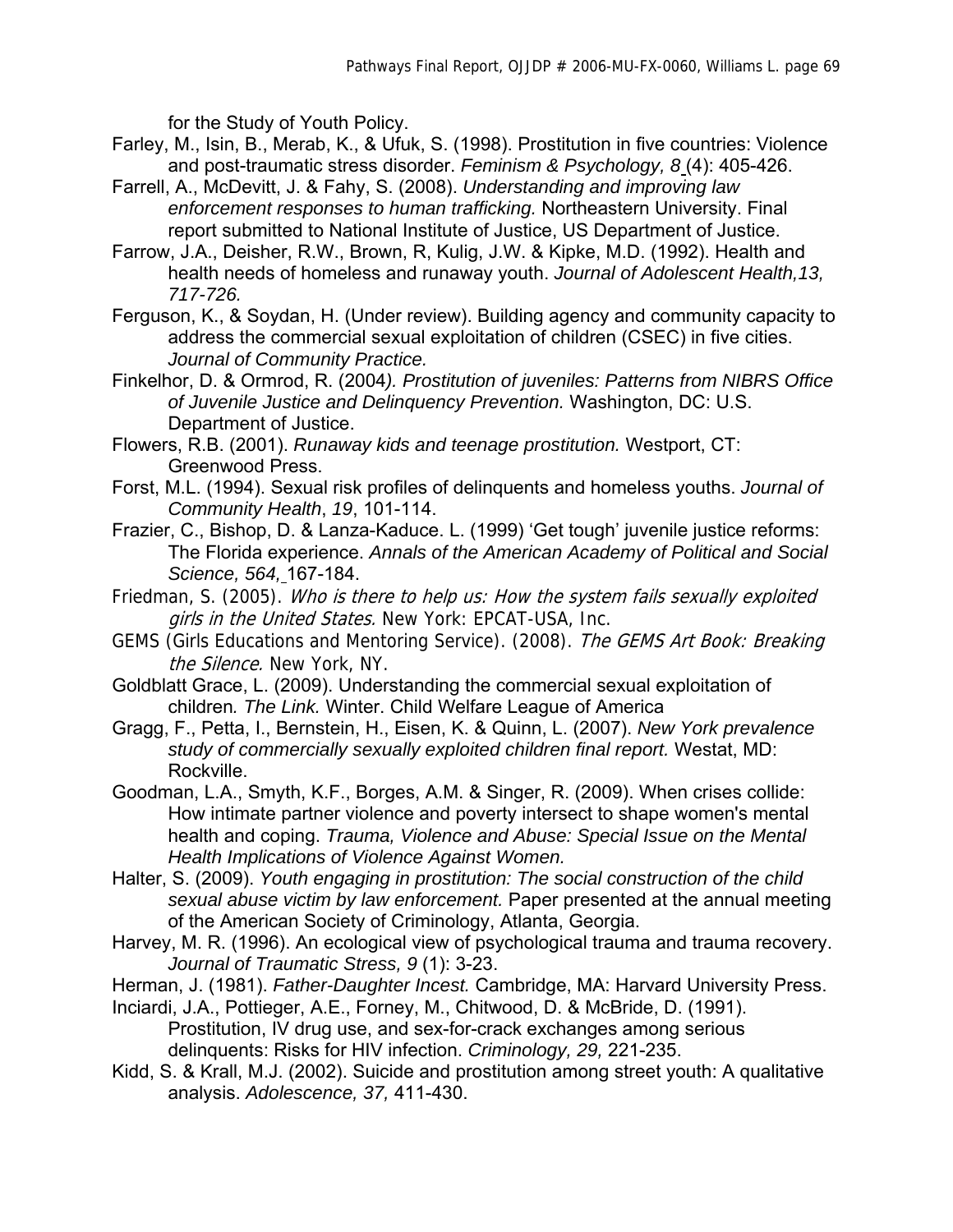- Lloyd, R. (2005). Acceptable victims? Sexually exploited youth in the U.S. *Encounter: Education for Meaning and Social Justice,18* (3).
- Luthar, S. S., Cicchetti, D., & Becker, B. (2000b). Research on resilience: Reply to commentaries. *Child Development, 71,* 573-575.
- MacInness, R. (1998). *Children in the game.* California: Street Teams.
- Mallett, S., Rosenthal, D., Myers, P., Milburn, N., & Rotheram-Borus, M.J. (2004). Practising homelessness: A typology approach to young people's daily routines. *Journal of Adolescence 27,* 337-349.
- Monto, M. A. (2004). Female prostitution, customers, and violence. *Violence Against Women, 10,* 160-188.
- Muslim, A., Labriola, M. & Rempel, M. (2008). *The commercial sexual exploitation of children in New York City, Volume 2.* Center for Court Innovation & John Jay College of Criminal Justice. Report submitted to the National Institute of Justice, US Department of Justice.
- Panter-Brick, C. (2002). Street children, human rights and public health: a critique and future directions. *Annual Review of Anthropology 31,* 147-171.
- Priebe. A. & Suhr, C. (2005). *Hidden in plain view: The commercial sexual exploitation of girls in Atlanta.* Atlanta, GA: Atlanta Women's Agenda.
- Rabinovitch, J. & Strega, S. (2004). The PEERS story: Effective services sidestep the controversies. *Violence Against Women, 10,* 140-159.
- Silbert, M.H. & Pines, A.M. (1981). Sexual child abuse as an antecedent to prostitution. *Child Abuse and Neglect, 5,* 407-411.
- Simons, R.L. & Whitbeck, L.B. (1991). Sexual abuse as a precursor to prostitution and victimization among adolescent and adult homeless women. *Journal of Family Issues, 12,* 361-379.
- Springer, D.W. (2001). Runaway Adolescents: Today's Huckleberry Finn Crisis. *Brief Treatment and Crisis Intervention, 1* (2): 131-151.
- Strauss, A. L., & Corbin, J. M. (1990). *Basics of qualitative research Grounded theory procedures and techniques.* Newbury Park, CA: Sage Publications.
- Sutherland, Edwin (1947). Principles of Criminology. Fourth Edition. Philadelphia: J.B. Lippincott.
- Thompson, S.J., Pollio, D.E. & Bitner, L. (2000). Outcomes for adolescents using runaway and homeless youth services. *Journal of Human Behavior in the Social Environment, 3* (1): 79-97.
- Tyler, K.A., Whitbeck, L.B., Hoyt, D.R. & Cauce, A.M. (2004). Risk factors for sexual victimization among male and female homeless and runaway youth. Journal of Interpersonal Violence, 19, 503-520.
- Widom, C.S. & Kuhns, J.B. (1996). Childhood victimization and subsequent risk for promiscuity, prostitution, and teenage pregnancy: A prospective study. *American Journal of Public Health, 86,* 1607-1612.
- Williams, L.M. (2008). *Terror and Trauma for Homeless and Prostituted Street Youth: How Can Mental Health and Societal Response be Improved?* Paper presented at the annual meeting of the International Society for Traumatic Stress, Chicago, Illinois.
- Williams, L.M. (in press a). Harm and resilience among prostituted teens: Broadening our understanding of victimization and survival. *Social Policy and Society, 9.*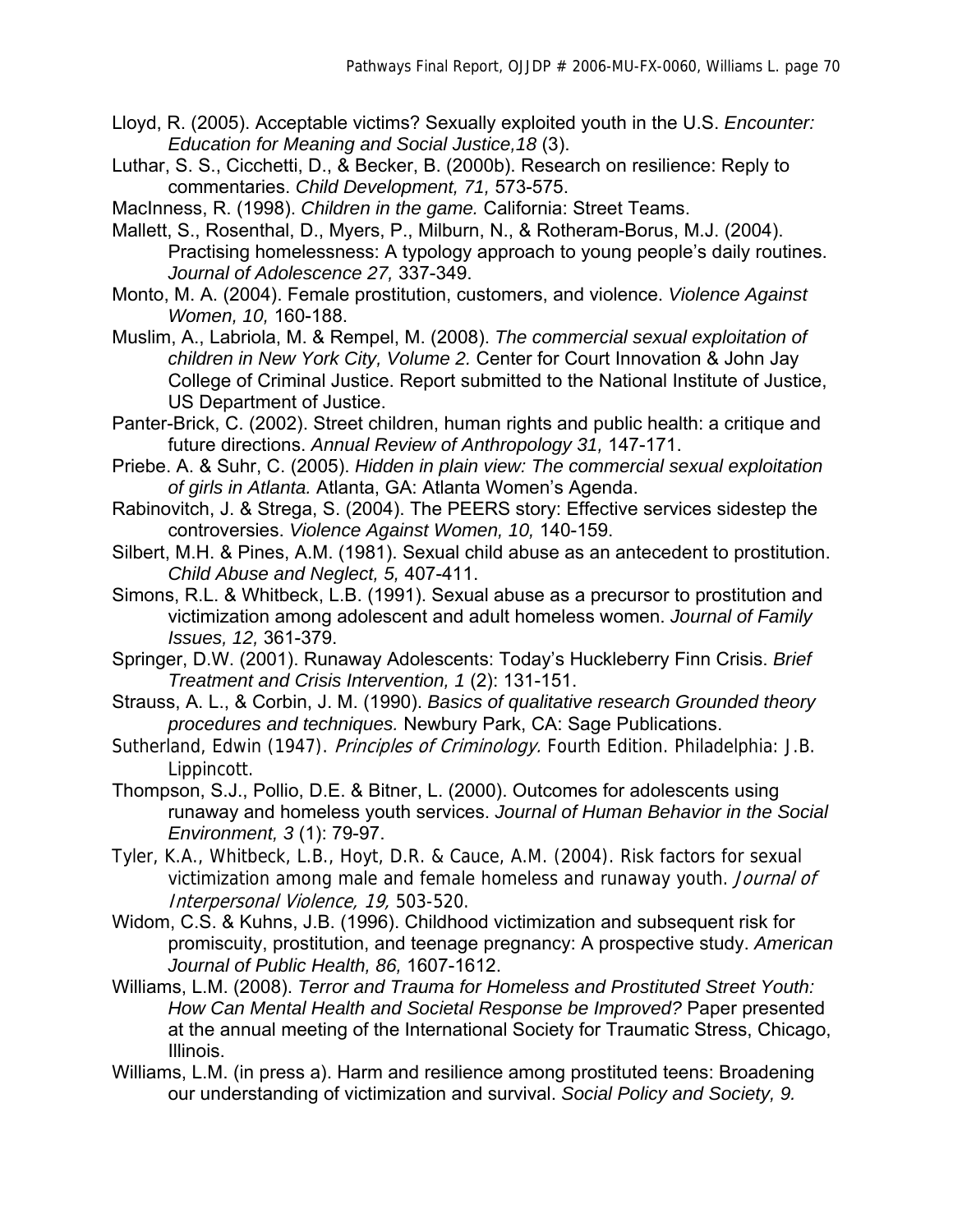- Williams, L.M. (in press b). Provide justice for prostituted teens: Stop arresting and prosecuting girls. In Natasha A. Frost, Joshua D. Freilich, and Todd R. Clear (Eds.), *Contemporary Issues in Criminal Justice Policy: Policy Proposals from the American Society of Criminology Conference.* Belmont, CA:Cengage/Wadsworth.
- Williams, L.M. (2004). Researcher-advocate collaborations to end violence against women: Toward liberating methodologies for action research. *Journal of Interpersonal Violence, 19* (11): 1350-1357.
- Williams, L.M. (2003). Understanding child abuse and violence against women: A lifecourse perspective. *Journal of Interpersonal Violence, 18* (4): 441-451.
- Williams, L.M., Fernandez, J. & Frederick, M. (2009). *Pathways into and out of commercial sexual exploitation: Law enforcement role in finding justice for prostituted teens.* Paper presented at the annual meeting of the Academy of Criminal Justice Sciences, Boston, Massachusetts.
- Williams, L.M., Powell, A. & Frederick, M. (2008). *Pathways into and out of commercial sexual exploitation: Preliminary findings and implications for responding to sexually exploited teens.* Report by Department of Criminal Justice and Criminology, University of Massachusetts Lowell and Fair Fund, Inc.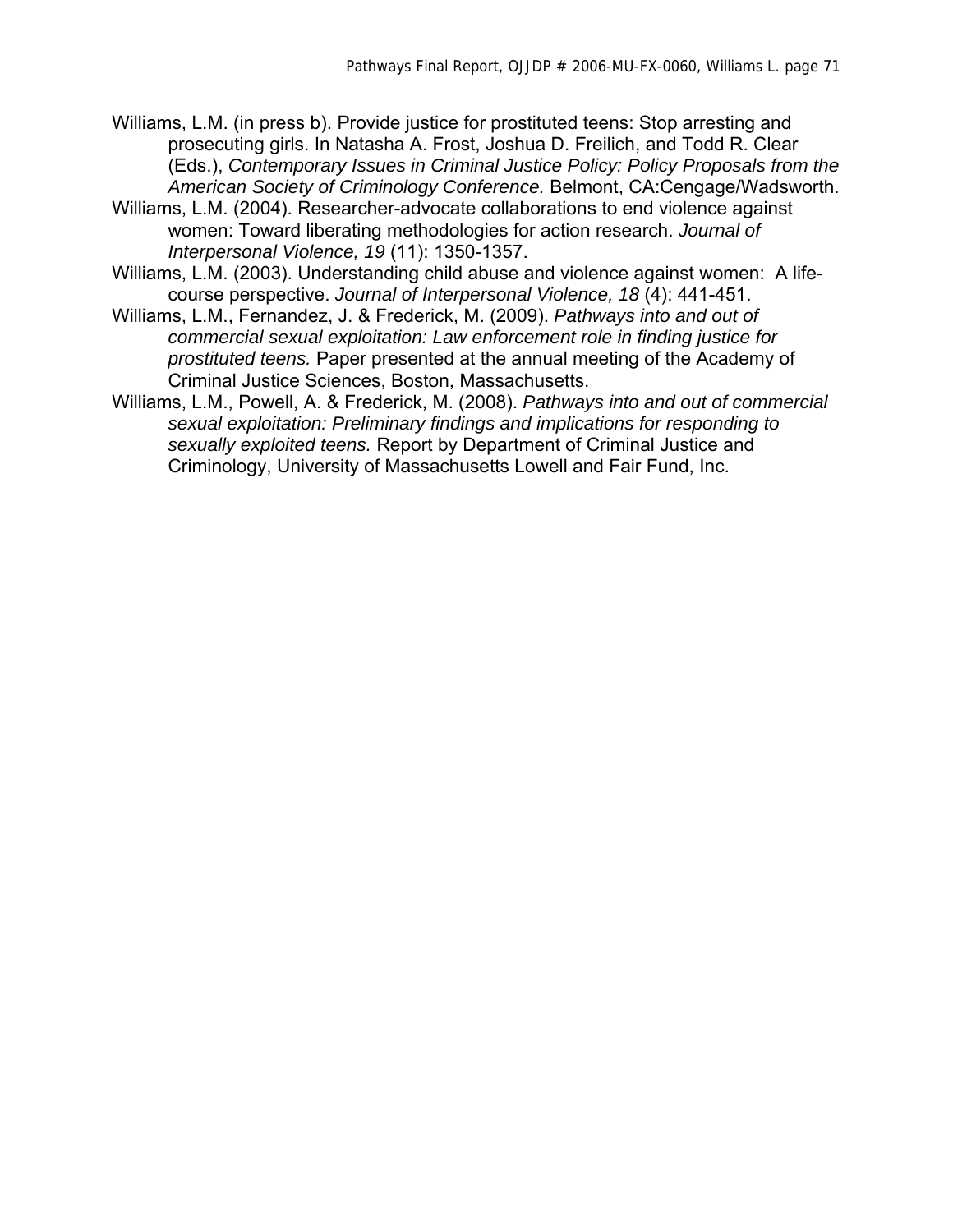# **APPENDIX**

**Pathways to Commercial Sexual Exploitation of Children – A Life Course Perspective General In-depth Qualitative Interview Questions** 

**We are talking to young people to learn about their experiences in their own words. This is a time when you can talk about your life--- the good and bad and what you want for the future. Your life story and your thoughts and suggestions will be confidential but your experiences and ideas will help others learn from you so kids growing up today can have a better life—especially when they are trying to survive life (on the streets). I have some questions I plan to ask but mostly want to hear your story the way you want to tell it.** 

- **1. Please tell me the top three most important things about your life as it is now.**
- **2. Tell me about the most recent good day you had…**
- **3. Tell me about the most recent bad day you had…**
- **4. Tell me about the first time you ran away or left home.**
- **5. Tell me about the last time you ran away or left home.**
- **6. What are the most important parts of your life story that shaped you into who you are today?**
- **7. Now taking us up to the present day, do you have a (romantic) relationship with someone you feel emotionally and/or physically close to? Tell me about it (or the most recent relationship)**
- **8. We are interested in teens' day to day lives. What happens on a "normal" or "typical" day for you these days?**
- **9. How often have you been in a situation where you didn't know where you were going to stay or where you were going to get your next meal? What did you do?**
- **10. How do you get stuff—get the things you want?**
- **11. People have different ways of making it in the world and of getting things they want. Have you ever traded sex to get something you wanted? What happened?**
- **12. Has anyone ever forced you to give sex for money or other goods? What happened?**  *(alternate question if has not happened to interviewee):* **Do you know anyone who has done this? What happened?** 
	- **a. When you trade sex or sexual activity which of types of sexual activities have you been involved in?**
	- **b. Was there a time when you started trading sex or sexual activity for money or other things more and more? How old were you? What led to this? What happened?**
	- **c. Have you thought about leaving or moving on? Getting out? Why?**
	- **d. If you did leave or move on, what do you see happening?**
	- **e. Do you know someone who has left or moved on? How did it go for them?**
- **13. Are there times when you feel unsafe or frightened?** 
	- **a. What do you do? When was the last time you felt safe?**
- **14. Are there things that you feel strong or healthy about?** 
	- **a. What makes you feel strong or healthy?**
- **15. Where do you want to be next year at this time? Five years from now?**
- **16. In the past year have you gone to a doctor or a health clinic? (NO—skip to next Q). Tell me about going there, how did you hear about it/ select this place to go to and what was that experience like?**